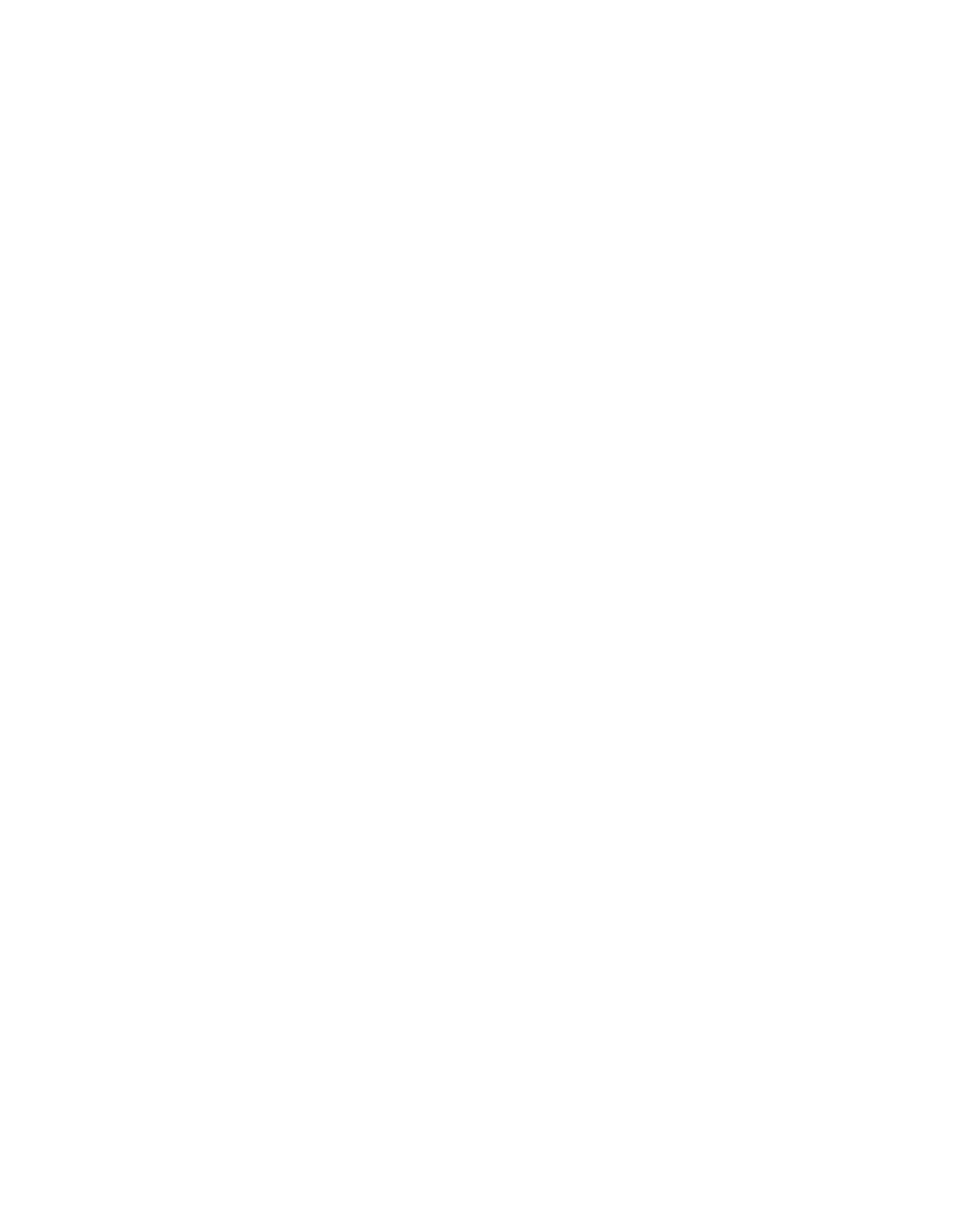April 9, 2021

Dear Shareholders:

You are invited to attend the annual meeting (the "**Meeting**") of the holders (the "**Shareholders**") of shares (the "**Shares**") of Pollard Banknote Limited (the "**Company**") on May 14, 2021, at 11:00 a.m. (Winnipeg time).

Due to the public health guidelines related to the COVID–19 outbreak, the Company is conducting an online only Shareholders' Meeting. Registered Shareholders can attend the meeting online at **https://web.lumiagm.com/266148450** where they can participate, vote or submit questions during the Meeting's live webcast. Immediately following the Meeting, Company management will conduct a webcast providing an update of the business and discussion of the first quarter results, which can be attended at **https://www.Pollardbanknote.com.**

At the Meeting, the Shareholders will be asked to consider and vote upon the matters outlined in the accompanying notice of the Meeting.

If you are unable to attend the Meeting, please complete and deliver the enclosed form of proxy in accordance with the instructions set out in the accompanying information circular so that your Shares can be voted at the Meeting.

Jerry Gray will not be standing for re-election at the Meeting due to attaining the maximum age limit under our rules. We would like to express our sincere appreciation for his dedication, guidance and advice during his long and successful tenure as a Director of Pollard Banknote Limited.

On behalf of the Directors, management and the employees of the Company and its subsidiaries, I would like to thank you for your continued support of Pollard Banknote Limited. We look forward to your attendance at the Meeting.

Yours very truly,

(signed) *"Douglas Pollard"*

Douglas Pollard Co–Chief Executive Officer, Pollard Banknote Limited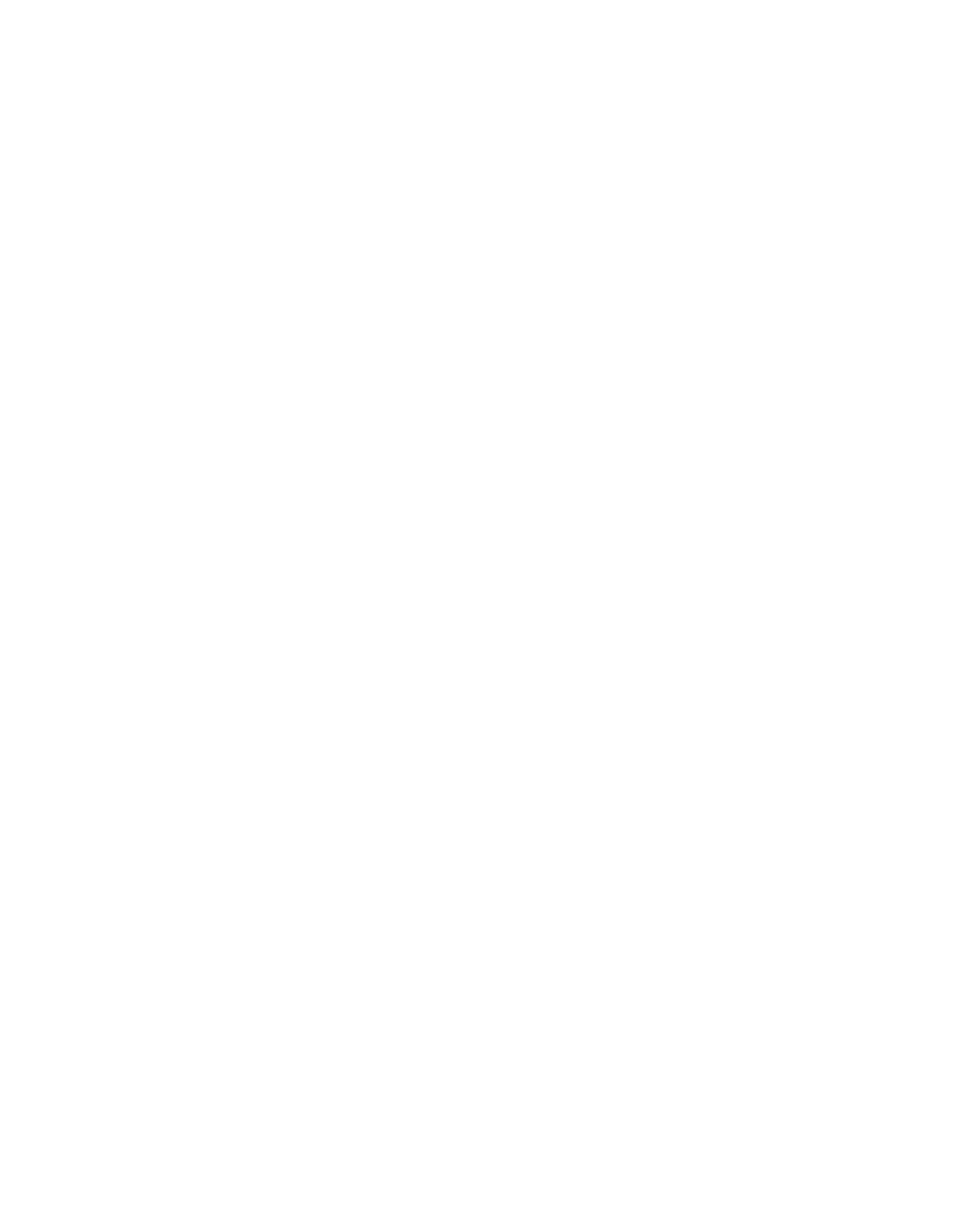### **POLLARD BANKNOTE LIMITED**

### **NOTICE OF ANNUAL MEETING OF SHAREHOLDERS**

This document provides formal notification of your invitation to attend the annual meeting (the "**Meeting**") of shareholders (the "**Shareholders**") of Pollard Banknote Limited (the "**Company**") to be held virtually on May 14, 2021 at 11:00 a.m. (Winnipeg time). Due to the public health guidelines related to the COVID– 19 outbreak, the Company is conducting an online only Shareholders' Meeting. Registered Shareholders (as defined in this Circular under the heading "Voting at the Meeting") and duly appointed proxyholders can attend the meeting online at **https://web.lumiagm.com/266148450** where they can participate, vote or submit questions during the Meeting's live webcast. Immediately following the Meeting, Company management will conduct a webcast providing an update of the business and discussion of the first quarter results, which can be attended at **https://www.Pollardbanknote.com.**

As a Shareholder, you are entitled to attend the Meeting and to cast one vote for each share ("**Share**") of the Company that you own. If you are a registered Shareholder and are unable to attend the Meeting, you will still be able to vote on the items of business set out below by completing the form of proxy (a "**Form of Proxy**") included with the management information circular (the "**Information Circular**"). The Information Circular explains how to complete the Form of Proxy and how the voting process works. **To be valid, registered Shareholders must submit the Form of Proxy to the Company's transfer agent, Computershare Investors Services Inc. ("Computershare"), Attention: Proxy Department: (i) by mail in the enclosed return envelope; (ii) by hand to the Toronto office of Computershare; or (iii) by facsimile to 1 (866) 249–7775, no later than 48 hours (excluding Saturdays, Sundays and statutory or civic holidays in the City of Toronto) before the time of the Meeting or any adjournments or postponements thereof.**

If you are a non–registered beneficial Shareholder, you must follow the instructions provided by your broker, securities dealer, bank, trust company or similar entity in order to vote your Shares.

The following business will be conducted at the Meeting:

- (i) receipt of the audited consolidated financial statements of the Company for the year ended December 31, 2020, and the auditors' report;
- (ii) election of the directors of the Company (the "**Directors**");
- (iii) re–appointment of the auditors of the Company and authorization of the Directors to fix the remuneration of the auditors; and
- (iv) transaction of any other business that is properly brought before the Meeting.

This notice is accompanied by a Form of Proxy and the Information Circular.

The Directors have, by resolution, fixed the close of business on March 19, 2021, as the record date for the determination of holders of Shares entitled to receive notice of and vote at the Meeting or any adjournments or postponements thereof.

### **BY ORDER OF THE DIRECTORS**

(signed) *"Douglas Pollard"* Douglas Pollard Co–Chief Executive Officer, Pollard Banknote Limited

Winnipeg, Manitoba April 9, 2021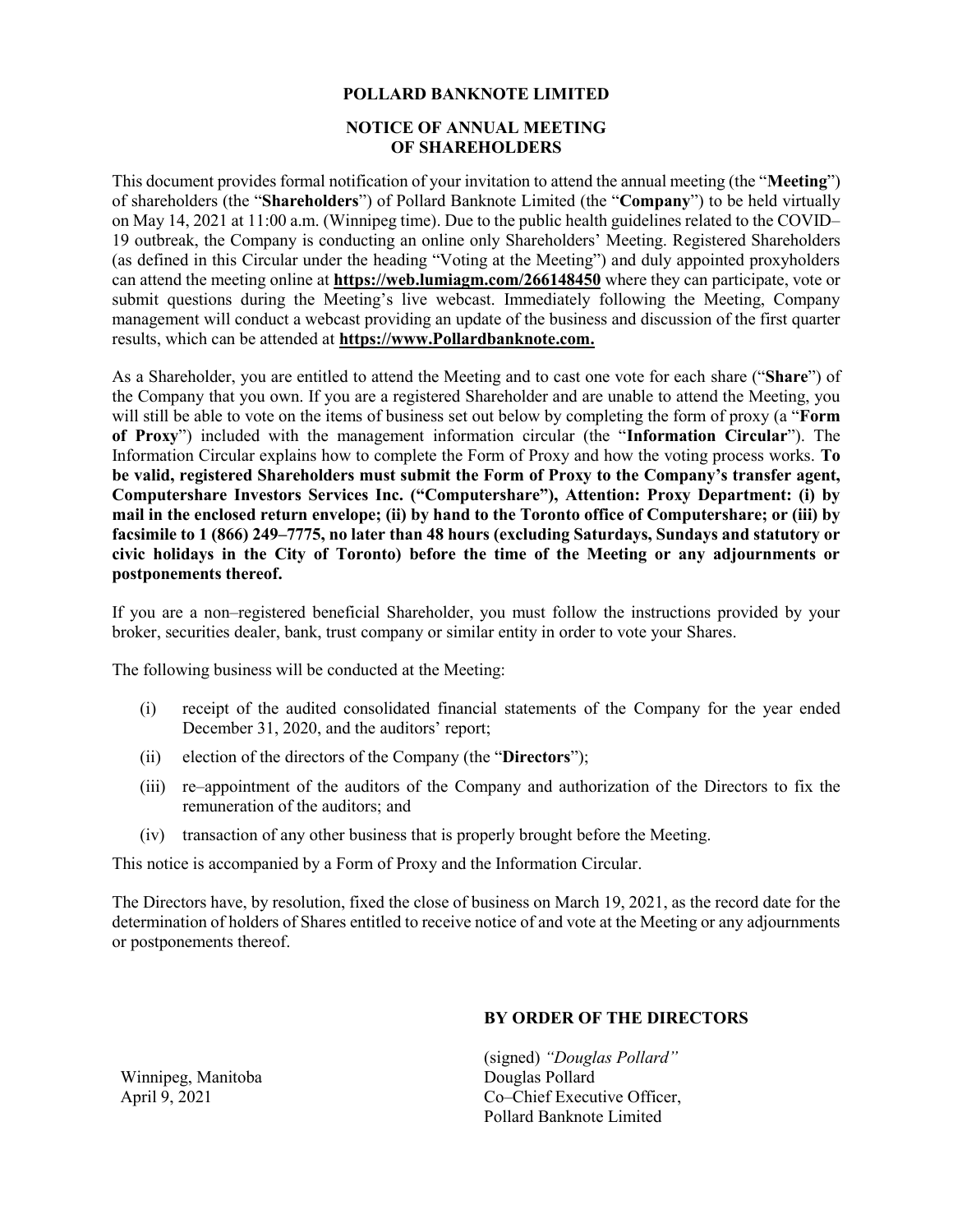# **MANAGEMENT INFORMATION CIRCULAR**

# **TABLE OF CONTENTS**

| INTERESTS OF CERTAIN PERSONS OR COMPANIES IN MATTERS TO BE ACTED |  |
|------------------------------------------------------------------|--|
|                                                                  |  |
|                                                                  |  |
|                                                                  |  |
|                                                                  |  |
|                                                                  |  |
|                                                                  |  |
|                                                                  |  |
|                                                                  |  |
|                                                                  |  |
|                                                                  |  |
|                                                                  |  |
|                                                                  |  |
|                                                                  |  |
|                                                                  |  |
|                                                                  |  |
|                                                                  |  |
|                                                                  |  |
|                                                                  |  |
|                                                                  |  |
|                                                                  |  |
|                                                                  |  |
|                                                                  |  |
|                                                                  |  |
|                                                                  |  |
|                                                                  |  |
|                                                                  |  |
|                                                                  |  |
|                                                                  |  |
|                                                                  |  |
|                                                                  |  |
|                                                                  |  |
|                                                                  |  |
|                                                                  |  |
|                                                                  |  |
|                                                                  |  |
|                                                                  |  |
|                                                                  |  |
|                                                                  |  |
|                                                                  |  |
|                                                                  |  |
|                                                                  |  |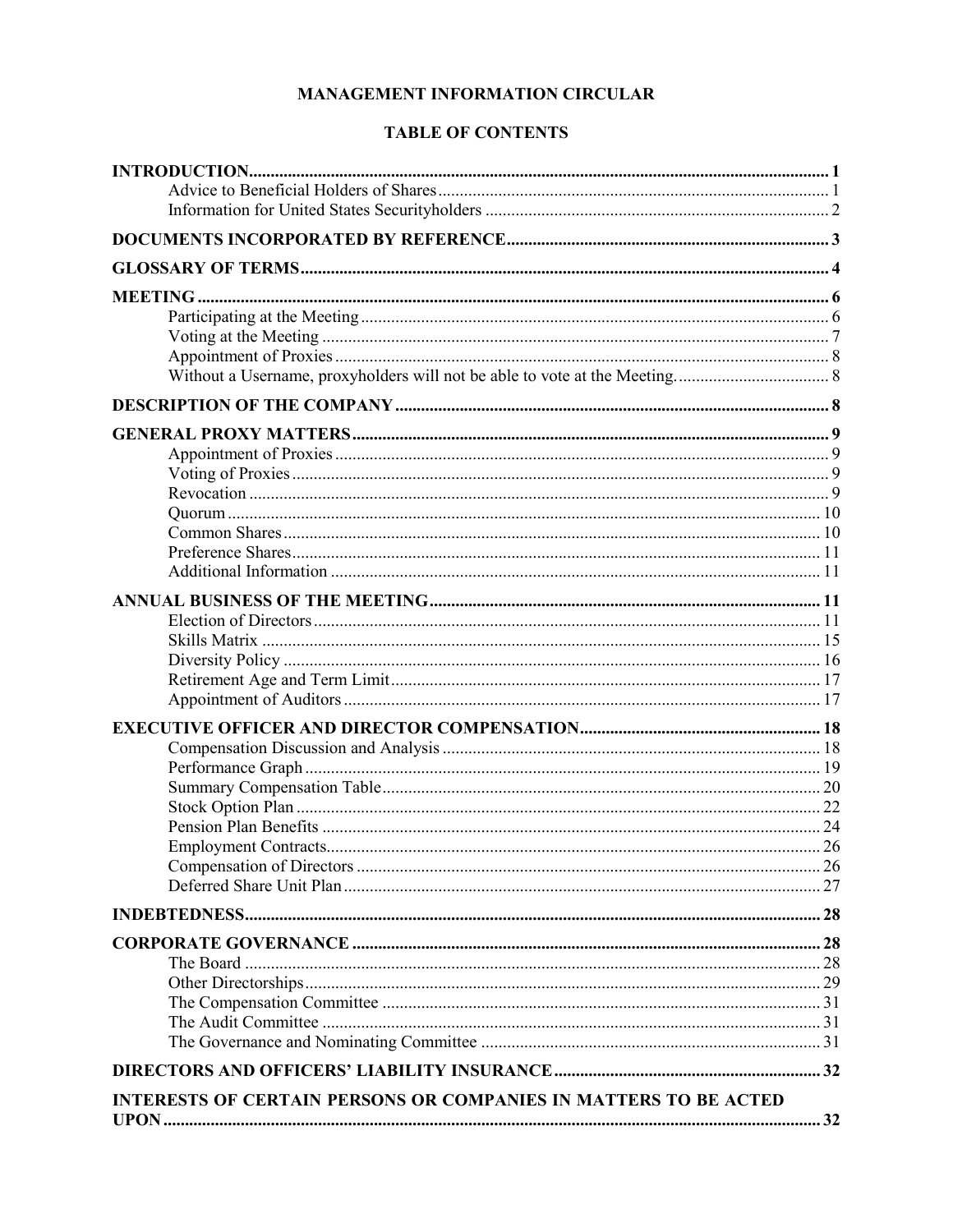| <b>INTEREST OF MANAGEMENT AND OTHERS IN MATERIAL TRANSACTIONS  32</b> |  |
|-----------------------------------------------------------------------|--|
|                                                                       |  |
|                                                                       |  |
|                                                                       |  |
|                                                                       |  |
|                                                                       |  |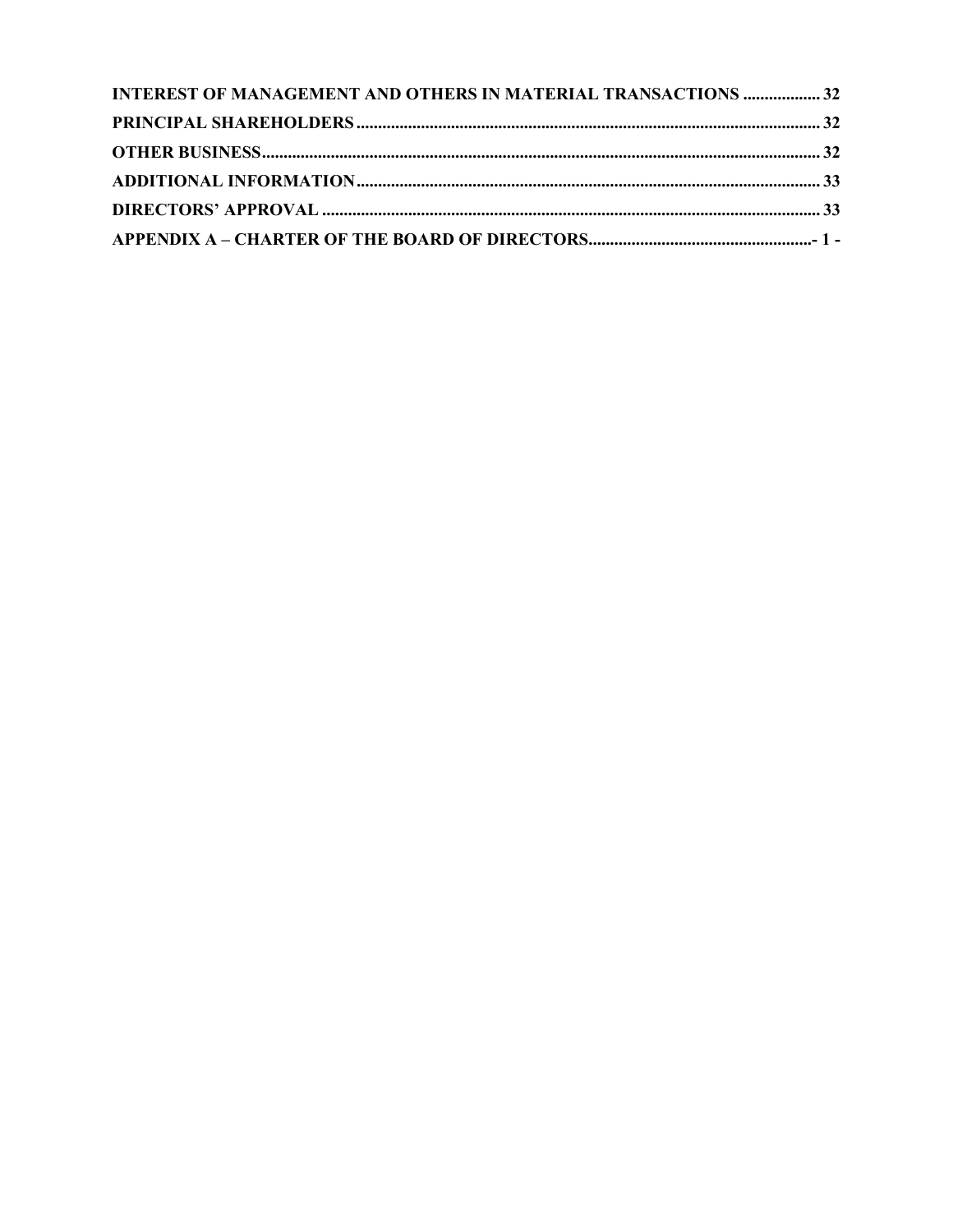#### **INTRODUCTION**

This management information circular (the "**Information Circular**") is furnished in connection with the solicitation of proxies by or on behalf of the directors (referred to as the "**Directors**") of Pollard Banknote Limited (the "**Company**") to all of the holders (the "**Shareholders**") of shares (the "**Shares**") of the Company, for use at the annual meeting (the "**Meeting**") of Shareholders, together with a notice of Meeting, form of proxy (a "**Form of Proxy**"). References in this Information Circular to the Meeting include any adjournments or postponements thereof.

No person has been authorized to give any information or to make any representation in connection with any matters to be considered at the Meeting other than those contained in this Information Circular and, if given or made, any such information or representation must not be relied upon as having been authorized. Solicitation of proxies is being made by or on behalf of the Directors and will be undertaken primarily by mail, but may also be undertaken by way of telephone, facsimile, e–mail or oral communication by the Directors, officers or employees of the Company and its subsidiaries, for no additional compensation. All costs associated with the solicitation of proxies by the Company and its subsidiaries will be borne by the Company and its subsidiaries.

The Directors have by resolution fixed the close of business on March 19, 2021, as the record date, being the date for the determination of registered Shareholders entitled to receive notice of and vote at the Meeting. Duly completed and executed proxies must be received by the Company's transfer agent at the address indicated on the enclosed envelope no later than 48 hours (excluding Saturdays, Sundays and statutory or civic holidays in the City of Toronto) before the time of the Meeting or any adjournments or postponements thereof.

All capitalized terms used in this Information Circular, but not otherwise defined herein, shall have the meanings set forth under "Glossary of Terms". Unless otherwise stated, information contained in this Information Circular is given as of April 9, 2021.

### **Advice to Beneficial Holders of Shares**

The information set forth in this section is important to many Shareholders, as a substantial number of such persons do not hold Shares in their own name.

Holders who do not hold their Shares in their own name (the "**Beneficial Shareholders**") should note that the only proxies that can be recognized and acted upon at the Meeting are those deposited by Shareholders whose names appear on the records maintained by or on behalf of the Company as the registered holders of Shares on the date of record. If such Shares are listed in an account statement provided to a Shareholder by a broker or other intermediary, then in almost all cases those Shares will not be registered in that holder's name on the records of the Company. Such Shares will more likely be registered under the name of the holder's broker, an agent or nominee of that broker or another intermediary. In Canada, the vast majority of such Shares are typically registered under the name of CDS & Co., the registration name for CDS Clearing and Depository Services Inc., which acts as nominee for many Canadian brokerage firms. Shares held by brokers or their agents or nominees or another intermediary can only be voted upon the instructions of the Beneficial Shareholder. Without specific instructions, the intermediaries are prohibited from voting the Shares for their clients. The Company does not know for whose benefit Shares registered in the name of CDS & Co. are held.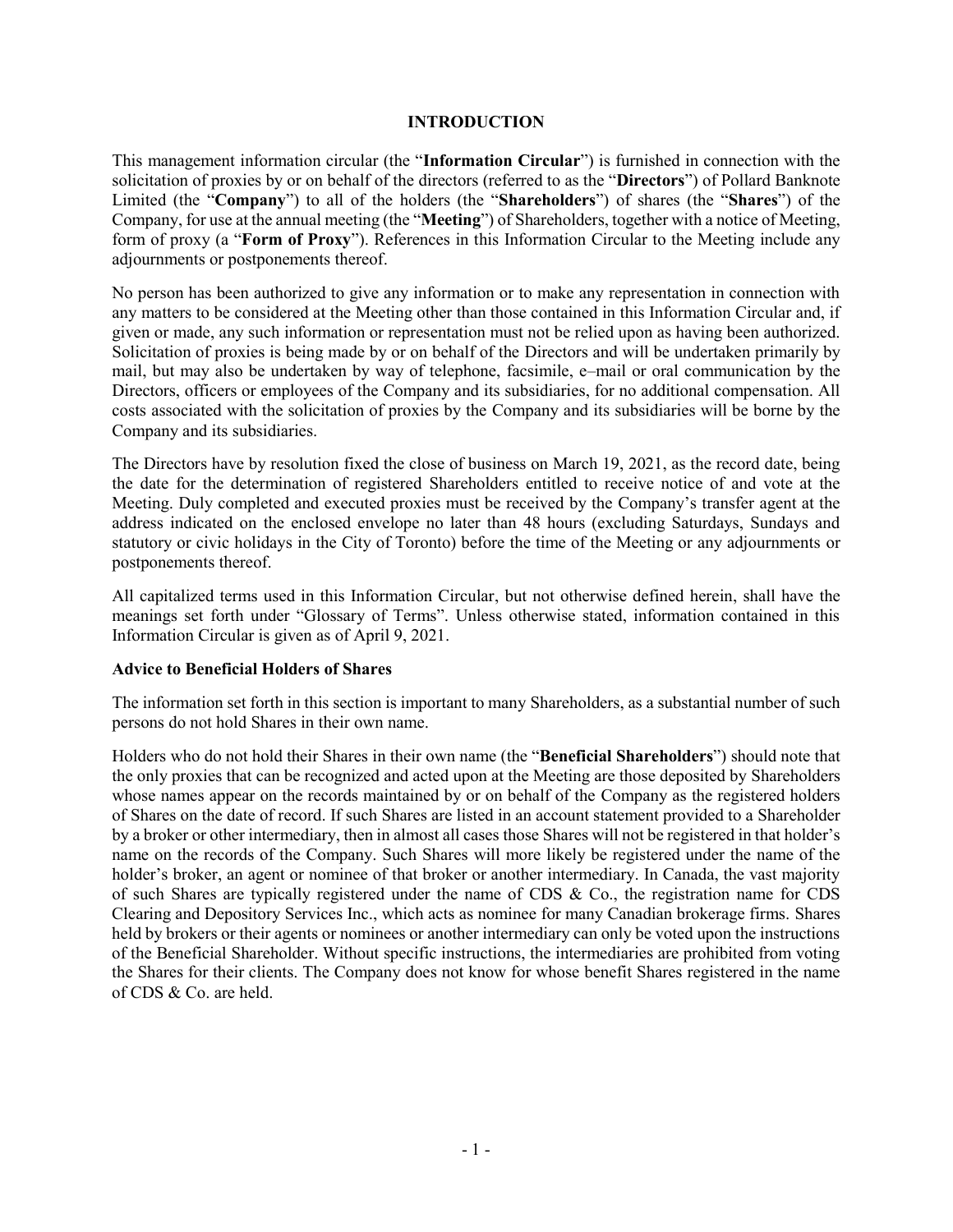Applicable regulatory policy requires intermediaries/brokers to seek voting instructions from Beneficial Shareholders in advance of Shareholder meetings. Every intermediary/broker has its own mailing procedures and provides its own return instructions, which should be carefully followed by Beneficial Shareholders in order to ensure that their Shares are voted at the Meeting. Often, the Form of Proxy supplied to a Beneficial Shareholder by its broker is identical to the Form of Proxy provided to registered Shareholders, however, its purpose is limited to instructing the registered Shareholder how to vote on behalf of the Beneficial Shareholder. The majority of brokers now delegate responsibility for obtaining instructions from clients to Broadridge Financial Solutions, Inc. ("**Broadridge**"). Broadridge typically mails a scannable voting instruction form in lieu of the Form of Proxy. The Beneficial Shareholder is requested to complete and return the voting instruction form to Broadridge by mail or facsimile. Alternatively, the Beneficial Shareholder can call a toll–free telephone number or access the internet to provide instructions regarding the voting of the Shares held by the Beneficial Shareholder. Broadridge then tabulates the results of all instructions received and provides appropriate instructions respecting the voting of Shares to be represented at a meeting. A Beneficial Shareholder receiving a voting instruction form cannot use that voting instruction form to vote Shares directly at the Meeting as the voting instruction form must be returned, as directed by Broadridge, well in advance of the Meeting in order to have such Shares voted.

If you are a Beneficial Shareholder, you may only attend the Meeting as a proxyholder by registering your proxy at **http://www.computershare.com/Pollard** for the registered holder and vote your Shares, as applicable, in that capacity. To do this, you should enter your own name in the blank space on the applicable Form of Proxy or voting instruction form provided to you and return the document to your broker or other intermediary (or the agent of such broker or other intermediary) in accordance with the instructions provided by such broker or intermediary **well in advance of the Meeting**.

See "General Proxy Matters" for additional information.

# **Information for United States Securityholders**

The solicitation of proxies hereby is not subject to the proxy requirements of Section 14(a) of the United States *Securities Exchange Act of 1934*, as amended (the "**1934 Act**"), by virtue of an exemption applicable to proxy solicitations by "foreign private issuers", as defined in Rule 3b–4 under the 1934 Act. This Information Circular has been prepared in accordance with the applicable disclosure requirements in Canada. Securityholders in the United States should be aware that such requirements are different than those of the United States.

Financial statements and information included or incorporated by reference herein have been prepared in accordance with generally accepted accounting principles in Canada and are subject to auditing and auditor independence standards in Canada. These financial statements may not be comparable to financial statements of United States companies, and auditing and auditor independence standards may be different.

The enforcement by investors of civil liabilities under the United States federal securities laws may be affected adversely by the fact that the Company and its consolidated operations and a number of its subsidiaries and affiliates (the "**Group**") are incorporated or organized outside the United States, that all of their officers and Directors and the experts named herein are residents of a foreign country and that a substantial portion of the assets of the members of the Group and all of said persons are located outside the United States. As a result, it may be difficult or impossible for U.S. securityholders to effect service of process within the United States upon any members of the Group, their officers, Directors and general partners or the experts named herein, or to realize, against them, upon judgments of courts of the United States predicated upon civil liabilities under the federal securities laws of the United States or "blue sky" laws of any state within the United States. In addition, U.S. securityholders should not assume that the courts of Canada: (a) would enforce judgments of United States courts obtained in actions against such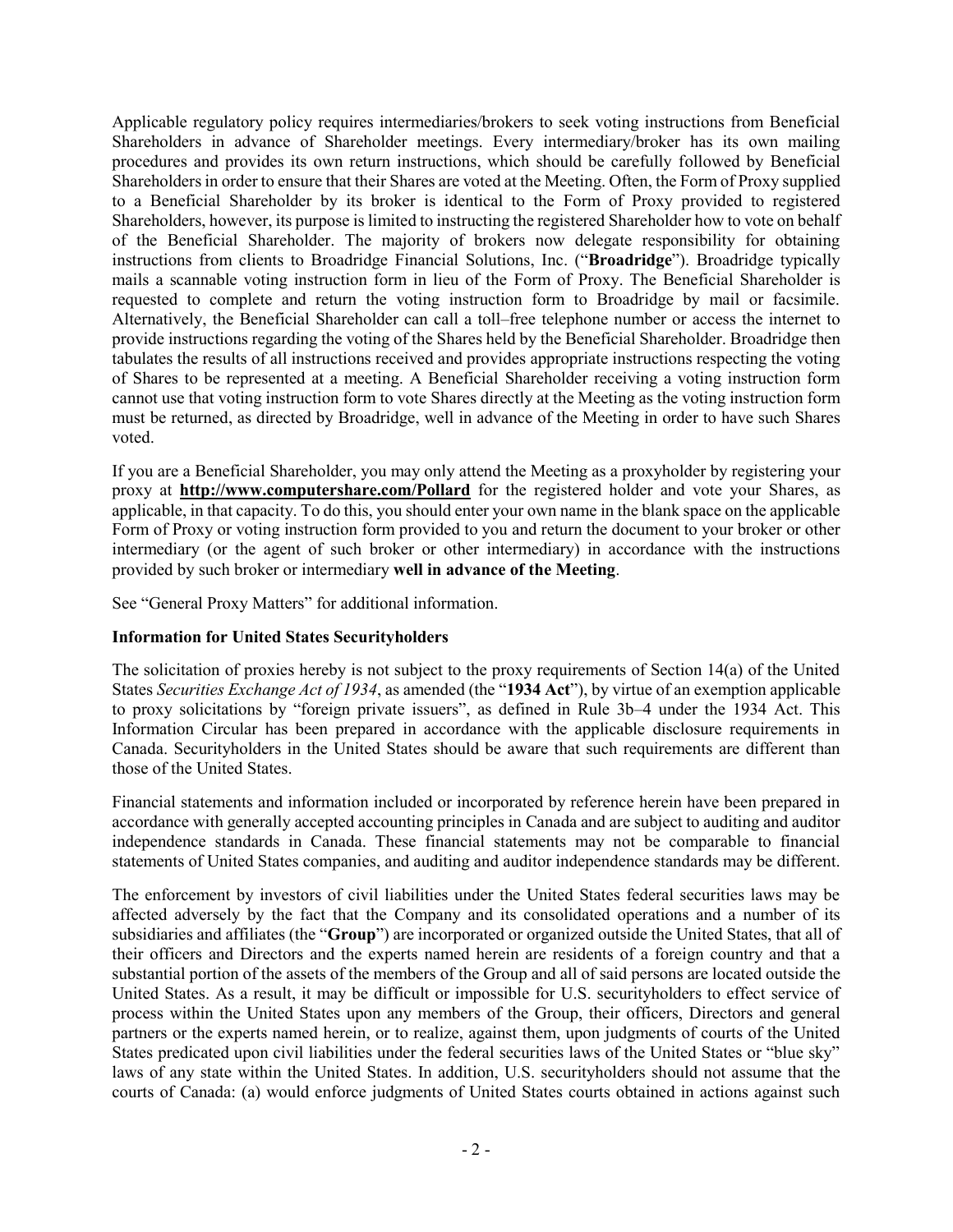persons predicated upon civil liabilities under the federal securities laws of the United States or "blue sky" laws of any state within the United States; or (b) would enforce, in original actions, liabilities against such persons predicated upon civil liabilities under the federal securities laws of the United States or "blue sky" laws of any state within the United States.

### **DOCUMENTS INCORPORATED BY REFERENCE**

Information has been incorporated by reference in this Information Circular from documents filed with securities commissions or similar authorities in Canada. Copies of the documents incorporated by reference in this Information Circular may be obtained from SEDAR at www.sedar.com or on request without charge from the Chief Financial Officer of Pollard Banknote Limited at 140 Otter Street, Winnipeg, Manitoba, R3T 0M8, or at (204) 474–2323. The following documents are specifically incorporated by reference into, and form an integral part of, this Information Circular:

- a) the Company's annual information form dated March 10, 2021;
- b) the Company's audited consolidated financial statements, together with the accompanying report of the auditors, for the year ended December 31, 2020; and
- c) management's discussion and analysis of results of operations and financial condition of the Company for the year ended December 31, 2020.

**Any document of the type referred to in the preceding paragraph and any material change report (excluding confidential material change reports) or press release filed by the Company with a securities commission or similar authority in Canada, after the date of this Information Circular and prior to the Meeting, that specifically states that it is intended to be incorporated by reference into this Information Circular will be deemed to be incorporated by reference into this Information Circular.**

**Any statement contained in a document incorporated, or deemed to be incorporated, by reference in this Information Circular or contained in this Information Circular is deemed to be modified or superseded, for purposes of this Information Circular, to the extent that a statement contained in this Information Circular or in any other document subsequently filed with a securities commission or other similar organization in Canada which also is or is deemed to be incorporated by reference in this Information Circular modifies or supersedes such statement. The modifying or superseding statement need not state that it has modified or superseded a prior statement or include any other information set forth in the document that it modifies or supersedes. The making of a modifying or superseding statement will not be deemed an admission for any purposes that the modified or superseded statement, when made, constituted a misrepresentation, an untrue statement of a material fact or an omission to state a material fact that is required to be stated or that is necessary to make a statement not misleading in light of the circumstances in which it was made. Any statement so modified or superseded will not be deemed, except as so modified or superseded, to constitute a part of this Information Circular.**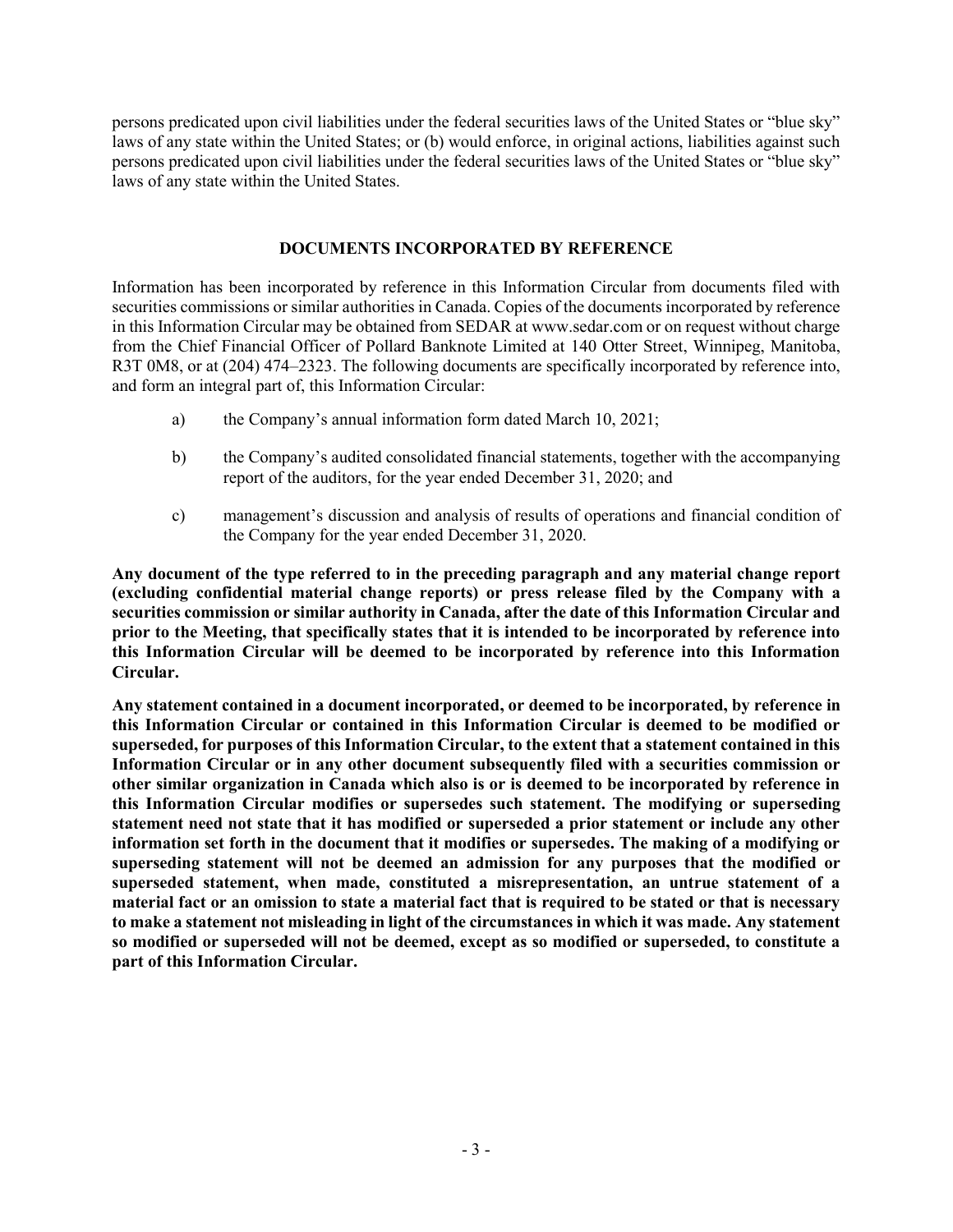#### **GLOSSARY OF TERMS**

The following is a glossary of certain terms used in this Information Circular:

"**Affiliate**" has the meaning assigned to "affiliated companies" in the *Securities Act* (Ontario);

"**Agent**" means a person appointed to act on behalf of another;

"**Annual Information Form**" or "**AIF**" means the annual information form of the Company dated March 10, 2021;

"**Associate**" has the meaning specified in the *Securities Act* (Ontario);

"**Beneficial Shareholders**" means persons who do not hold their Shares in their own name;

"**Broadridge**" means Broadridge Financial Solutions, Inc.;

"**Business Day**" means a day, other than a Saturday, Sunday or statutory or civic holiday, when banks are generally open in the City of Toronto, in the Province of Ontario, for the transaction of banking business;

"**CBCA**" means the *Canada Business Corporations Act* R.S.C. 1985 c.C–44, as amended, including the regulations promulgated thereunder;

"**Common Shares**" means the common shares in the capital of the Company;

"**Company**" means Pollard Banknote Limited;

"**Company Group**" means, collectively, the Company, Nacako Sdn, Bhd, PBL of Puerto Rico Inc., Concuros y Promociones Pollard de Puerto Rico, Inc., Pollard Holdings Inc., Pollard (U.S.) Ltd., Pollard iLottery Inc., NeoPollard Interactive LLC, Integrity Bingo, LLC, Diamond Game Enterprises, Diamond Game Enterprises Canada ULC, Schafer Systems (2018) Inc, Pollard Games, Inc., Fastrak Retail (UK) Limited, mkodo Limited, Compliant Gaming LLC and Next Generation Lotteries AS;

"**Computershare**" means Computershare Investor Services Inc.;

"**Consolidation**" means the reorganization whereby Pollard Banknote Limited simplified its corporate structure through the consolidation of its wholly–owned Canadian subsidiaries, Pollard Holdings Limited Partnership, Pollard Banknote Limited Partnership, Pollard (Canada) Inc. and Pollard Banknote GP Limited effective January 1, 2015;

"**Conversion**" means the reorganization whereby Pollard Banknote Income Fund was converted into a publicly traded share corporation, Pollard Banknote Limited, which occurred on May 14, 2010;

"**Director**" means the director appointed under Section 260 of the CBCA;

"**Equities**" means Pollard Equities Limited, a corporation continued under the CBCA;

"**Form of Proxy**" means the form of proxy distributed by the Company in connection with the Meeting;

"**Gaming Regulatory Authority**" means any governmental authority which exercises gaming regulatory jurisdiction over the business of the Company and/or its subsidiaries, as such business is constituted from time to time;

"**General Partner**" means Pollard Banknote GP Limited, a corporation incorporated under the CBCA;

"**GP Board**" means the board of directors of the General Partner;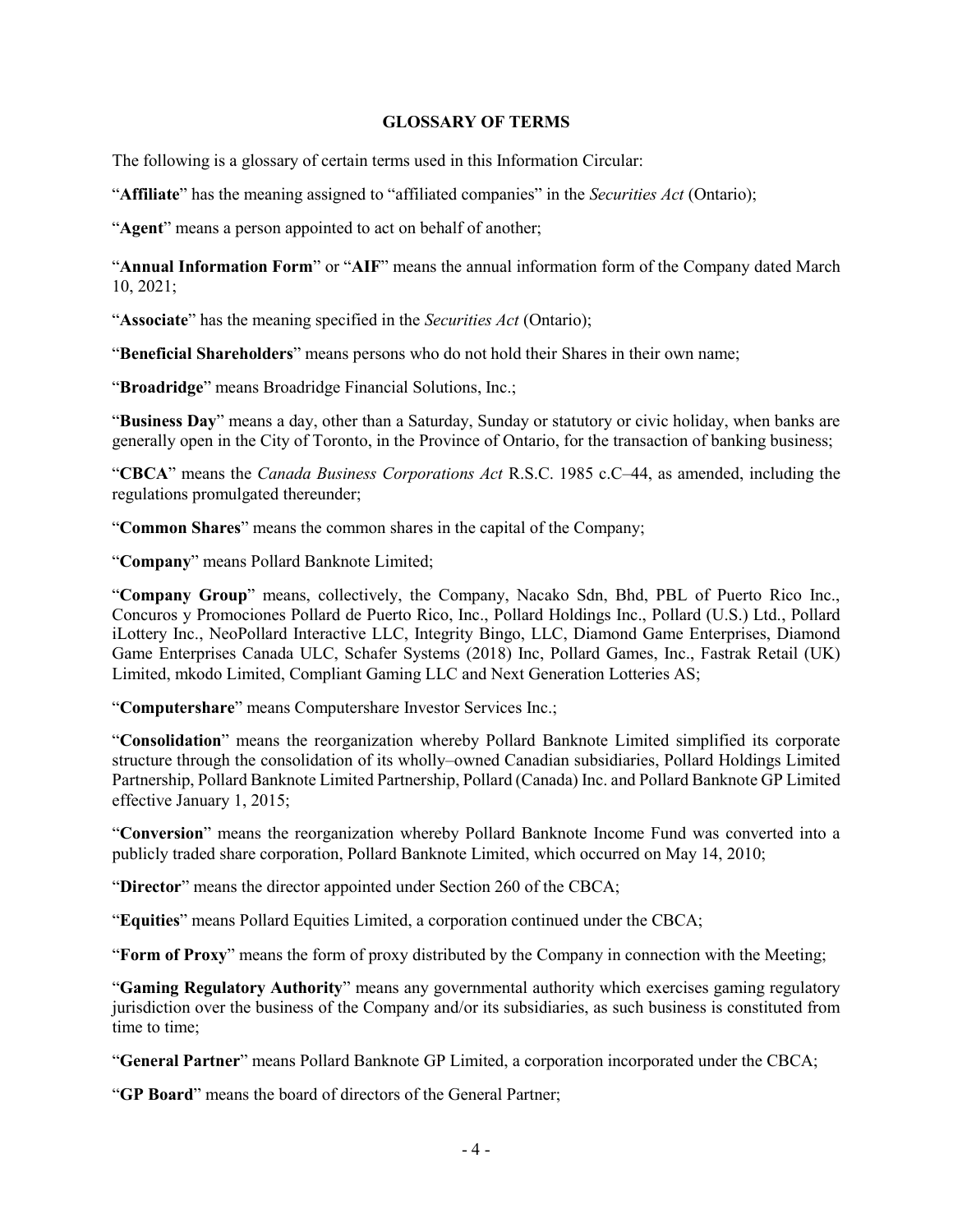"**Information Circular**" means this management information circular distributed by the Company in connection with the Meeting;

"**Intermediary**" means securities held on behalf, or for the account, of a beneficial holder, by a broker, securities dealer, bank, trust company or similar entity;

"**Management**" means management of the Company Group;

"**Meeting**" means the annual meeting of Shareholders to be held on May 14, 2021, and any adjournments or postponements thereof, to consider and to vote on the matters set out in the Notice of Meeting;

"**Named Executive Officers**" or **"NEO's"** means the Co–Chief Executive Officers, the Chief Financial Officer and the three other most highly compensated executive officers of the Company, as prescribed by National Instrument 51–102F6– *Statement of Executive Compensation*;

"**Notice of Meeting**" means the notice of the Meeting that accompanies this Information Circular;

"**Pension Plan**" means the pension plan for executive employees of Pollard Banknote Limited;

"**Person**" includes an individual, partnership, association, body corporate, executor, administrator, legal representative, any government or government entity, or any other entity, whether or not having legal status;

"**Pollard Banknote**" means Company Group;

"**Pollard LP**" means Pollard Holdings Limited Partnership, a limited partnership established under the laws of the Province of Manitoba;

"**Record Date**" means March 19, 2021;

"**Reorganization**" means the reorganization whereby Pollard Banknote Limited simplified its corporate structure through the consolidation of its wholly–owned Canadian subsidiaries, 10188557 Canada Inc. and INNOVA Gaming Group Inc., and the amalgamation of Pollard Games, Inc. and International Gamco, Inc. to reflect business management structure effective December 31, 2019;

"**Securities Depository**" means CDS Clearing and Depository Services Inc. or any other person acting as an intermediary for the payment or delivery of securities in respect of securities transactions and providing centralized services for securities transactions or providing centralized services as a depositary in respect of securities transactions;

"**Shareholders**" means the holders of the Common Shares of the Company from time to time;

"**Shares**" means collectively, the Common Shares of the Company;

"**Tax Act**" means the *Income Tax Act* (Canada), including the regulations promulgated thereunder, in each case as amended;

"**TSX**" means the Toronto Stock Exchange.

Words importing the singular include the plural and vice versa and words importing any gender include all genders.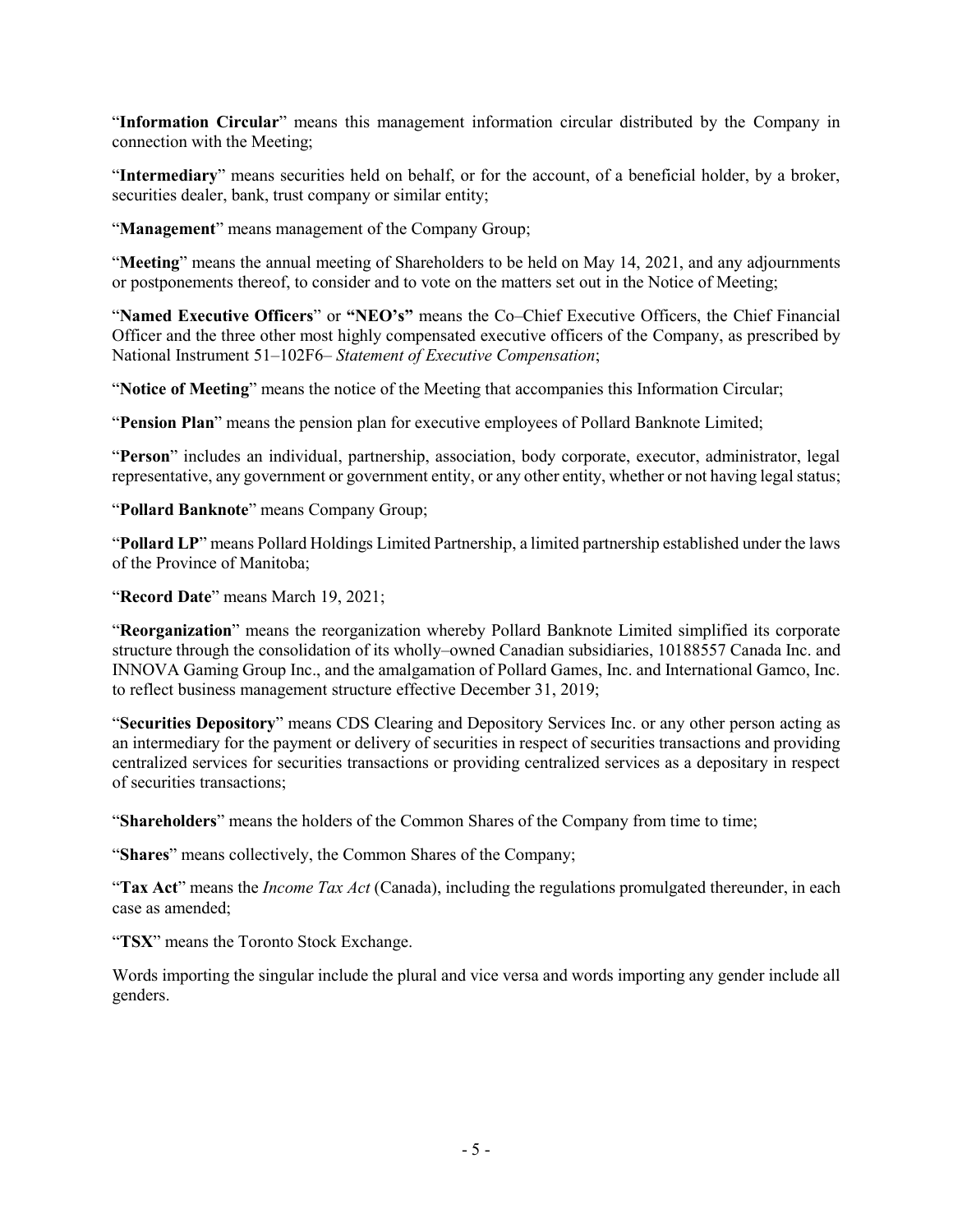#### **MEETING**

Due to the public health guidelines related to the COVID–19 outbreak, the Company is conducting an online only Shareholders' Meeting on Friday, May 14, 2021, commencing at 11:00 a.m. (Winnipeg time) for the purposes set forth in the accompanying Notice of Meeting. The business of the Meeting will be to: (1) receive the audited consolidated financial statements of the Company for the year ended December 31, 2020, and the auditors' report; (2) elect the Directors of the Company; (3) re–appoint the auditors of the Company and authorize the Directors to fix the remuneration of the auditors; and (4) transact any other business that is properly brought before the Meeting. Immediately following the Meeting, Company management will conduct a webcast providing an update of the business and discussion of the first quarter results, which can be attended at **https://www.Pollardbanknote.com.**

Shareholders and duly appointed proxyholders can attend the Meeting online by going to **https://web.lumiagm.com/266148450.**

- Registered Shareholders and duly appointed proxyholders can participate in the Meeting by clicking "**I have a login**" and entering a Username and Password before the start of the Meeting.
	- o Registered Shareholders The 15–digit control number located on the form of proxy or in the email notification you received is the Username and the Password is **"pollard2021"**.
	- o Duly appointed proxyholders Computershare will provide the proxyholder with a Username after the voting deadline has passed. The Password to the Meeting is **"pollard2021"**.
- Voting at the Meeting will only be available for registered Shareholders and duly appointed proxyholders. Non–registered Shareholders who have not appointed themselves may attend the Meeting by clicking "**I am a guest**" and completing the online form.

Shareholders who wish to appoint a third–party proxyholder to represent them at the online Meeting **must submit their proxy or voting instruction form (as applicable) prior to registering their proxyholder. Registering the proxyholder is an additional step once a Shareholder has submitted their proxy/voting instruction form. Failure to register a duly appointed proxyholder will result in the proxyholder not receiving a Username to participate in the Meeting.** To register a proxyholder, Shareholders MUST visit **http://www.computershare.com/Pollard** by 11:00 a.m. (Winnipeg time) May 12, 2021 and provide Computershare with their proxyholder's contact information, so that Computershare may provide the proxyholder with a Username via email.

**It is important that you are connected to the internet at all times during the Meeting in order to vote when balloting commences.**

**In order to participate online, Shareholders must have a valid 15–digit control number and proxyholders must have received an email from Computershare containing a Username.**

### **Participating at the Meeting**

The Meeting will be hosted online by way of a live webcast. Shareholders will not be able to attend the Meeting in person. A summary of the information Shareholders will need to attend the online Meeting is provided below. The Meeting will begin at 11:00 a.m. (Winnipeg time) on May 14, 2021.

• Registered Shareholders (as defined in this Circular under the heading "Voting at the Meeting") that have a 15–digit control number, along with duly appointed proxyholders who were assigned a Username by Computershare (see details under the heading "Appointment of Proxies"), will be able to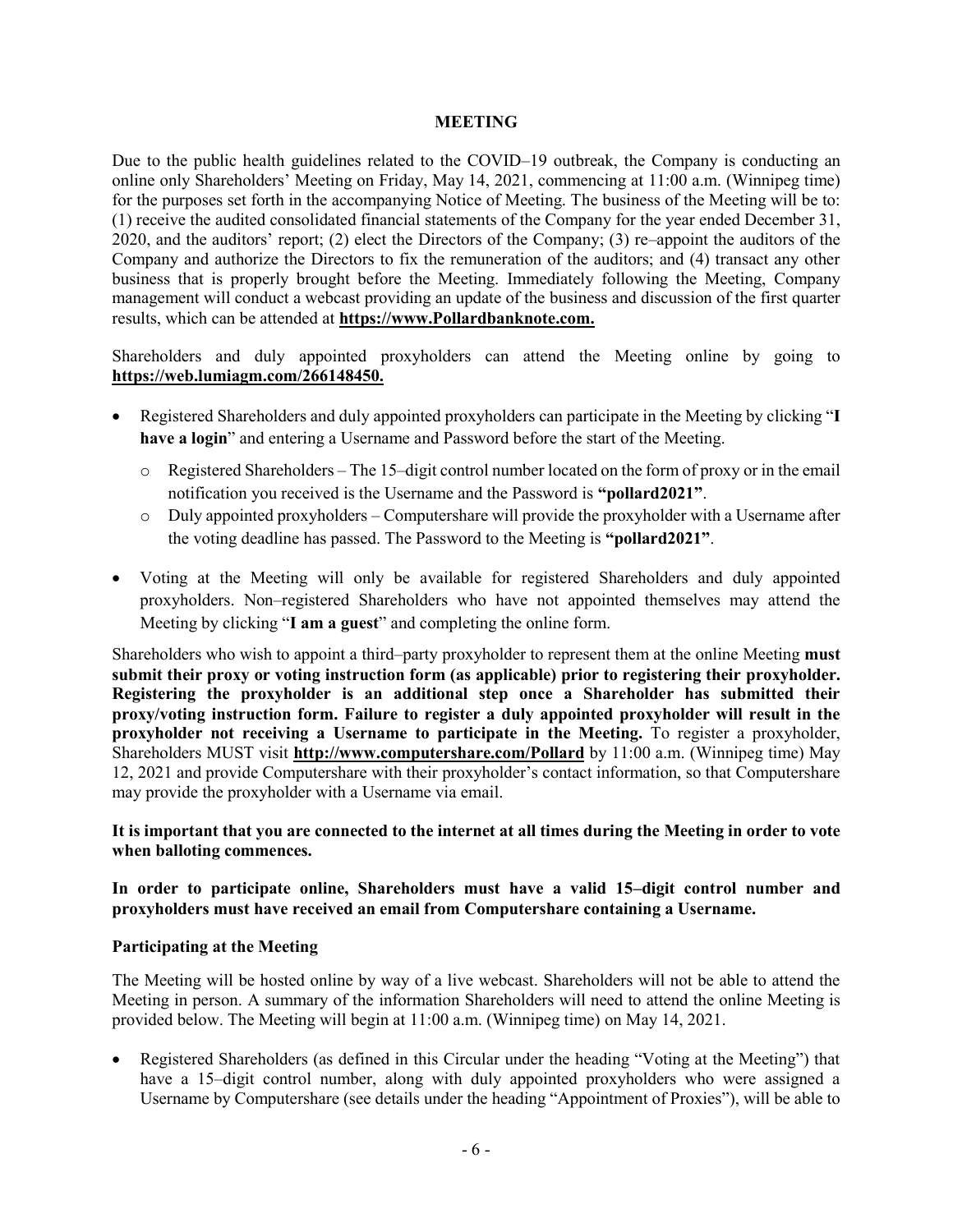vote and submit questions during the Meeting. To do so, please go to **https://web.lumiagm.com/266148450** prior to the start of the Meeting to login. Click on "I have a login" and enter your 15–digit control number or Username along with the password **"pollard2021"**. Non–registered Shareholders who have not appointed themselves to vote at the Meeting, may login as a guest, by clicking on "I am a guest" and complete the online form.

• United States Beneficial holders: To attend and vote at the virtual Meeting, you must first obtain a valid legal proxy from your broker, bank or other agent and then register in advance to attend the Meeting. Follow the instructions from your broker or bank included with these proxy materials, or contact your broker or bank to request a legal proxy form. After first obtaining a valid legal proxy from your broker, bank or other agent, to then register to attend the Meeting, you must submit a copy of your legal proxy to Computershare. Requests for registration should be directed to:

> Computershare 100 University Avenue 8th Floor Toronto, Ontario M5J 2Y1 OR Email at uslegalproxy@computershare.com

Requests for registration must be labeled as "Legal Proxy" and be received no later than 11:00 a.m. (Winnipeg time) May 12, 2021. You may attend the Meeting and vote your shares at **https://web.lumiagm.com/266148450** during the Meeting.

- Non–registered Shareholders who do not have a 15–digit control number or Username will only be able to attend as a guest which allows them to listen to the Meeting, however, will not be able to vote or submit questions.
- If you are using a 15–digit control number to login to the online Meeting and you accept the terms and conditions, you will be revoking any and all previously submitted proxies. However, in such a case, you will be provided the opportunity to vote by ballot on the matters put forth at the Meeting. If you DO NOT wish to revoke all previously submitted proxies, do not accept the terms and conditions, in which case you can only enter the Meeting as a guest.
- If you are eligible to vote at the Meeting, it is important that you are connected to the internet at all times during the Meeting in order to vote when balloting commences. It is your responsibility to ensure connectivity for the duration of the Meeting.

# **Voting at the Meeting**

A registered Shareholder or a non–registered Shareholder who has appointed themselves or a third-party proxyholder to represent them at the Meeting, will appear on a list of Shareholders prepared by Computershare, the transfer agent and registrar for the Meeting. To have their Shares voted at the Meeting, each registered Shareholder or proxyholder will be required to enter their control number or Username provided by Computershare at **https://web.lumiagm.com/266148450** prior to the start of the Meeting. In order to vote, non–registered Shareholders who appoint themselves as a proxyholder **MUST** register with Computershare at **http://www.computershare.com/Pollard after** submitting their voting instruction form in order to receive a Username (please see the information under the headings "Appointment of Proxies" below for details).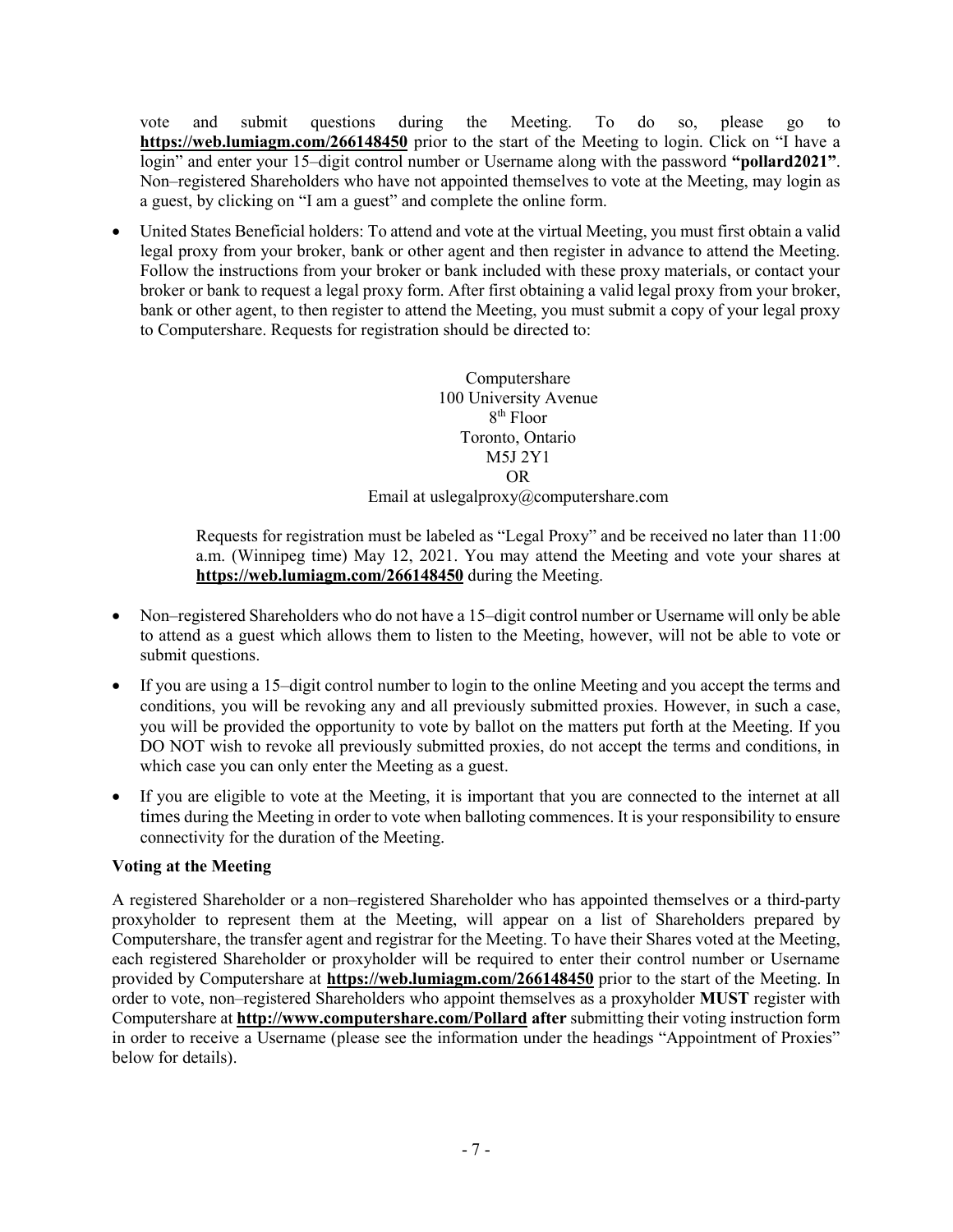### **Appointment of Proxies**

Shareholders who wish to appoint a third-party proxyholder to represent them at the online Meeting **must submit their proxy or voting instruction form (if applicable) prior to registering your proxyholder. Registering your proxyholder is an additional step once you have submitted your proxy or voting instruction form. Failure to register the proxyholder will result in the proxyholder not receiving a Username to participate in the Meeting.** To register a proxyholder, Shareholders MUST visit **http://www.computershare.com/Pollard** by 11:00 a.m. (Winnipeg time) May 12, 2021 and provide Computershare with their proxyholder's contact information, so that Computershare may provide the proxyholder with a Username via email.

A proxy can be submitted to Computershare either in person, or by mail or courier, to 100 University Avenue, 8<sup>th</sup> Floor, Toronto, Ontario, M5J 2Y1, or via the internet at www.investorvote.com. The proxy must be deposited with Computershare by no later than 11:00 a.m. (Winnipeg time) on May 12, 2021, or if the Meeting is adjourned or postponed, not less than 48 hours, excluding Saturdays, Sundays and statutory holidays, before the commencement of such adjourned or postponed Meeting. If a Shareholder who has submitted a proxy attends the Meeting via the webcast and has accepted the terms and conditions when entering the Meeting online, any votes cast by such Shareholder on a ballot will be counted and the submitted proxy will be disregarded.

# **Without a Username, proxyholders will not be able to vote at the Meeting.**

As of the date of this Information Circular, the Directors are not aware of any changes to these items, and do not expect any other items to be brought forward at the Meeting. If there are changes or new items, your proxyholder can vote your Shares on these items as he or she sees fit. See "General Proxy Matters" for additional information.

### **DESCRIPTION OF THE COMPANY**

The Company was incorporated on March 26, 2010, pursuant to the provisions of the CBCA, for purposes of effecting the Conversion. The principal and head office of the Company is located at 140 Otter Street, Winnipeg, Manitoba, R3T 0M8. Together with its principal subsidiaries, the Company Group is one of the leading providers of products and solutions to the lottery and charitable gaming industries in the world. Management believes that the Company Group is the largest provider of instant tickets based in Canada, the second largest producer of instant tickets in the world, the second largest provider of charitable gaming products in North America and, through its 50% owned joint venture, the largest provider of iLottery solutions in the United States.

The Company is a leading lottery partner to more than 60 lotteries worldwide, providing high quality instant ticket products, licensed games, and a full suite of digital offerings ranging from mkodo game apps to comprehensive player engagement and iLottery solutions, including Schafer and Fastrak branded dispensing systems, strategic marketing and management services. The Company Group is a proven innovator and has decades of experience helping lotteries to maximize player engagement, sales, and proceeds for good causes and also plays a major role in providing pull–tab tickets, bingo paper and its Diamond Game and Compliant electronic gaming machines to charitable and other gaming markets. The Company Group's lottery products are offered for sale in North America and throughout the world, while the Company Group's charitable gaming products are principally sold in the United States.

On January 1, 2015, Pollard Banknote Limited simplified its corporate structure through (i) the dissolution of Pollard Holdings Limited Partnership and Pollard Banknote Limited Partnership and (ii) the vertical short–form amalgamation of Pollard (Canada) Inc. and Pollard Banknote GP Limited with Pollard Banknote Limited. Effective January 1, 2020, the corporate structure was further simplified through (i) the consolidation of 10188557 Canada Inc. and INNOVA Gaming Group Inc. with Pollard Banknote Limited,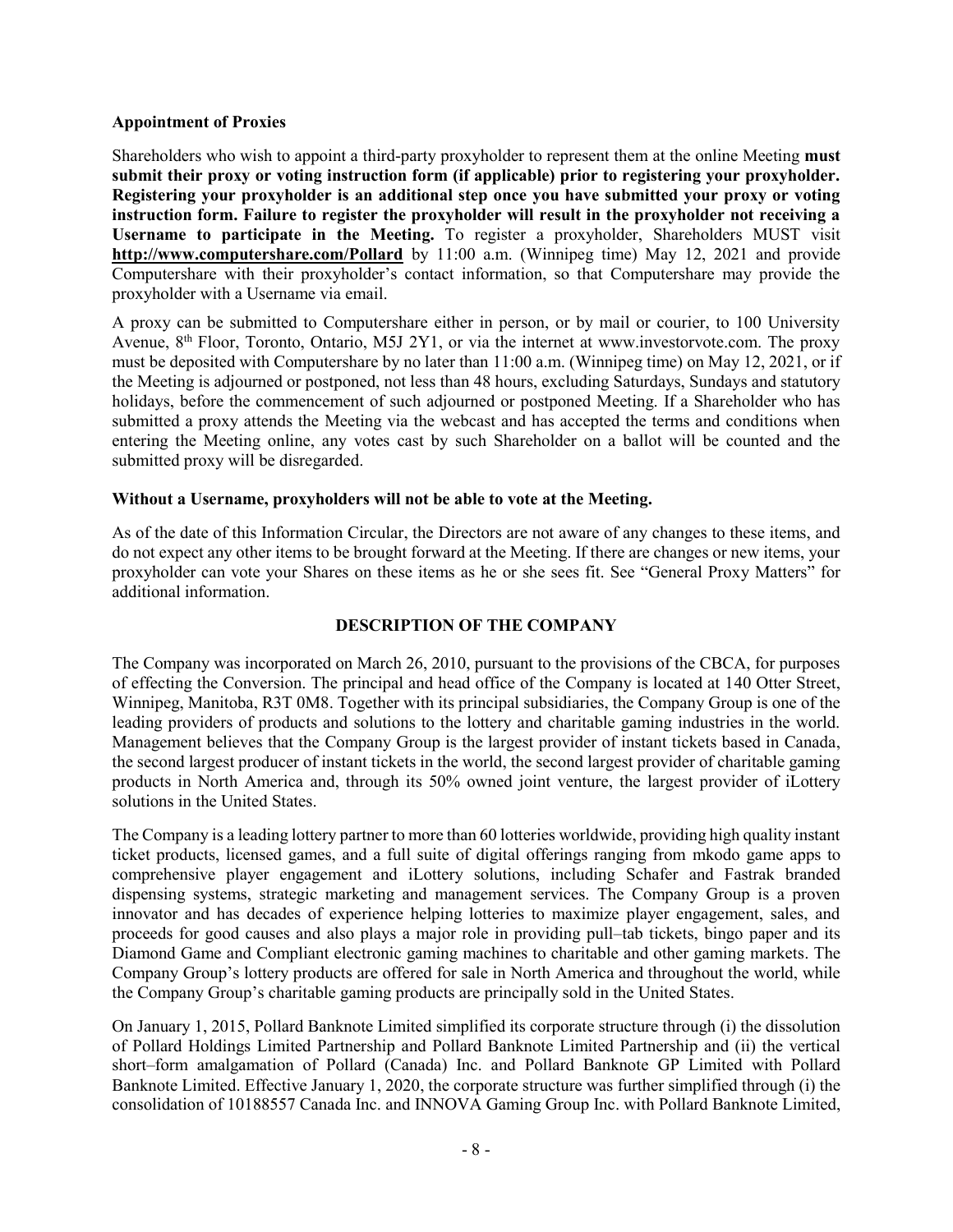(ii) the transfer of direct ownership of Diamond Game Enterprises from Pollard Banknote Limited to Pollard Holdings, Inc. and (iii) the amalgamation of International Gamco, Inc. with Pollard Games, Inc. On December 30, 2020, Pollard, through an indirect subsidiary, acquired 100% of the equity of Compliant Gaming LLC, a provider of electronic pull–tabs in the charitable gaming market. On January 14, 2021, Pollard completed the acquisition of 100% of the equity of Next Generation Lotteries AS, a provider of omni–channel lottery solutions including a complete iLottery platform.

### **GENERAL PROXY MATTERS**

### **Appointment of Proxies**

The persons named in the enclosed Form of Proxy are Directors or officers of the Company. Only Shareholders are entitled to vote at the Meeting. **Shareholders who wish to appoint some other person to represent such Shareholders at the Meeting may do so by inserting such person's name in the blank space provided in the relevant Form of Proxy.** Such other person need not be a Shareholder of the Company.

### **Voting of Proxies**

The persons named in the accompanying Form of Proxy will vote, withhold from voting or vote against any matter to be acted upon at the Meeting on any ballot that may be called for in accordance with the instructions of the Shareholder as indicated on the proxy and, if the Shareholder specifies a choice with respect to any matter to be acted upon, the Shares will be voted accordingly. In the absence of such direction, such Shares will be voted by the persons named in the accompanying Form of Proxy FOR each matter to be acted upon at the Meeting.

The enclosed Form of Proxy confers discretionary authority upon the persons named in the proxy with respect to amendments to matters identified in the Notice of Meeting and with respect to other matters which may properly come before the Meeting. At the date of this Information Circular, the Directors know of no such amendments or other matters.

### **Revocation**

A Shareholder who has submitted a proxy (other than a Shareholder who completed a voting instruction form) may revoke the proxy at any time prior to the exercise thereof:

- (a) by depositing an instrument of revocation in writing executed by the Shareholder or by the Shareholder's attorney authorized in writing:
	- (i) at the registered office of the Company or at the offices of Computershare at any time up to and including the last Business Day preceding the day of the Meeting, or any adjournments or postponements thereof, at which the proxy is to be used, or
	- (ii) with the chairman of the Meeting prior to the commencement of the Meeting on the day of the Meeting or any adjournments or postponements thereof; or
- (b) in any other manner permitted by law.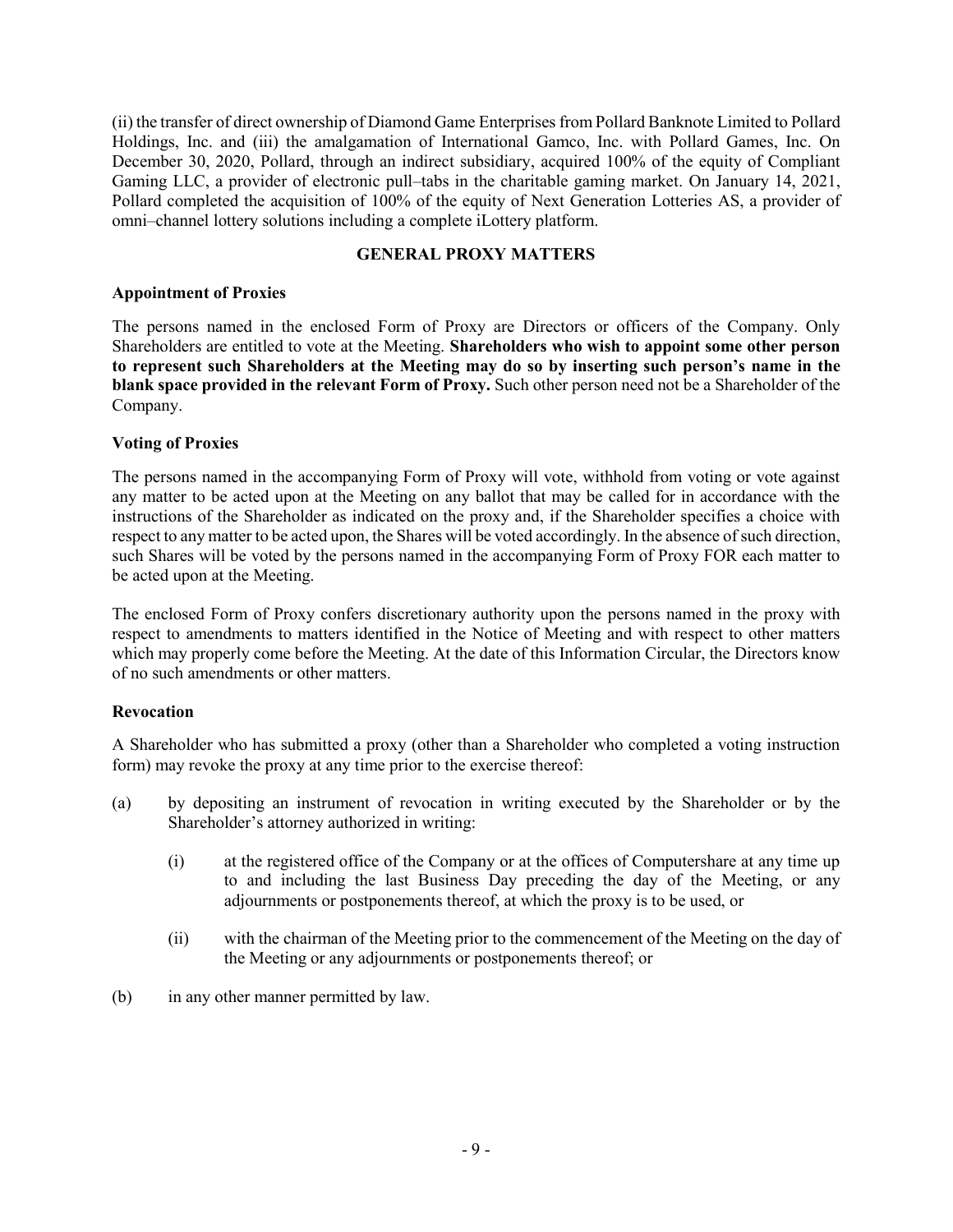A Shareholder may revoke a voting instruction form or a waiver of the right to receive meeting materials and to vote given to an Intermediary at any time by written notice to the Intermediary, except that an Intermediary may not act on a revocation of a voting instruction form or of a waiver of the right to receive materials and to vote that is not received by the Intermediary in sufficient time prior to the Meeting.

# **Quorum**

Unless otherwise required by law, at any meeting of Shareholders, a quorum shall consist of two or more individuals present in person either holding personally or representing as proxies in aggregate not less than 10% of the votes attached to all outstanding Shares.

# **Common Shares**

Holders of Common Shares are entitled to receive notice of any meetings of Shareholders of the Company and to attend and to cast one vote per Common Shares at all such meetings. Holders of Common Shares do not have cumulative voting rights with respect to the election of Directors and, accordingly, holders of a majority of the Common Shares entitled to vote in any election of Directors may elect all Directors standing for election. Holders of Common Shares are entitled to receive on a *pro–rata* basis such dividends, if any, as and when declared by the Company's Board of Directors at its discretion from funds legally available therefore and upon the liquidation, dissolution or winding up of the Company are entitled to receive on a pro–rata basis the net assets of the Company after payment of debts and other liabilities, in each case subject to the rights, privileges, restrictions and conditions attaching to any other series or class of shares ranking senior in priority to or on a pro–rata basis with the holders of Common Shares with respect to dividends or liquidation. The Common Shares do not carry any preemptive, subscription, redemption or conversion rights, nor do they contain any sinking or purchase fund provisions.

The Articles of Incorporation of the Company provide that if, in the opinion of the Board of Directors of the Company, a person, or group of persons acting in concert acquires, agrees to acquire, holds, beneficially owns or controls, either directly or indirectly, a number of Common Shares that is prohibited by any Gaming Regulatory Authority, the Board of Directors of the Company are entitled to take any of the following actions (each a "**Constraint Action**"):

- (a) place a stop transfer on all or any of the Common Shares of the person, or group of persons, the Board of Directors of the Company reasonably believes is violating such prohibitions;
- (b) suspend all voting and dividend rights on all or any of the Common Shares held by the person, or group of persons, the Board of Directors of the Company believes is violating such prohibitions;
- (c) apply to a court of competent jurisdiction seeking an injunction to prevent a breach or continuing breach of such prohibitions; or
- (d) make application to the relevant securities commission, its successors or assigns or such other governmental regulatory agency having jurisdiction over the affairs of the Company, to effect a cease trading order or such similar restriction against such person or group of persons until such time as the person or group of persons ceases to be in violation of such prohibitions.

In addition, if a Gaming Regulatory Authority has determined that ownership by a holder of Common Shares is inconsistent with its declared policies, the Board of Directors of the Company are also entitled to take a Constraint Action against such Shareholder. In addition, any Shareholder, regardless of the number of Common Shares held by such Shareholder, may be required to file an application, be investigated and have suitability as a Shareholder determined by a Gaming Regulatory Authority, if such Gaming Regulatory Authority has reason to believe such ownership would otherwise be inconsistent with its declared policies.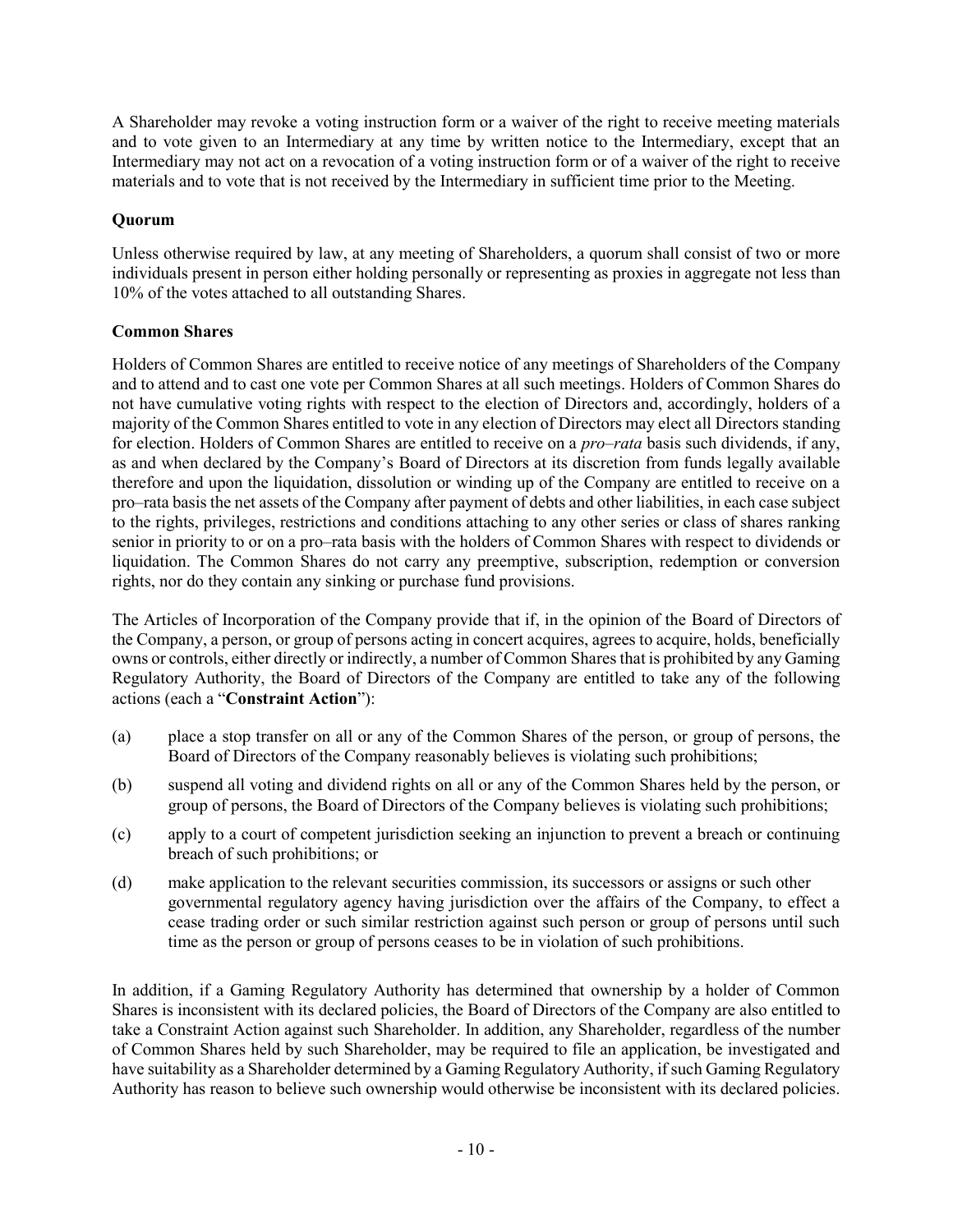The Shareholder must pay all of the costs of the investigation incurred by any such Gaming Regulatory Authority.

### **Preference Shares**

The Board of Directors of the Company may issue preference shares (the "**Preference Shares**") at any time in one or more series and shall fix the number of shares in each series. Before any shares of a particular series are issued, the Board of Directors of the Company is required to fix the number of shares in such series and to determine, subject to the limitations set out in the articles, the designation, rights, privileges, restrictions and conditions to be attached to the shares of such series, including, but without in any way limiting or restricting the generality of the foregoing, voting rights, the rate or rates, amount or method of calculation of any dividends thereon and whether such rate(s), amount or method(s) of calculation shall be subject to change or adjustment in the future, the consideration and the terms and conditions of any purchase for cancellation, retraction or redemption rights (if any), the conversion or exchange rights attached thereto (if any) and the terms and conditions of any purchase obligation or sinking fund or other provisions attaching thereto. No rights, privileges, restrictions or conditions attached to a series of Preference Shares will confer upon a series a priority in respect of dividends or return of capital over any other series of Preference Shares then outstanding. The Preference Shares are entitled to priority over the Common Shares and over any other share ranking prior to the Common Shares and over any other shares ranking junior to the Preference Shares. As of the date of this circular the Company has not issued any Preference Shares.

### **Additional Information**

Additional information relating to the Company is available in the AIF which is incorporated by reference in this Information Circular and is available on SEDAR at www.sedar.com. Financial information concerning the Company is provided in the respective audited consolidated financial statement for the year ended December 31, 2020 and the accompanying annual management's discussion and analysis, which are incorporated by reference in this Information Circular and can be accessed on SEDAR.

### **ANNUAL BUSINESS OF THE MEETING**

### **Election of Directors**

The number of Directors to be elected at the Meeting is six. Unless otherwise directed, it is the intention of the persons named in the enclosed Form of Proxy to vote in favour of electing as Directors the proposed nominees whose names are set out in the table below. Jerry Gray will not be standing for election at the Meeting as he has reached the maximum age limit of 78 under the rules of our Board. Mrs. Lee Meagher is proposed as a new Director. All the nominees, other than Mr. Brown and Mrs. Meagher, have been Directors since inception of the Company in 2010. Mr. Brown was elected a Director in May of 2017. Prior to the Conversion, three of the Directors had been Directors of the General Partner of Pollard LP since its inception in 2005 and one Director had been a Director of the General Partner of Pollard LP since March 2009. The Directors do not contemplate that any of the proposed nominees will be unable to serve as Director but, if that should occur for any reason prior to the Meeting, the persons named in the enclosed Form of Proxy reserve the right to vote for another nominee at their discretion. Each Director elected at the Meeting will hold office (unless the office is vacated earlier due to death, removal, resignation or ceasing to be duly qualified) until the close of the next annual meeting of Shareholders or until his or her successor is elected or appointed. One of the three current independent Directors previously served as the Trustees of the Pollard Banknote Income Fund and the Pollard Banknote Trust prior to the Conversion.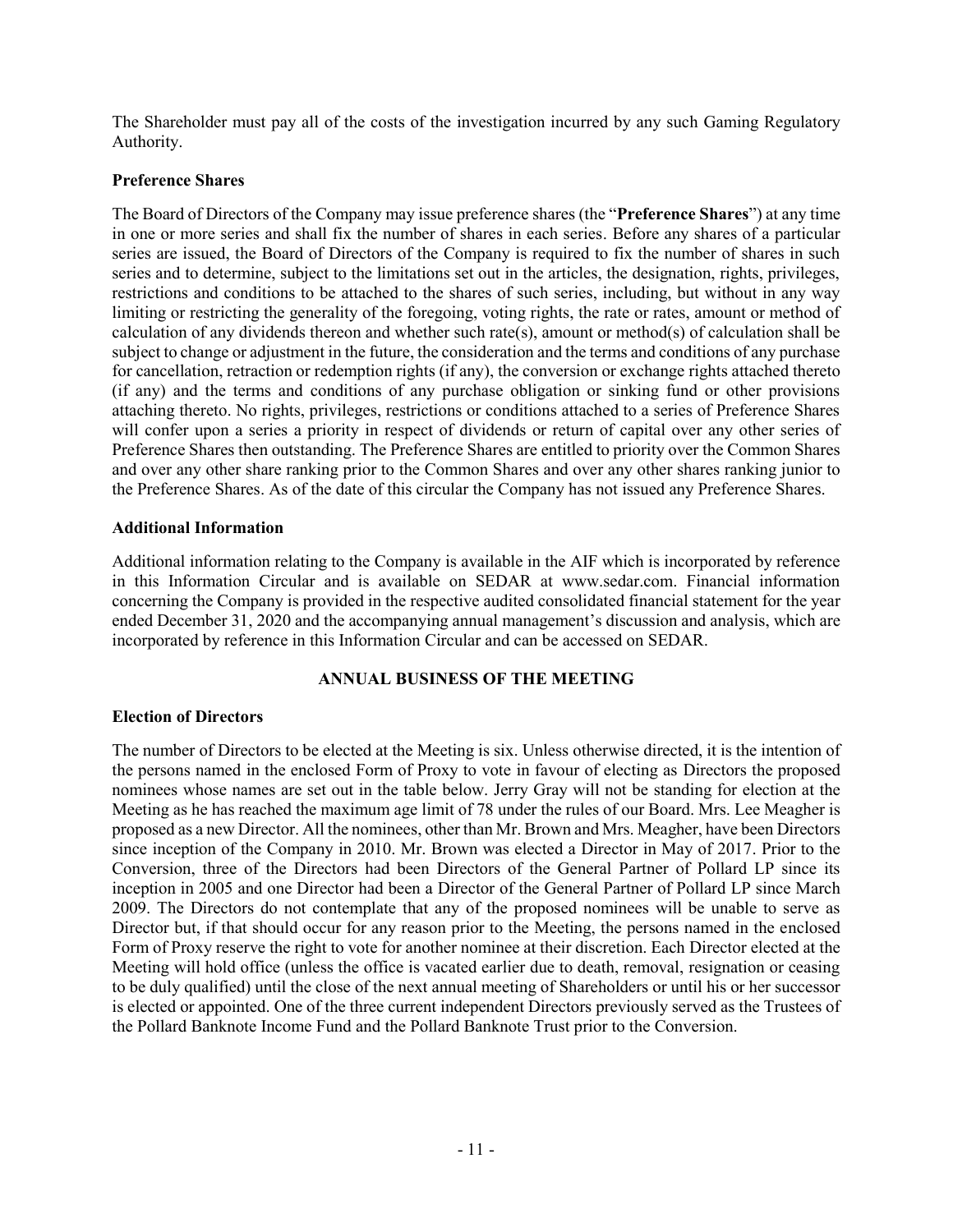### *Proposed Directors of the Company*

|                                                                              |                                            |                                                                              |                                         | <b>No. of Common</b><br><b>Shares</b><br><b>Beneficially</b><br>Owned, |
|------------------------------------------------------------------------------|--------------------------------------------|------------------------------------------------------------------------------|-----------------------------------------|------------------------------------------------------------------------|
| <b>Name</b>                                                                  | <b>Offices Held</b>                        | <b>Principal Occupation</b>                                                  | <b>Director</b><br>Since <sup>(6)</sup> | <b>Controlled or</b><br><b>Directed</b>                                |
| Lee Meagher $(4)$<br>Winnipeg, Manitoba,<br>Canada                           |                                            | Director                                                                     |                                         | 1,980                                                                  |
| Garry Leach <sup>(1)(2)(3)</sup><br>Victoria,<br>British Columbia,<br>Canada | Director                                   | Director                                                                     | 2009                                    | 89,900                                                                 |
| Gordon Pollard $(5)(7)$<br>Winnipeg, Manitoba,<br>Canada                     | Executive Chair and<br>Director            | <b>Executive Chair</b>                                                       | 2005                                    | See note 5                                                             |
| Dave Brown $(1)(2)(3)$<br>Winnipeg, Manitoba,<br>Canada                      | Director                                   | <b>Executive Vice</b><br>President, Richardson<br>Financial Group<br>Limited | 2017                                    | 5,400                                                                  |
| John Pollard <sup>(5)</sup><br>Winnipeg, Manitoba,<br>Canada                 | Co–Chief Executive<br>Officer and Director | Co–Chief Executive<br>Officer                                                | 2005                                    | See note 5                                                             |
| Douglas Pollard $(5)(7)$<br>Winnipeg, Manitoba,<br>Canada                    | Co–Chief Executive<br>Officer and Director | Co–Chief Executive<br>Officer                                                | 2005                                    | See note 5                                                             |

Notes:

- (1) Member of the Governance and Nominating Committee. Mr. Leach is the Chair of the Governance and Nominating Committee. It is anticipated that Mr. Leach will be appointed Lead Director after the Annual General Meeting and step down as Chair of the Governance and Nominating Committee.
- (2) Member of the Audit Committee. Mr. Brown is the Chair of the Audit Committee.
- (3) Member of the Compensation Committee. Mr. Leach is the Chair of the Compensation Committee.
- $<sup>(4)</sup>$  After election to the Board, it is anticipated that Mrs. Meagher will be appointed as Chair of the Governance and Nominating</sup> Committee and a member of the Audit and Compensation Committees.
- (5) As at April 9, 2021, the Directors of the Company, as a group, beneficially owned, or exercised control or direction over, directly or indirectly, 97,280 Shares representing less than 1% of the Common Shares. In addition, Messrs. John Pollard, Gordon Pollard and Douglas Pollard are members of a control group that controls Equities which owns 17,305,158 Shares representing an approximate 64.3% controlling interest in the voting securities of the Company.
- (6) Includes directorships held in the general partner of Pollard LP prior to the Conversion.<br>
(7) Effective May 1–2011 Douglas Pollard was appointed Co–Chief Executive Officer of t
- Effective May 1, 2011, Douglas Pollard was appointed Co–Chief Executive Officer of the Company and Gordon Pollard was appointed Executive Chair of the Board of Directors.

Each of the Directors and executive officers has held the same office, or in the case of the executive officers, other executive offices, with the Company Group or its predecessors, for the five preceding years except for Dave Brown who was elected a Director May 11, 2017 and Mrs. Lee Meagher who is nominated to be elected Director at this meeting. See "Annual Business of the Meeting – Election of Directors – Biographies of Directors" in this Information Circular.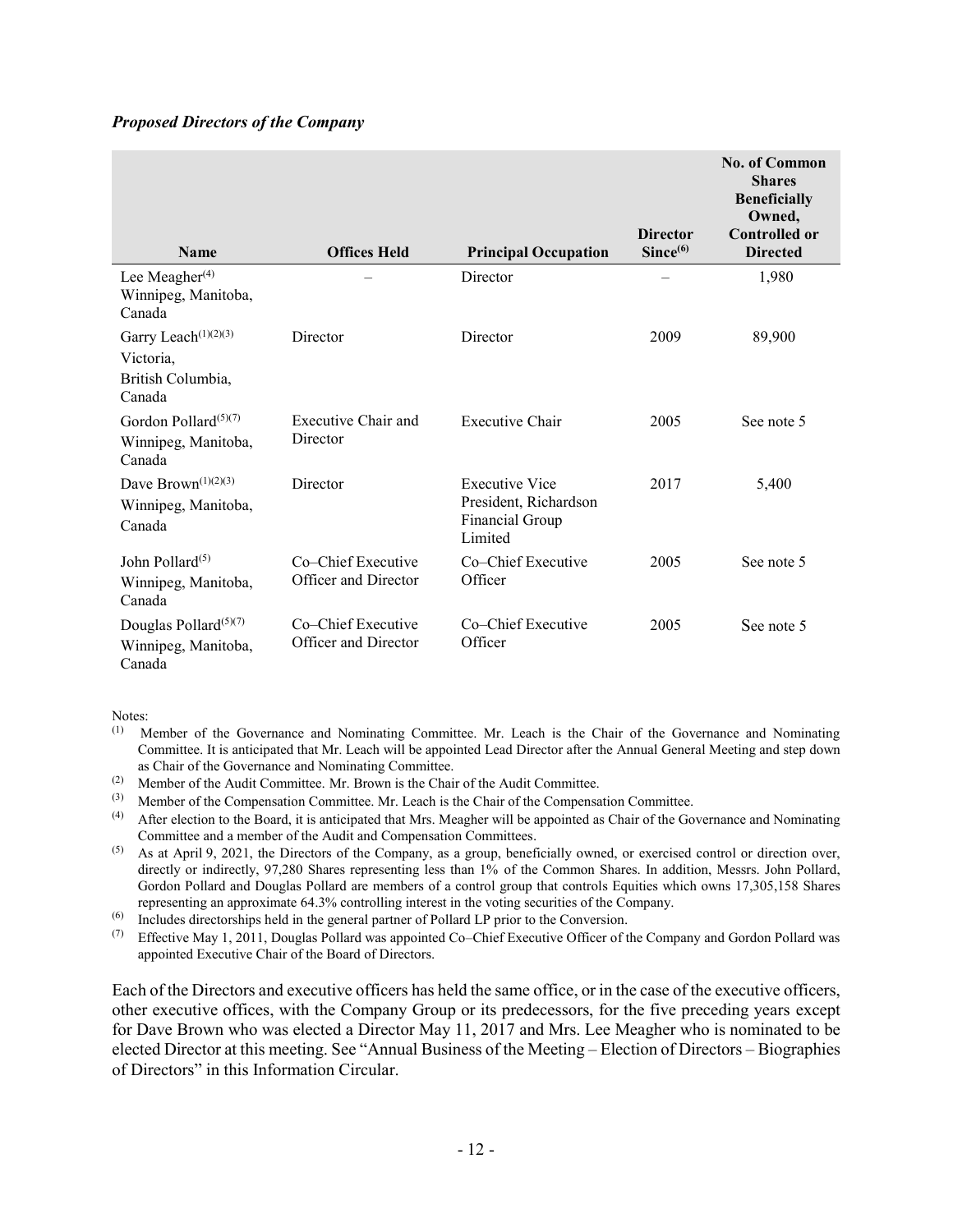The individuals named in the above table and their Associates, as a group, beneficially own, directly or indirectly, or exercise control or direction over, an aggregate of approximately 17,402,438 Common Shares, representing approximately 64.7% of the issued and outstanding Common Shares.

Each Director of the Company will hold office until he or she resigns or is replaced at a meeting of Shareholders of the Company.

# *Corporate Cease Trade Orders or Bankruptcies*

To the knowledge of the Company, except as disclosed below, none of the proposed Directors (a) are, as at the date hereof, or have been, within the 10 years before the date of the Information Circular, a director, chief executive officer or chief financial officer of any company that, (i) was subject to a cease trade order, an order similar to a cease trade order or an order that denied the relevant company access to any exemption under securities legislation that was in effect for a period of more than 30 consecutive days (an "**Order**") that was issued while the person was acting in the capacity as director, chief executive officer or chief financial officer; or (ii) was subject to an Order that was issued after the person ceased to be a director, chief executive officer or chief financial officer and which resulted from an event that occurred while that person was acting in the capacity as director, chief executive officer or chief financial officer, (b) are, as at the date of the Information Circular, or have been within 10 years before the date of the Information Circular, a director or executive officer of any company that, while that person was acting in that capacity, or within a year of that person ceasing to act in that capacity, became bankrupt, made a proposal under any legislation relating to bankruptcy or insolvency or was subject to or instituted any proceedings, arrangement or compromise with creditors or had a receiver, receiver manager or trustee appointed to hold its assets, or (c) have, within the 10 years before the date of the Information Circular, become bankrupt, made a proposal under any legislation relating to bankruptcy or insolvency, or become subject to or instituted any proceedings, arrangement or compromise with creditors, or had a receiver, receiver manager or trustee appointed to hold the assets of the person.

Dave Brown, a Director, resigned as a director of each of 2154331 Canada Inc. (formerly Mechtronix Systems Inc.) and 6941249 Canada Inc. (formerly Mechtronix World Corporation) on March 26, 2012. Those companies were each a petitioner/debtor in a proposal made under the Bankruptcy and Insolvency Act (Canada) on or about the  $16<sup>th</sup>$  day of May, 2012.

# *Penalties or Sanctions*

To the knowledge of the Company, none of the proposed Directors, nor any personal holding company thereof owned or controlled by them, (i) has been subject to any penalties or sanctions imposed by a court relating to securities legislation or by a securities regulatory authority or has entered into a settlement agreement with a securities regulatory authority, or (ii) has been subject to any other penalties or sanctions imposed by a court or regulatory body that would likely be considered important to a reasonable investor in making an investment decision.

# *Biographies of Directors*

The following are brief profiles of the Directors.

*Garry Leach,* **Director, (73)** (2020 votes for: 91.74%) is the Chief Executive Officer of Mandak Capital Limited (an investment corporation). From 1988 to 2004, Mr. Leach was President and Chief Executive Officer of Gerdau MRM Steel (Manitoba Rolling Mills) and its predecessors. Mr. Leach has previously served on the Board of Directors for each of Gerdau Ameristeel, GLM Industries, Manitoba Hydro, the Canadian Steel Producers Association, (Ottawa), the Steel Manufacturers Association,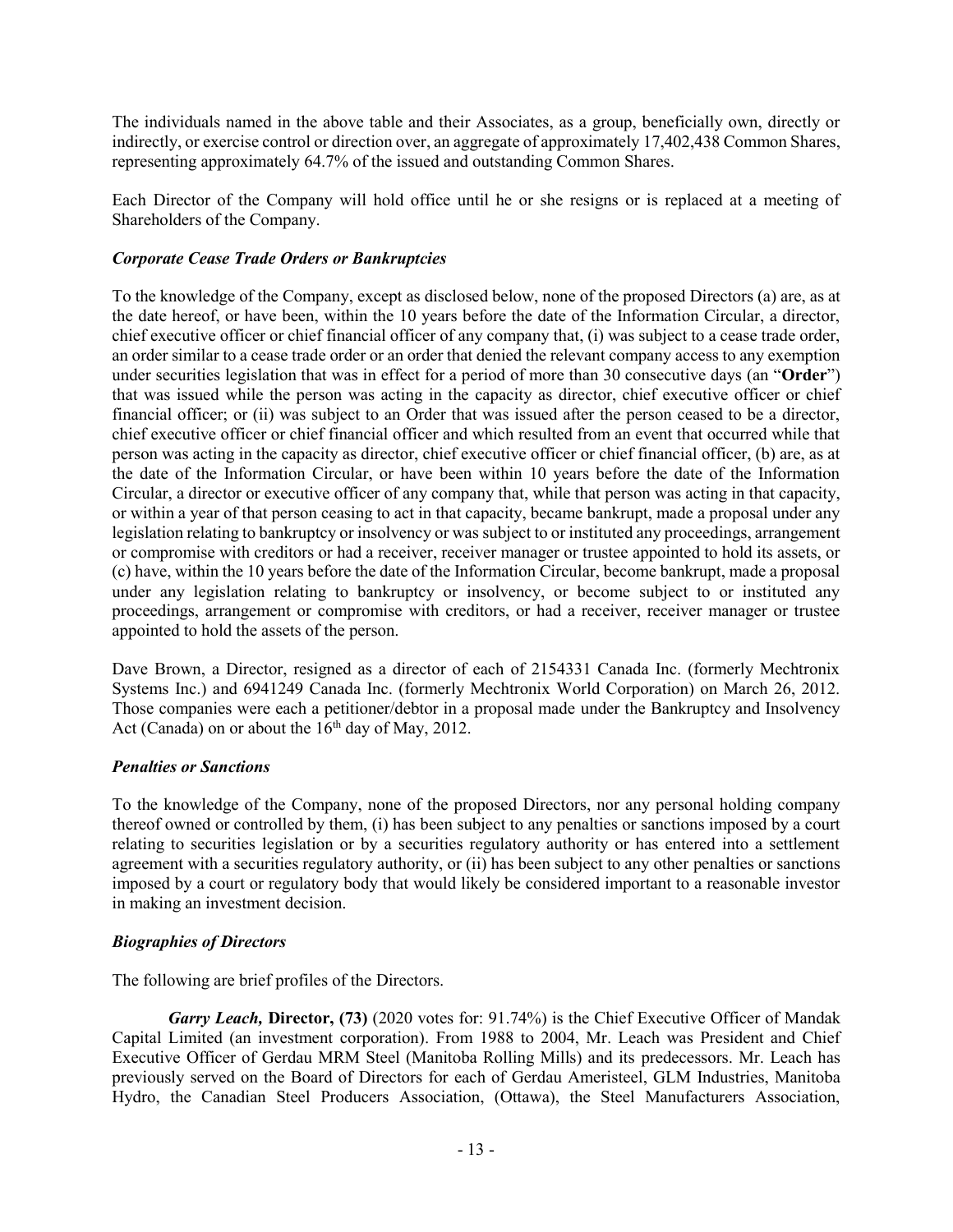(Washington), as well as the Business Council of Manitoba. Mr. Leach also served as Regent for the University of Winnipeg.

*Dave Brown,* **Director, (61)** (99.08%) is Executive Vice President of Richardson Financial Group Limited and Managing Director of RBM Capital Limited. Previously, he was Corporate Secretary of James Richardson & Sons, Limited, and a partner in the independent law and accounting firm of Gray & Brown. He also serves on the Board of Directors of RF Capital Group Inc., Richardson Financial Group, and Boyd Group Services Inc.. He graduated from the University of Manitoba law school and is a Chartered Professional Accountant.

*Lee Meagher***, Director Nominee, (62)** is a Founding Director of CAPWER Inc. In 1997, she founded and served as the CEO of Scootaround Inc, an international mobility services company, until it was sold in 2018. She remained Chair of the North American operations until September 2020. Mrs. Meagher is the past Chair of the St Boniface Hospital Research Foundation and currently serves on the Board of Directors of Cancer Care Manitoba Foundation and the Pan Am Clinic Foundation. She has a B.A. from the University of Manitoba.

*Gordon Pollard***, Director and Executive Chair, (61)** (90.55%) joined Pollard Banknote in 1989 as Vice President, Marketing. He became Co–Chief Executive Officer in 1997 and on May 1, 2011, was appointed Executive Chair of the Board of Directors. Prior to 1989, he practiced law with a major Manitoba firm specializing in corporate and securities law. Mr. Pollard has an LL.B. from the University of Manitoba and a B.A. from the University of Winnipeg.

*Douglas Pollard***, Director and Co–Chief Executive Officer, (50)** (95.31%) joined Pollard Banknote in 1997 as Vice President, Lottery Management Services and on May 1, 2011, was appointed Co–Chief Executive Officer. From 1997 to 1999 he was a director and the General Manager of Imprimerie Spéciale de Banque, a subsidiary of Pollard Banknote based in Paris, France. Prior to 1997 Mr. Pollard was a Senior Consultant with PricewaterhouseCoopers. Mr. Pollard has an M.B.A. from The Richard Ivey School of Business at the University of Western Ontario and a B.A. from the University of Manitoba.

*John Pollard***, Director and Co–Chief Executive Officer, (59)** (95.31%) joined Pollard Banknote in 1986 as Vice President, Finance. He became Co–Chief Executive Officer in 1997. Prior to 1986, he was an associate with the accounting firm Deloitte & Touche LLP. Mr. Pollard has a B.Comm. (Honours) from the University of Manitoba and is a former member of the Institute of Chartered Accountants of Manitoba.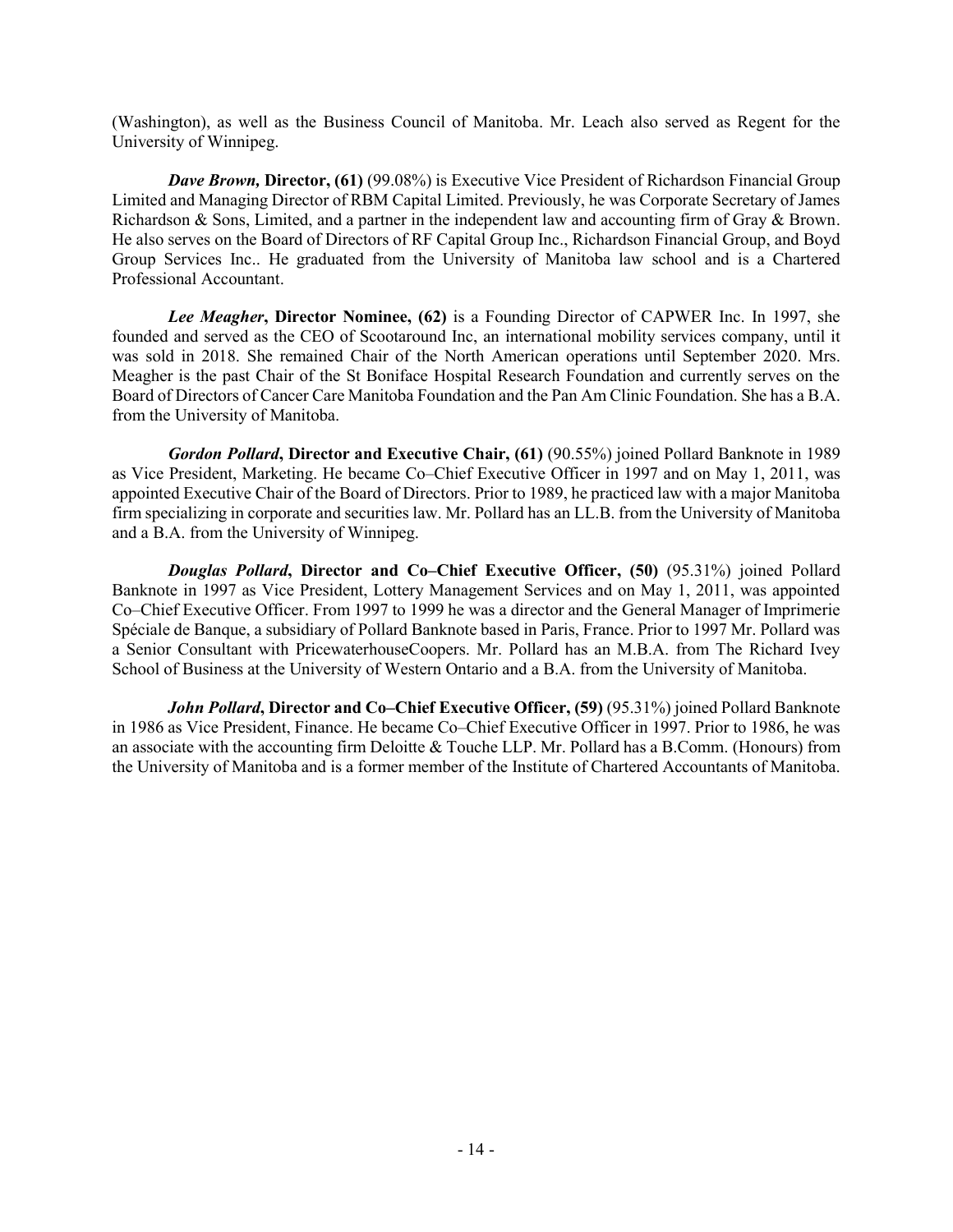# *Marketing value of share holdings*

|                 | Market Value of Common Shares<br>Held (Share price as of December 31, 2020) | Market value as a Factor of<br>Annual Director retainer |  |  |  |  |  |
|-----------------|-----------------------------------------------------------------------------|---------------------------------------------------------|--|--|--|--|--|
| Dave Brown      | \$192,996                                                                   | 3.9X                                                    |  |  |  |  |  |
| Garry Leach     | \$3,213,026                                                                 | 64.3X                                                   |  |  |  |  |  |
| Lee Meagher     | \$70,765                                                                    | 1.4X                                                    |  |  |  |  |  |
| Gordon Pollard  | (1)                                                                         | (1)                                                     |  |  |  |  |  |
| Douglas Pollard | (1)                                                                         | (1)                                                     |  |  |  |  |  |
| John Pollard    | (1)                                                                         | (1)                                                     |  |  |  |  |  |

Notes:

(1) Messrs. John Pollard, Gordon Pollard and Douglas Pollard are members of a control group that controls Equities which owns 17,305,158 Shares representing an approximate 64.3% controlling interest in the voting securities of the Company. As employees of Pollard they do not receive any Directors fees.

### **Skills Matrix**

Non–employee Directors identify their skills and experience annually. The information is used to assess the Board strength and diversity shown below: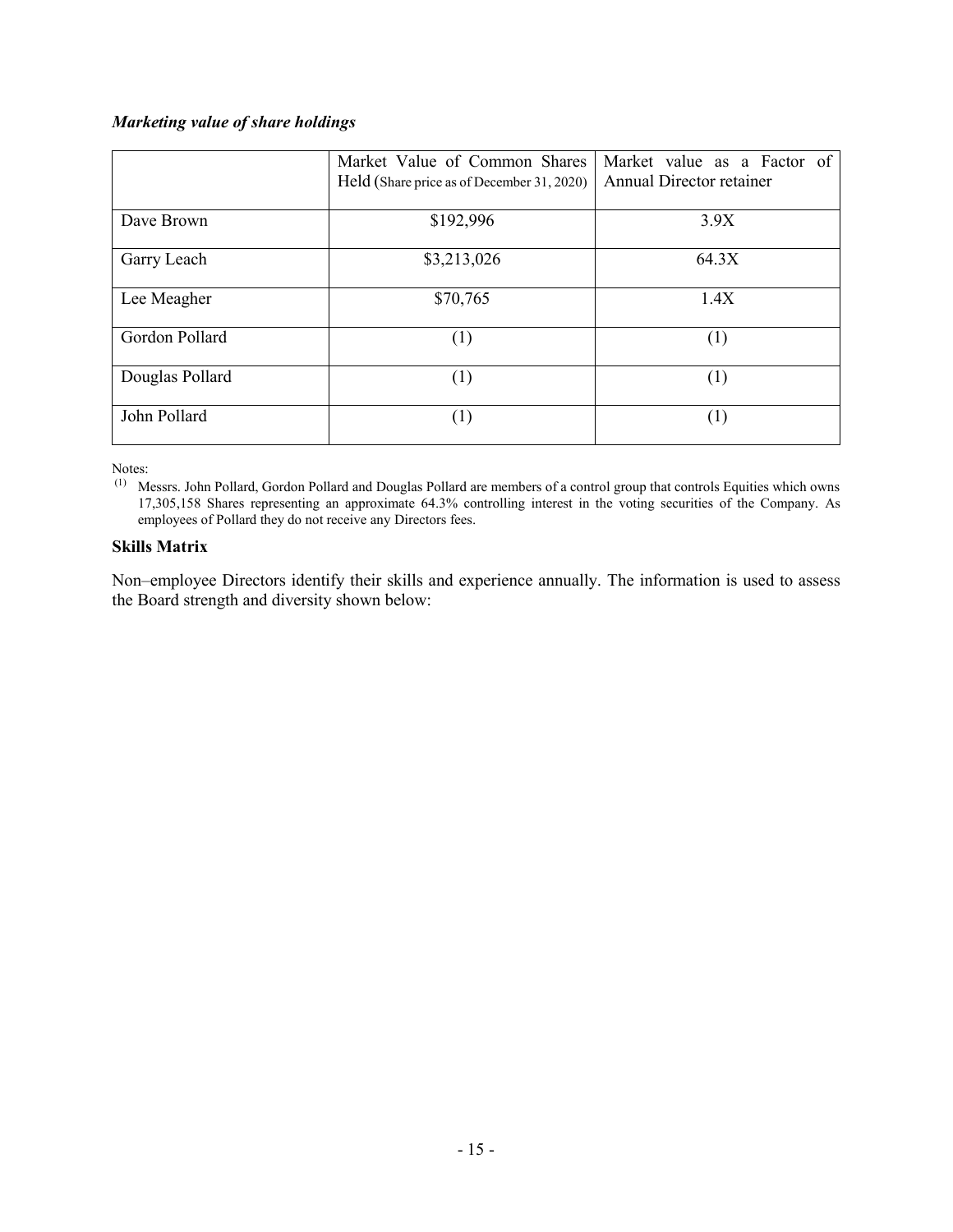|                                                                                                                                                                                              | Meagher     | <b>Brown</b> | Leach        |
|----------------------------------------------------------------------------------------------------------------------------------------------------------------------------------------------|-------------|--------------|--------------|
| <b>Executive Leadership</b><br>Broad business experience as a senior officer or chair of the Board of a major<br>organization (public, private, non-profit)                                  | $\mathbf X$ | X            | $\mathbf X$  |
| <b>Other Board Experience</b><br>Director of a major organization                                                                                                                            | X           | X            | X            |
| <b>Accounting and Finance</b><br>Expertise is based on the definition of "financial expert" for members of the Audit<br>Committee under securities law                                       | X           | X            | X            |
| <b>Manufacturing</b><br>Experience at a senior level in a manufacturing industry or similar industrial setting                                                                               | X           | X            | X            |
| <b>Lottery and Gaming</b><br>Experience at a senior level within the lottery or gaming industry                                                                                              |             |              | X            |
| <b>Mergers and Acquisitions</b><br>Experience with mergers or acquisitions, including due diligence                                                                                          | X           | X            | X            |
| <b>Risk Management</b><br>Knowledge of, and experience with, internal controls, risk assessments and reporting                                                                               | X           | X            | X            |
| <b>Risk Governance</b><br>An understanding of the Board's role in the oversight of risk management principles<br>and practices                                                               | X           | $\mathbf{X}$ | X            |
| <b>Human Resources</b><br>Experience with benefit, pension and compensation programs (in particular executive<br>compensation programs)                                                      | X           | $\mathbf{X}$ | $\mathbf{X}$ |
| <b>Marketing</b><br>Experience in a major retail, consumer products, services or distribution company                                                                                        | X           |              |              |
| <b>Public Sector</b><br>Including Crown Corporation, educational institution, government department or<br>other non-government organizations (NGO)                                           | X           | X            | X            |
| <b>Corporate Responsibility/Sustainability</b><br>Understanding and experience with corporate responsibility practices and the<br>constituents involved in sustainable development practices | X           | X            | X            |
| Legal/Regulatory/Compliance<br>Training and experience in compliance for complex regulatory regimes                                                                                          | X           | X            | X            |
| <b>Strategic Planning</b><br>Experience in the development and implementation of a strategic direction of a large<br>organization                                                            | X           | X            | X            |

# **Diversity Policy**

It is the responsibility of the Board of Directors to enhance the Company's long–term value for its Shareholders.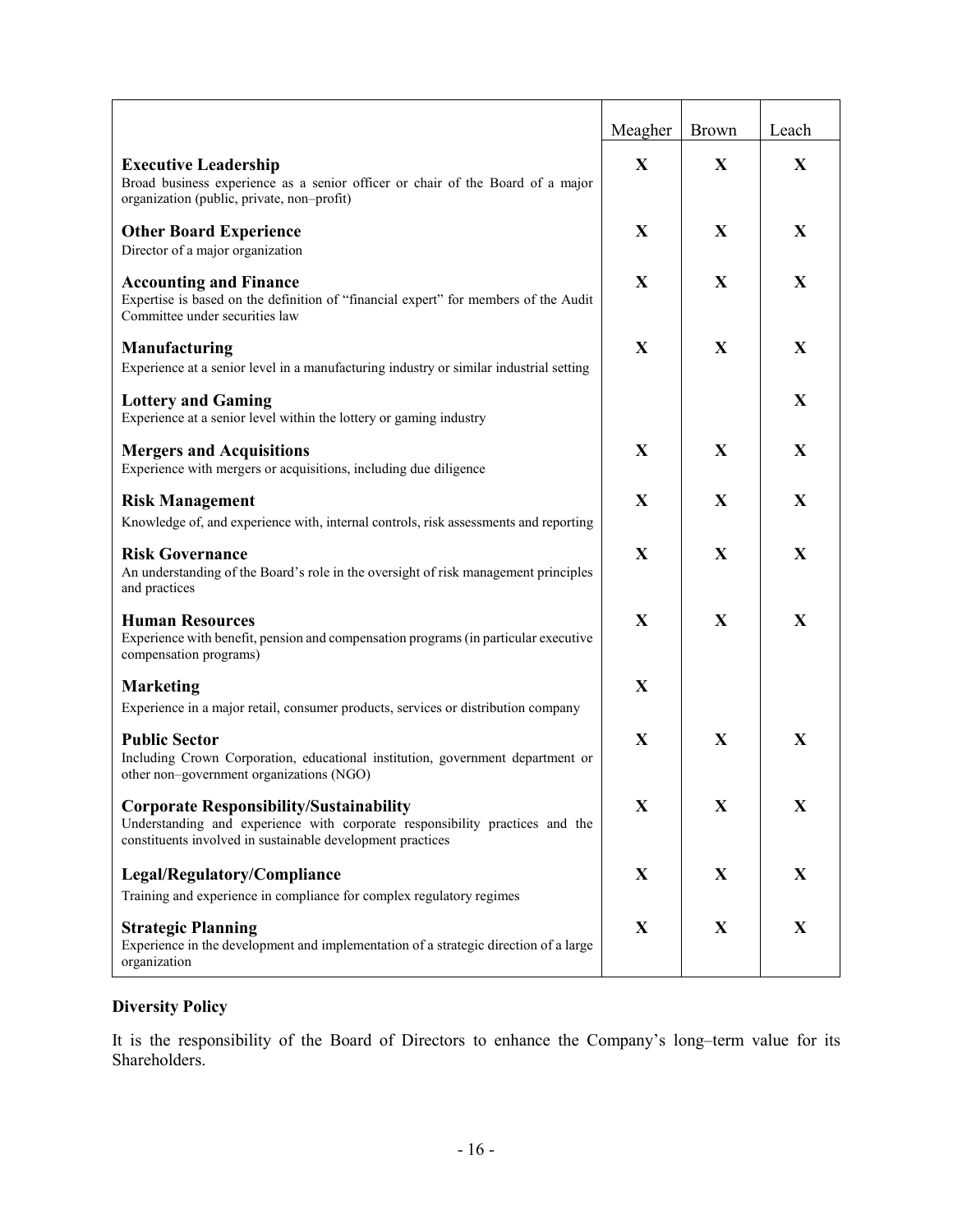Pollard Banknote believes that increasing the diversity of the Board of Directors to reflect the communities and customers it serves is essential to its success. Each year the Board of Directors proposes Director nominees to Shareholders, who can vote for each Director nominee at the annual meeting. Director nominees are recommended to the Board of Directors by the Governance and Nominating Committee, which is comprised entirely of independent Directors. The Governance and Nominating Committee examines annually the size and composition of the Board of Directors and its committees by considering factors such as the skills, experience, professional and industry representation, as well as factors that promote diversity on the Board, including age and gender with a view to ensuring that the Board of Directors benefits from a broad range of perspectives and relevant experience. The Company believes that fostering a diverse and inclusive culture both within its Management team and among its Directors represents a strategic business priority for the Company and contributes to its continued commitment to sound corporate governance, market innovation and growth.

When recruiting new Directors, the Governance and Nominating Committee considers candidates on merit taking into account the vision and business strategy of the Company; the skills and competencies of the current Directors; the existence of any gaps in Board skills; and the attributes, knowledge and experience new Directors should have in order to best enhance the Company's business plan and strategies. In this process, the Governance and Nominating Committee will also take into account factors that promote diversity, such as age and gender, with a view to ensuring that the Board of Directors benefits from the broader exchange of perspectives brought by diversity of thought, background, skills and experience.

As of April 9, 2021, the Company's senior management team is comprised of 150 men and 74 women (33%). Of these, 7 men and 3 women (30%) sit on the Company's executive management committee. With the election of Mrs. Meagher, there will be 5 men and 1 woman on the Board of Directors of the Company.

### **Retirement Age and Term Limit**

The Board believes that it should reflect a balance between expertise, skills, experience and learning on the one hand, and the need for renewal and fresh perspectives on the other. The Board has a term limit policy providing that non–employee Directors are expected to serve up to a maximum of 10 years, assuming they are annually re–elected by the Shareholders. For current non–employee Directors, term limits start from March 10, 2015, when the ten–year limit was first introduced, or their respective first election date, whichever came later. In all cases, no Director will serve beyond the annual meeting of Shareholders following his or her 78<sup>th</sup> birthday. Jerry Gray has attained his 78<sup>th</sup> birthday and will not be standing for re– election at the Meeting.

### **Appointment of Auditors**

It is the intention of the persons named in the enclosed Form of Proxy for use at the Meeting to vote in favour of the reappointment of KPMG LLP, Chartered Professional Accountants, as the auditors of the Company to hold office until the next annual meeting of Shareholders, at a remuneration to be fixed by the Directors. KPMG LLP have been the auditors of the Company since it was created in 2010 and prior to the Conversion of the Fund from its inception until the Conversion.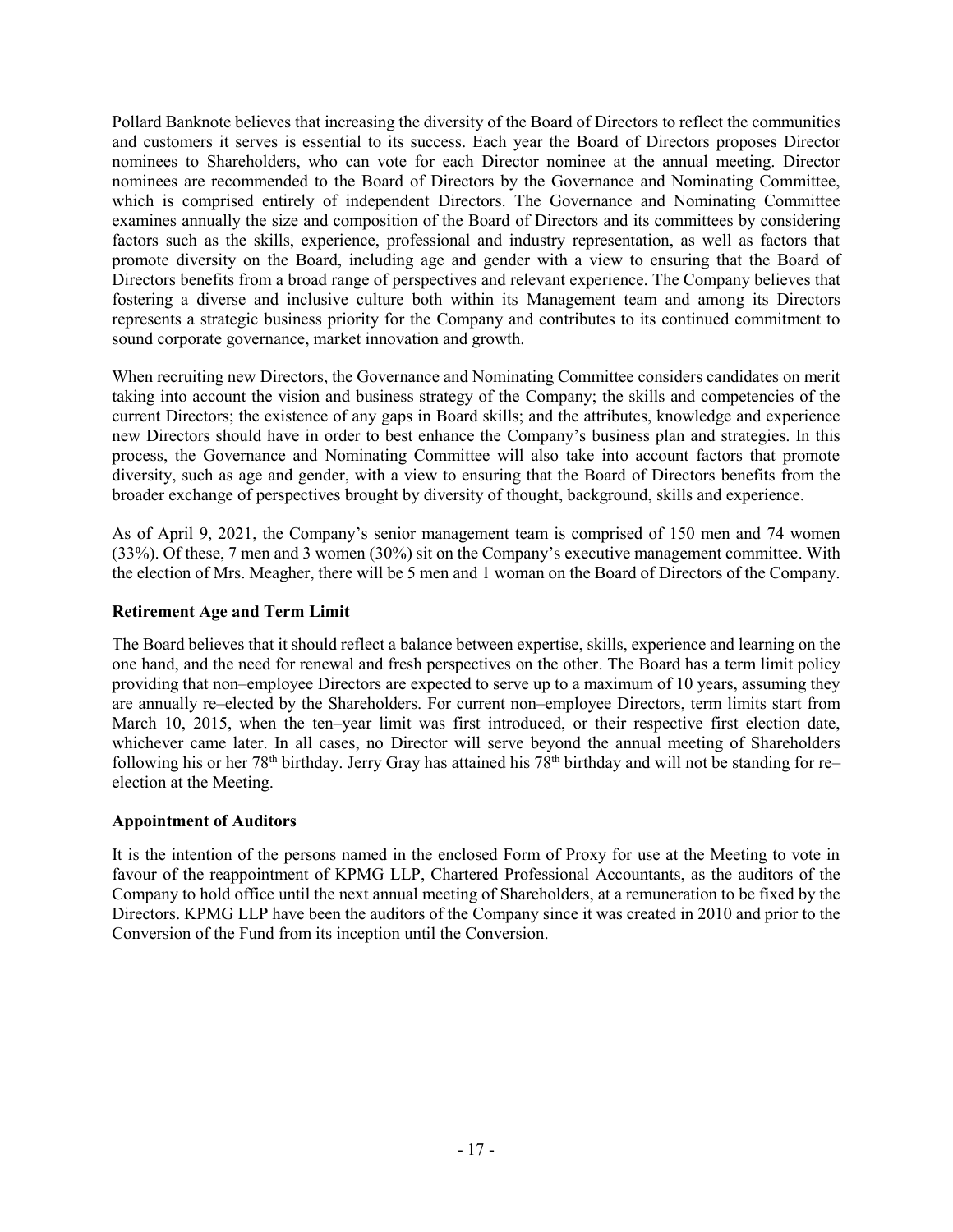### **EXECUTIVE OFFICER AND DIRECTOR COMPENSATION**

#### **Compensation Discussion and Analysis**

The objectives of the Compensation Committee regarding executive compensation are guided by its philosophy to assist the Co–Chief Executive Officers to attract and retain high quality executives critical to the success of the Company and the enhancement of Shareholder value. The Company's compensation benefits program consists of base salary, health benefits, annual incentive plans consisting of the executive bonus plan and the employees' profit–sharing plan, and stock option plans.

The remuneration of the Co–Chief Executive Officers of the Company includes base salary and benefits, eligibility for participation in: (i) the executive bonus plan and (ii) the employee profit sharing plan. Under the incentive plans, the remuneration is tied directly to the performance of the Company. The Compensation Committee reviews the Co–Chief Executive Officers compensation on an annual basis. The Co–Chief Executive Officers determine the compensation of the other Named Executive Officers.

### *Base Salaries*

Base salaries for executive officers of the Company are reviewed annually in view of corporate and personal performance objectives, based on individual levels of responsibility, with the intention of attracting and retaining individuals with the appropriate skill sets. Salaries of the executive officers of the Company are not determined based on benchmarks or a specific formula.

### *Annual Incentive Plans*

The executive bonus plan component of the executive compensation could comprise a significant portion of the total remuneration of the executive group. For the executive to receive the maximum bonus under the executive bonus plan, the Company must meet a certain base threshold of earnings. Under the incentive plan the remuneration is tied directly to the performance of the Company as reflected in levels of pre–tax income. Under the executive incentive plan executives can earn up to 30% of their base pay if the highest target levels of pre–tax consolidated income are exceeded. In 2020 the highest level of the incentive plan was achieved. In addition, individual executives also have available bonus plans tied to individual objectives such as revenue growth or achievement of certain manufacturing operational metrics. Executives also share in the overall Company profit sharing plan, 10% of pre–tax income is distributed equally among all employees each quarter. Pay for performance is an important underlying principle of the Company's executive compensation philosophy, with the result that variable compensation can represent a substantial proportion of total compensation.

The Co–Chief Executive Officers have historically not received any bonuses under the executive bonus plan and as such there are no "claw–back" provision whereby certain incentives are required to be repaid should historical financial results be changed, nor is there any disclosure required for a look back comparing the historic trend of bonus payouts or peer group comparison disclosures. Beginning with the 2021 bonus it is anticipated the Co–Chief Executive Officers will begin receiving bonuses under the executive bonus plan.

### *Stock Option Plan*

The Board of Directors considers a number of factors to assess the Company's long–term incentive strategy. Since the Conversion, the Company has put in place the Pollard Banknote Limited Stock Option Plan ("**Option Plan**"). Under the Option Plan the Board has the authority: (i) to grant Options to purchase Shares to Eligible Persons; (ii) to determine the terms, including the limitations, restrictions and conditions, if any,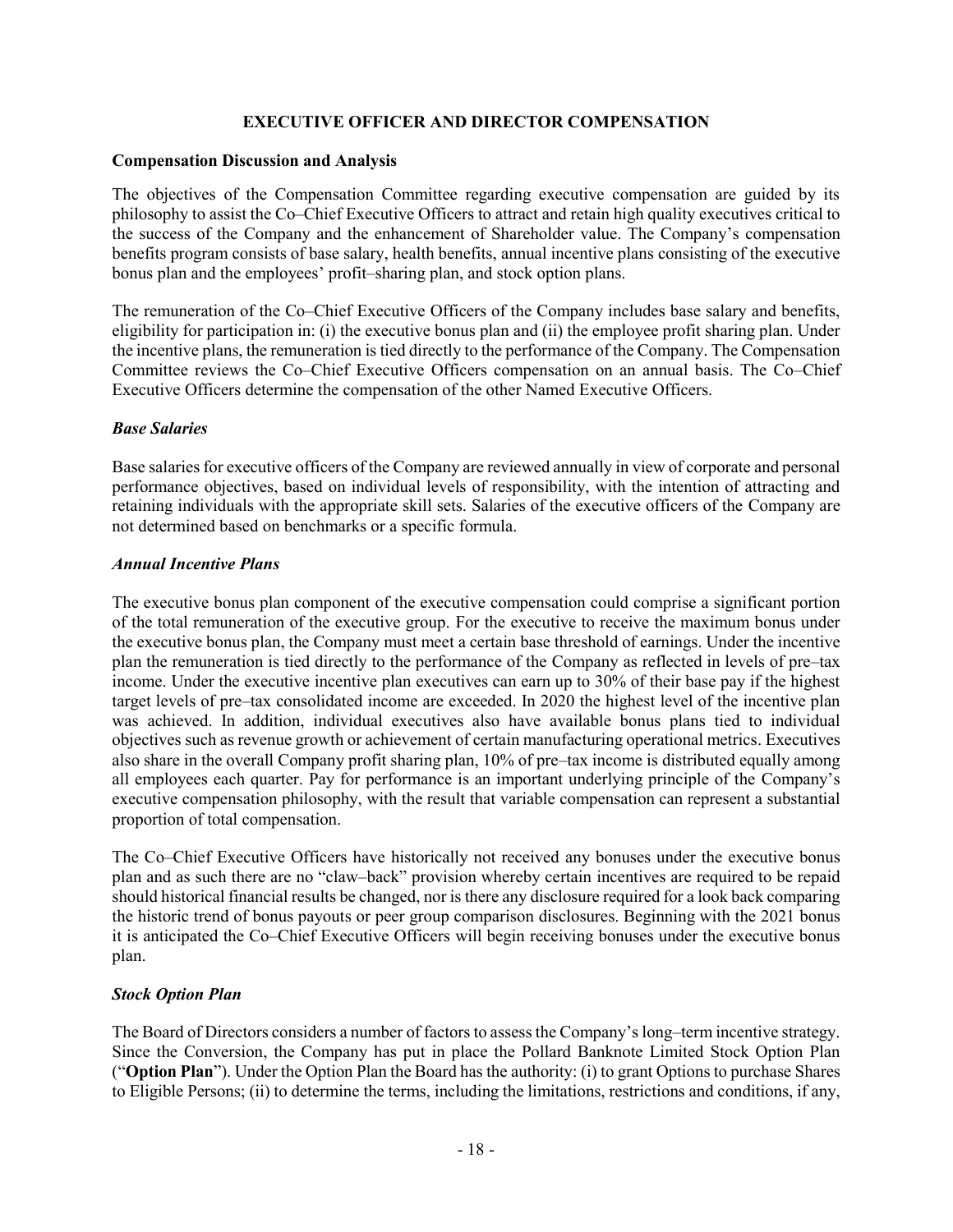upon such grants; (iii) to interpret the Option Plan and to adopt, amend and rescind such administrative guidelines and other rules and regulations relating to the Option Plan as it may from time to time deem advisable, subject to required prior approval by any applicable regulatory authority; and (iv) to make all other determinations and to take all other actions in connection with the implementation and administration of the Option Plan as it may deem necessary or advisable.

The aggregate maximum number of Common Shares available for issuance from the Company's treasury under the Option Plan is 2,354,315 Common Shares, representing approximately 9% of the aggregate issued and outstanding Common Shares of the Company. As at December 31, 2020, 331,250 options remain outstanding at a weighted average exercise price of \$15.31. There remains 1,904,315 Common Shares available for issuance under the Option Plan. During 2020, 50,000 options were granted and 71,250 options were exercised.

The granting of stock options to Named Executive Officers and other employees is reviewed and approved at the meetings of the Compensation Committee and the Board of Directors. Factors that are considered include the balance between long–term value creation and shareholder wealth, executive stock ownership and executive retention risk. The Co–Chief Executive Officers are not eligible for stock options under the Option Plan. Named Executive Officers and employees do not utilize any hedging policies (through derivatives or other financial instruments) relating to stock options or direct holding of Common Shares to retain legal ownership of their shares and options while reducing their exposure to changes to share price.

The first award of stock options under the Option Plan became effective March 10, 2014 (See description below under Stock Option Plan).

# *Compensation Committee*

During 2020, the Compensation Committee was comprised of Garry Leach, Dave Brown and Jerry Gray, each of whom is "independent", as such term is defined in applicable securities legislation, of the Company. Lee Meagher, who is also "independent", as such term is defined in applicable securities legislation, will be appointed to the Compensation Committee upon election to the Board at the Meeting in place of Jerry Gray.

The Compensation Committee is responsible for assisting the Board in discharging its responsibilities relating to executive hiring, assessment, compensation and succession planning. Among its duties are: (i) to recommend to the Board the appointment of the Co–Chief Executive Officers and to approve the terms and conditions of their appointment and retirement or termination; and (ii) to assess annually the performance of the Co–Chief Executive Officers against specific performance criteria and to report annually to the Board on the foregoing. The Compensation Committee also annually reviews the compensation of the Directors of the Company.

# **Performance Graph**

The following graph compares the percentage change in the cumulative Shareholder return for \$100 invested in Shares with the total cumulative return of the S&P/TSX Composite Index for the period from August 5, 2005, the date when the Pollard Banknote Income Fund completed its initial public offering, until December 31, 2020. The cumulative Shareholder return reflects the return generated by the Pollard Banknote Income Fund units prior to the Conversion on May 14, 2010 and the return generated by the Pollard Banknote Limited Shares subsequent to the Conversion on May 14, 2010. On December 31, 2020, the closing price per Share on the TSX was \$35.74.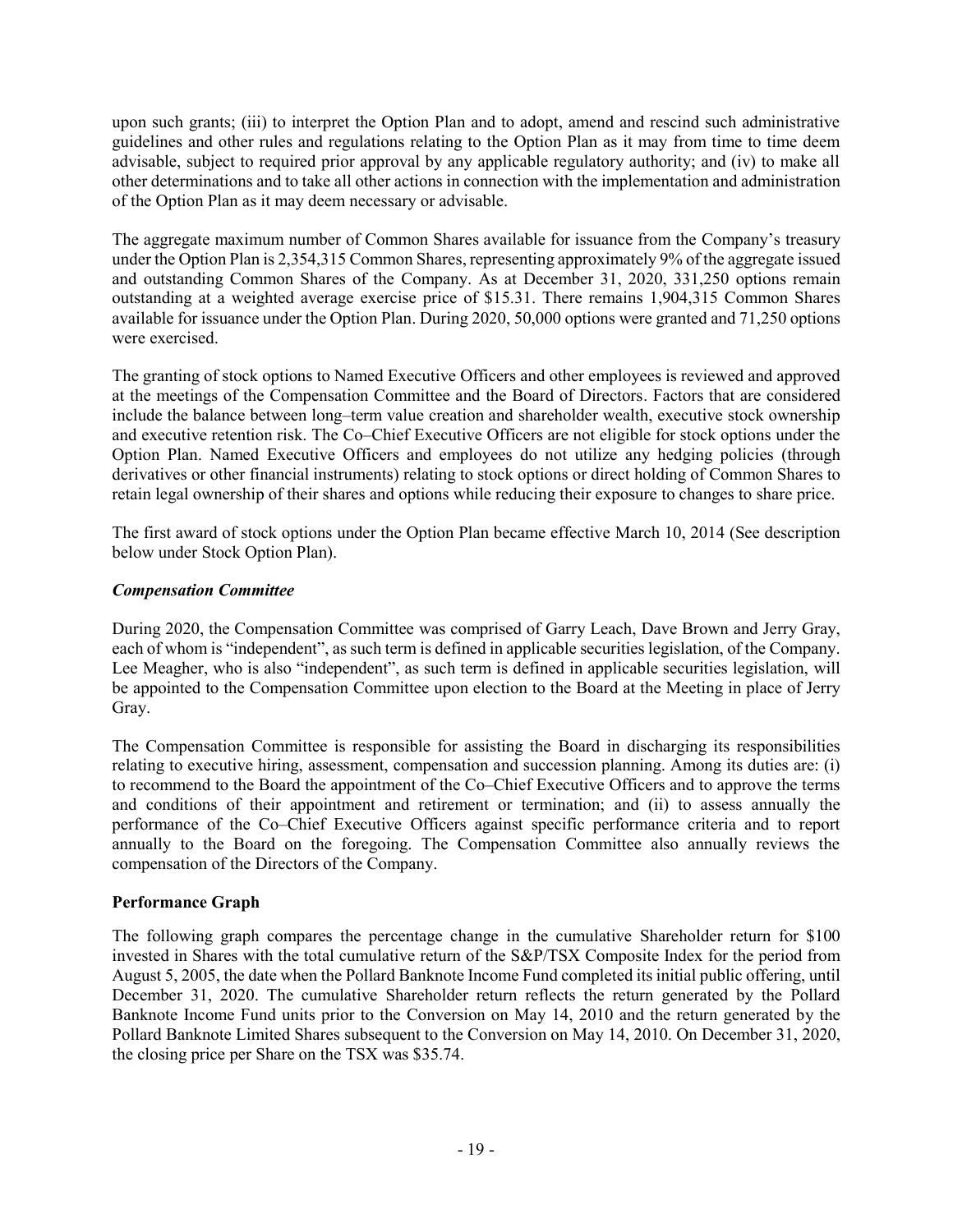

|                                           | Aug | Dec | Dec. | Dec. | Dec. | Dec | Dec. | Dec | <b>Dec</b> | <b>Dec</b>                                                                                           | <b>Dec</b> | Dec. | Dec | Dec. | <b>Dec</b> | Dec | Dec. |
|-------------------------------------------|-----|-----|------|------|------|-----|------|-----|------------|------------------------------------------------------------------------------------------------------|------------|------|-----|------|------------|-----|------|
|                                           |     |     |      |      |      |     |      |     |            | 5/05 31/05 31/06 31/07 31/08 31/09 31/10 31/11 31/12 31/13 31/14 31/15 31/16 31/17 31/18 31/19 31/20 |            |      |     |      |            |     |      |
| Pollard Banknote                          | 100 | 127 | 103  | 110  | 68   | 62  | 36   | 29  | 36         | 54                                                                                                   | 92         | 131  | 146 | 309  | 366        | 358 | 642  |
| S&P/TSX Composite<br>Index (Total Return) | 100 | 108 | 126  | 139  | 93   | 125 | 139  | 135 | 144        | 163                                                                                                  | 180        | 165  | 200 | 218  | 199        | 246 | 258  |

### **Summary Compensation Table**

The following table provides a summary of all compensation paid to the Named Executive Officers. Securities legislation provides that the Named Executive Officers must include the Chief Executive Officer, Chief Financial Officer and each of the Company's three most highly compensated executive officers determined on the basis of the total compensation paid in the year ended December 31, 2020.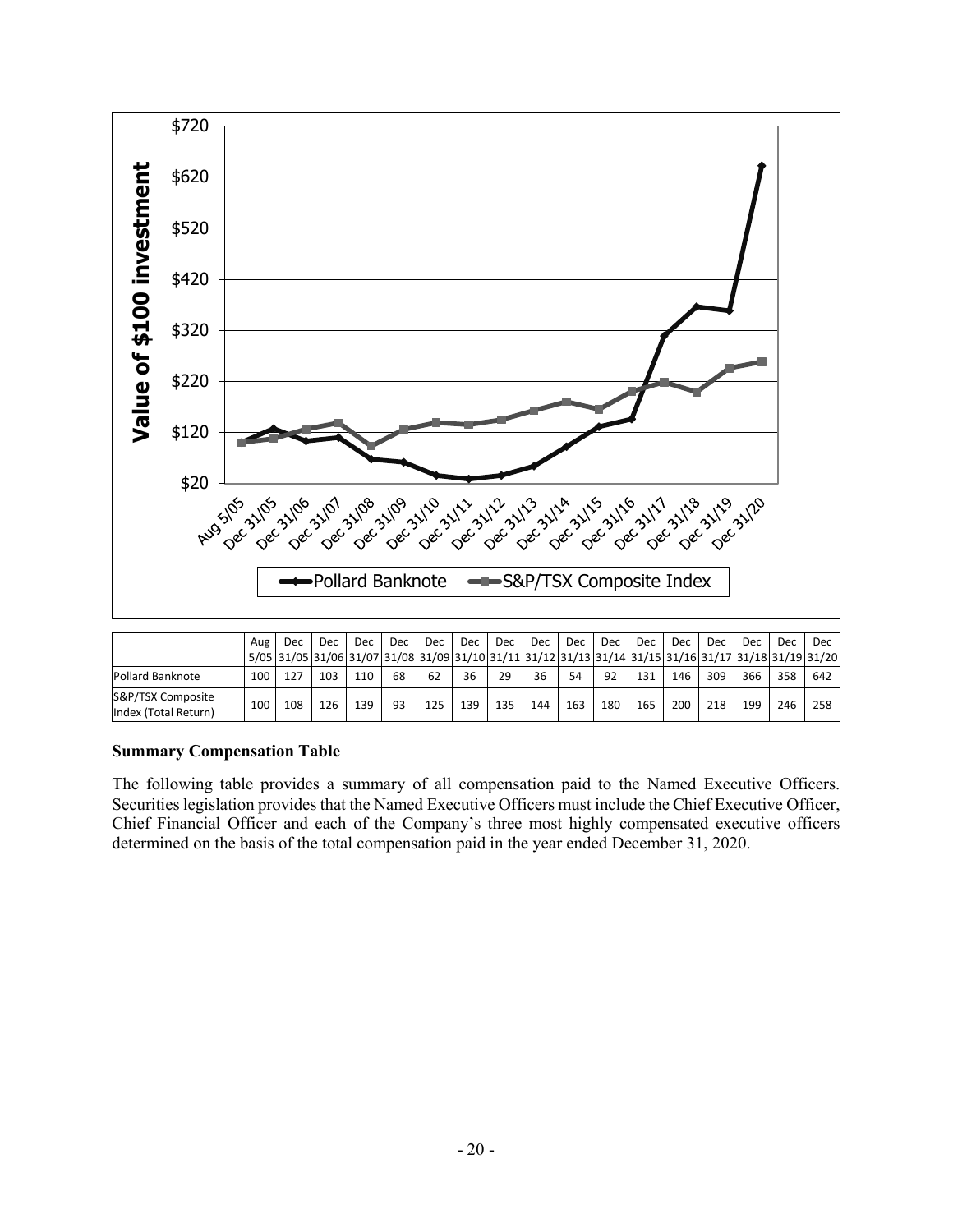|                                                                           |                      |                                                    |                                  |                                             | Non-equity incentive<br>plan compensation<br>$\left( \mathbb{S}\right)$ |                                                                |                                               |                                                      |                                                  |
|---------------------------------------------------------------------------|----------------------|----------------------------------------------------|----------------------------------|---------------------------------------------|-------------------------------------------------------------------------|----------------------------------------------------------------|-----------------------------------------------|------------------------------------------------------|--------------------------------------------------|
| Name and<br>principal<br>position                                         | Year                 | <b>Salary</b><br>(S)                               | Share-<br>based<br>awards<br>(S) | Option-<br>based<br>awards<br>$(1)(2)$ (\$) | <b>Annual</b><br>incentive<br>$plans^{(3)}$<br>$(\$)$                   | <b>LTIP</b><br>$\mathbf{p}\mathbf{a}\mathbf{v}$<br>outs<br>(S) | <b>Pension</b><br>value <sup>(4)</sup><br>(S) | All other<br>compens-<br>ation <sup>(5)</sup><br>(S) | <b>Total</b><br>compens-<br>ation<br>(S)         |
| Douglas Pollard,<br>Co-Chief<br><b>Executive Officer</b>                  | 2020<br>2019<br>2018 | 289,205<br>289,205<br>289,205                      | Nil<br>Nil<br>Nil                | Nil<br>Nil<br>Nil                           | 4,297<br>1,225<br>2,901                                                 | Nil<br>Nil<br>Nil                                              | 18,000<br>16,000<br>20,000                    | Nil<br>Nil<br>Nil                                    | 311,502<br>306,430<br>312,106                    |
| John Pollard,<br>Co-Chief<br><b>Executive Officer</b>                     | 2020<br>2019<br>2018 | 289,205<br>289,205<br>289,205                      | Nil<br>Nil<br>Nil                | Nil<br>Nil<br>Nil                           | 4,297<br>1,225<br>2,901                                                 | Nil<br>Nil<br>Nil                                              | 57,000<br>50,000<br>50.000                    | Nil<br>Nil<br>Nil                                    | 350,502<br>340,430<br>342,106                    |
| Rob Rose,<br><b>Chief Financial</b><br>Officer, Executive<br>VP. Finance  | 2020<br>2019<br>2018 | 314,965<br>293,194<br>279,233                      | Nil<br>Nil<br>Nil                | Nil<br>138,196<br>Nil                       | 92,497<br>64,225<br>79,110                                              | Nil<br>Nil<br>Nil                                              | 90.000<br>66,000<br>82,000                    | Nil<br>Nil<br>Nil                                    | 497,462<br>561,615<br>440,343                    |
| Jennifer<br>Westbury,<br>Executive VP,<br>Sales & Customer<br>Development | 2020<br>2019<br>2018 | 358,845<br>337,074<br>324,110                      | Nil<br>Nil<br>Nil                | Nil<br>138,196<br>Nil                       | 129,997<br>123,750<br>128,200                                           | Nil<br>Nil<br>Nil                                              | 59,000<br>54,000<br>60,000                    | Nil<br>Nil<br>Nil                                    | 547,842<br>653,020<br>512,310                    |
| Steven Fingold,<br>Executive VP,<br>Charitable<br>Gaming $(7)$            | 2020<br>2019<br>2018 | 353,223(6)<br>331,718(6)<br>302.994(6)             | Nil<br>Nil<br>Nil                | 161,646<br>Nil<br>Nil                       | $168,227^{(6)}$<br>96,617(6)<br>$61,775^{(6)}$                          | Nil<br>Nil<br>Nil                                              | 10,000<br>Nil<br>Nil                          | Nil<br>Nil<br>Nil                                    | 693,096(6)<br>428,335(6)<br>364,769(6)           |
| Bill Breslo,<br>President.<br>Diamond Game                                | 2020<br>2019<br>2018 | 358,449(6)<br>343,515(6)<br>323.925 <sup>(6)</sup> | Nil<br>Nil<br>Nil                | Nil<br>Nil<br>Nil                           | $124.671^{(6)}$<br>155,429 <sup>(6)</sup><br>81,252(6)                  | Nil<br>Nil<br>Nil                                              | Nil<br>Nil<br>Nil                             | Nil<br>Nil<br>Nil                                    | $483,120^{(6)}$<br>498,944(6)<br>$405.177^{(6)}$ |

Notes:<br>(1)  $\mathbf{R}$ 

- Reflects the estimated fair value of the stock options granted on November 8, 2019, on which the closing price was \$20.70. For the fair value of the stock options the Black–Scholes pricing model was used for compensation purposes as it is consistent with the valuation approach used for accounting purposes.
- <sup>(2)</sup> Reflects the estimated fair value of the stock options granted on November 11, 2020, on which the closing price was \$23.65. For the fair value of the stock options the Black–Scholes pricing model was used for compensation purposes as it is consistent with the valuation approach used for accounting purposes.
- (3) Represents payments under the Executive Bonus Plan and the Employee Profit Sharing Plan.
- (4) Pension value represents the value of the current service cost earned for the year of service credited for 2020, 2019 and 2018.
- $(5)$  The value of perquisites and benefits for each Named Executive Officer did not exceed the lesser of \$50,000 and 10% of the total annual salary and bonus of such office.
- (6) U.S. denominated figures were converted using an annual average exchange rate of \$1.3415 (2019–\$1.3269, 2018–\$1.2957).
- (7) Mr. Fingold was appointed Executive VP, Charitable Gaming on November 1, 2020. Previously he was President of Pollard Games, Inc.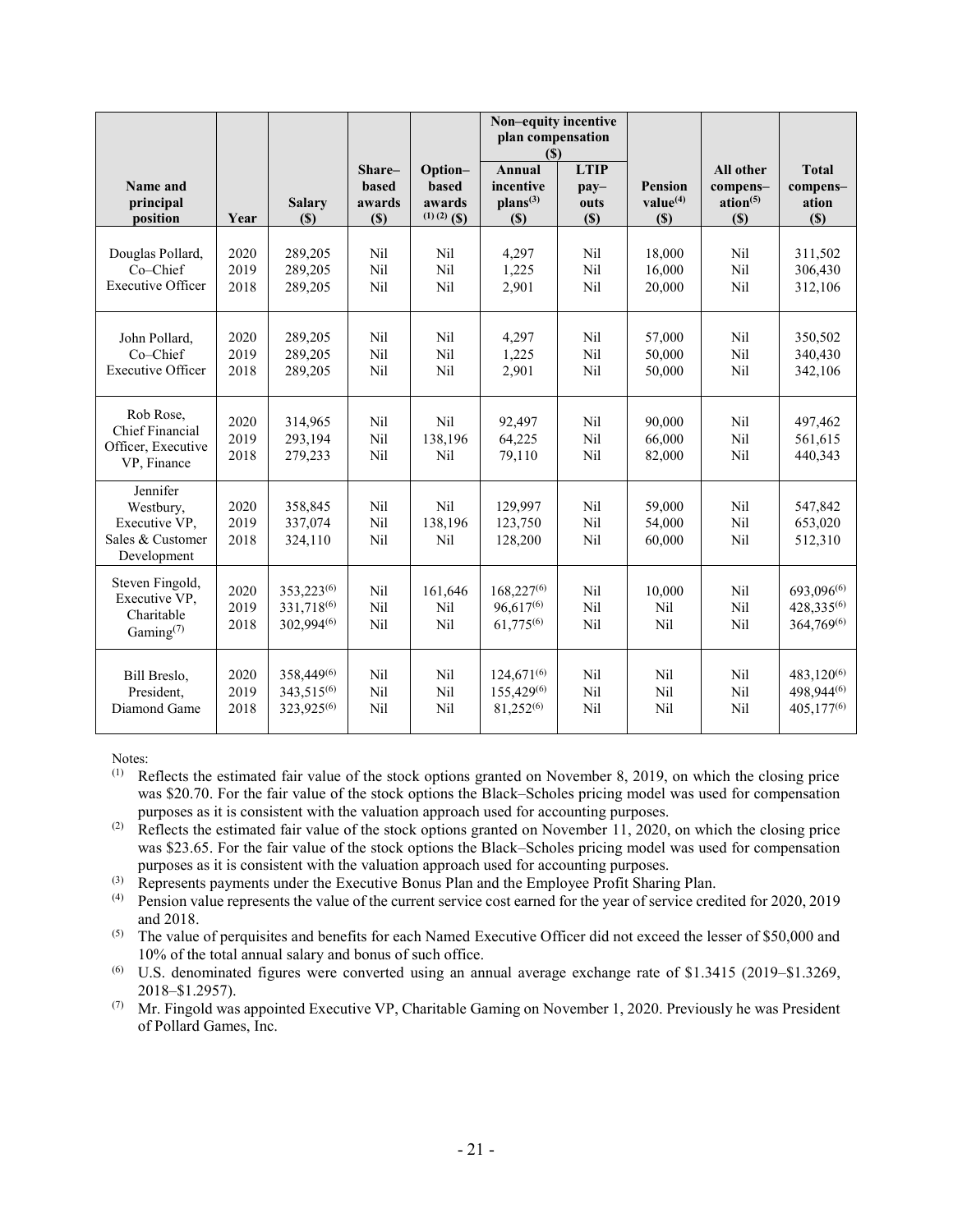

### **Stock Option Plan**

On March 5, 2014, the Board of Directors approved the first issuance of stock options under the Pollard Banknote Limited Stock Option Plan. An aggregate of 100,000 options to purchase Common Shares from the Company's Treasury were awarded to certain Named Executive Officers of the Company and 2 other executives effective March 10, 2014. The stock options have an exercise price of \$3.63, being equal to the closing price of the Common Shares on the TSX on March 7, 2014. The stock options vest over four years at the rate of 25% per year at each anniversary date and have a seven–year term. The following Named Executive Officers were awarded 25,000 stock options each: Rob Rose and Jennifer Westbury.

On September 7, 2016, the Board of Directors approved the issuance of stock options under the Pollard Banknote Limited Stock Option Plan for a senior executive. An aggregate of 25,000 options to purchase Common Shares from the Company's Treasury were awarded effective October 3, 2016. The stock options have an exercise price of \$8.12, being equal to the closing price of the Common Shares on the TSX on September 30, 2016. The stock options vest over four years at the rate of 25% per year at each anniversary date and have a seven–year term.

On March 13, 2017, the Board of Directors approved the issuance of 125,000 options to purchase Common Shares of Pollard Banknote Limited Stock to certain Named Executive Officers and 3 other executives. The effective date of the grant was April 24, 2017. The stock options have an exercise price of \$10.00, being equal to the closing price of the Common Shares on the TSX on April 21, 2017. The stock options will vest over four years at the rate of 25% per year at each anniversary date and will have a seven–year term. The following NEO's were awarded 25,000 stock options each: Rob Rose and Jennifer Westbury.

On November 5, 2019, the Board of Directors approved the issuance of 150,000 options to purchase Common Shares of Pollard Banknote Limited Stock to certain Named Executive Officers and 4 other executives. The effective date of the grant was November 8, 2019. The stock options have an exercise price of \$20.70, being equal to the closing price of the Common Shares on the TSX on November 7, 2019. The stock options will vest over four years at the rate of 25% per year at each anniversary date and will have a seven–year term. The following NEO's were awarded 25,000 stock options each: Rob Rose and Jennifer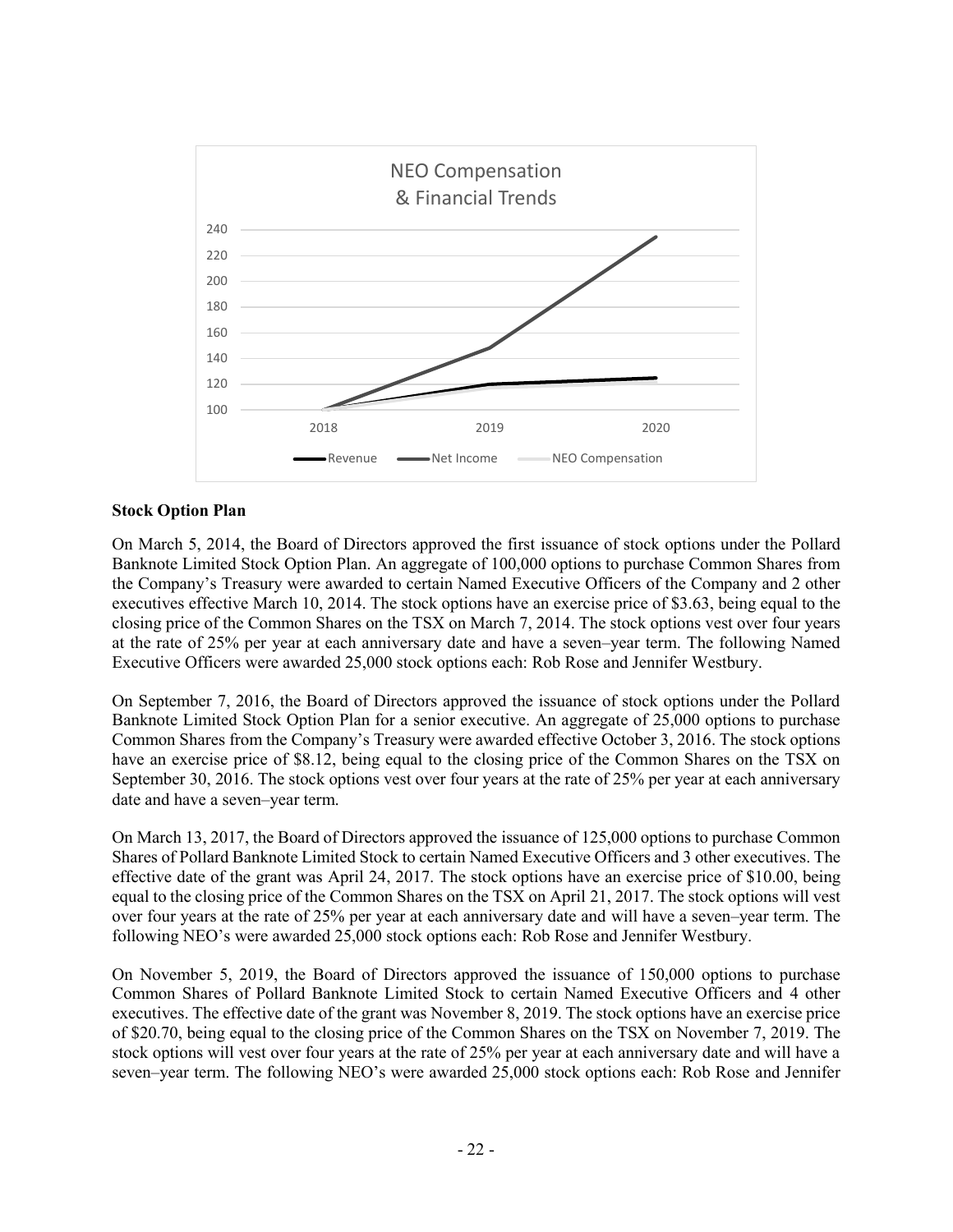Westbury. The fair market value of the options granted are included in the compensation table for the year ended 2019.

On March 11, 2020, the Board of Directors approved the issuance of 25,000 options to purchase Common Shares of Pollard Banknote Limited Stock to an executive. The effective date of the grant was March 16, 2020. The stock options have an exercise price of \$18.31, being equal to the closing price of the Common Shares on the TSX on March 13, 2020. The stock options will vest over four years at the rate of 25% per year at each anniversary date and will have a seven–year term.

On November 9, 2020, the Board of Directors approved the issuance of 25,000 options to purchase Common Shares of Pollard Banknote Limited Stock to Steven Fingold, a Named Executive Officer. The effective date of the grant was November 11, 2020. The stock options have an exercise price of \$23.65, being equal to the closing price of the Common Shares on the TSX on November 11, 2020. The stock options will vest over four years at the rate of 25% per year at each anniversary date and will have a seven– year term. The fair market value of the options granted are included in the compensation table for the year ended 2020.

During 2018, 12,500 share options were exercised, during 2019, 10,000 share options were exercised and during 2020, 71,250 options were exercised. In 2020 Named Executive Officers earned gains of \$936,363 (2019 - \$188,100) from exercising options.

| Name and principal<br>position                                             | <b>Option-based Awards</b><br>Number of<br>securities<br>underlying<br>unexercised options<br>(f#) | Option<br>exercise price<br><b>(\$)</b> | <b>Option expiration date</b>      | <b>Value of unexercised</b><br>in-the-money<br>options <sup>(1)</sup><br>(S) |
|----------------------------------------------------------------------------|----------------------------------------------------------------------------------------------------|-----------------------------------------|------------------------------------|------------------------------------------------------------------------------|
| Douglas Pollard,<br>$Co-Chief$<br><b>Executive Officer</b>                 | N/A                                                                                                | N/A                                     | N/A                                | N/A                                                                          |
| John Pollard,<br>Co-Chief<br><b>Executive Officer</b>                      | N/A                                                                                                | N/A                                     | N/A                                | N/A                                                                          |
| Rob Rose,<br>Chief Financial Officer,<br>Executive VP, Finance             | 25,000<br>25,000                                                                                   | 10.00<br>20.70                          | April 24, 2024<br>November 8, 2026 | 643,500<br>376,000                                                           |
| Jennifer Westbury,<br>Executive VP, Sales &<br><b>Customer Development</b> | 18,750<br>25,000                                                                                   | 10.00<br>20.70                          | April 24, 2024<br>November 8, 2026 | 482,625<br>376,000                                                           |
| Steven Fingold,<br>Executive VP,<br>Charitable Gaming                      | 25,000                                                                                             | 23.65                                   | November 11, 2027                  | 302,250                                                                      |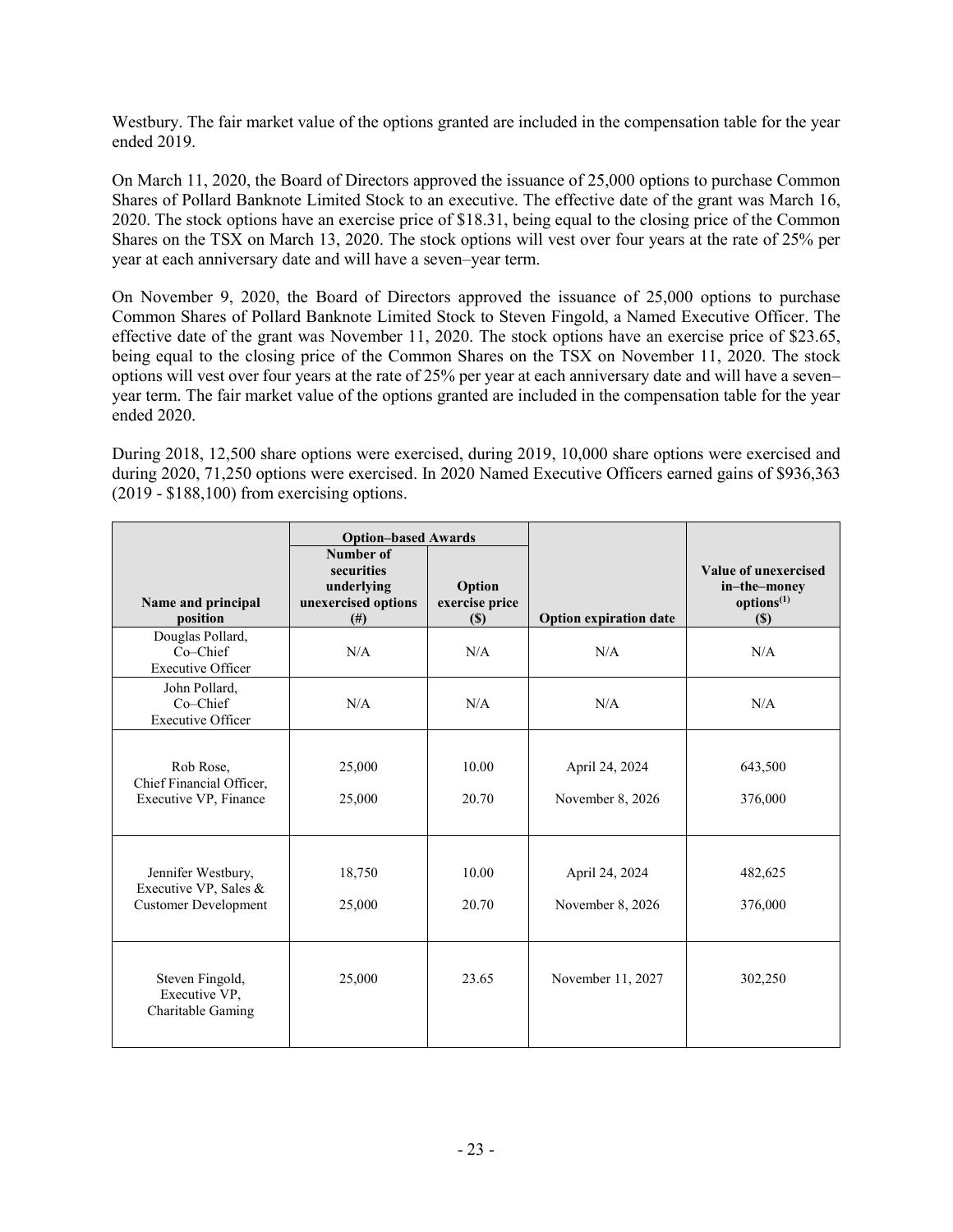| Name and principal<br>position             | <b>Option-based Awards</b><br>Number of<br>securities<br>underlying<br>unexercised options<br>$^{(#)}$ | Option<br>exercise price<br>$\left( \mathbb{S}\right)$ | <b>Option expiration date</b> | Value of unexercised<br>in-the-money<br>options <sup>(1)</sup><br>(S) |
|--------------------------------------------|--------------------------------------------------------------------------------------------------------|--------------------------------------------------------|-------------------------------|-----------------------------------------------------------------------|
| Bill Breslo,<br>President,<br>Diamond Game | N/A                                                                                                    | N/A                                                    | N/A                           | N/A                                                                   |

Notes:

 $<sup>(1)</sup>$  The value of unexercised in–the–money options as at December 31, 2020, is the difference between the closing</sup> price and the exercise price of the underlying shares at that date. These options have not been, and may never be, exercised, and actual gains, if any, on exercise will depend on the value of shares on the date of exercise. The closing price of the underlying stock as at December 31, 2020, was \$35.74.

#### *Overhang, dilution and burn rate*

| As at December 31                                                                                                                                                                                     | 2020    | 2019    | 2018    |
|-------------------------------------------------------------------------------------------------------------------------------------------------------------------------------------------------------|---------|---------|---------|
| Overhang                                                                                                                                                                                              |         |         |         |
| the total number of Common Shares reserved for issue to employees less the<br>number of options redeemed, expressed as a % of the weighted average<br>number of Common Shares outstanding in the year | $7.4\%$ | $9.0\%$ | $91\%$  |
| <b>Dilution</b>                                                                                                                                                                                       |         |         |         |
| the total number of stock options outstanding, expressed as a % of the weighted<br>average number of Common Shares outstanding in the year                                                            | $1.3\%$ | $1.5\%$ | $0.9\%$ |
| <b>Burn Rate</b>                                                                                                                                                                                      |         |         |         |
| the number of stock options granted annually, expressed as a % of the weighted<br>average number of Common Shares outstanding in the year                                                             | $0.2\%$ | $0.6\%$ | $0.0\%$ |

### **Pension Plan Benefits**

The Company (and prior to the Consolidation, Pollard Banknote Limited Partnership) maintains the Pension Plan for Executive Employees including certain Named Executive Officers. The Pension Plan pays a pension of 1% of final average earnings per year of pensionable service (maximum 35 years of service) with the exception that pre–1990 accrual rate is 2% rather than 1% for John Pollard and Gordon Pollard. The final average earnings are calculated as the total earnings during the 36 consecutive months prior to retirement. Total earnings include salary but excludes bonuses and profit–sharing payments. Pension payments are made over the life of the executive. In the event of death, 66 ⅔% of the pension is continued for the life of the executive's spouse. Other optional forms of payments are available on an actuarially equivalent basis.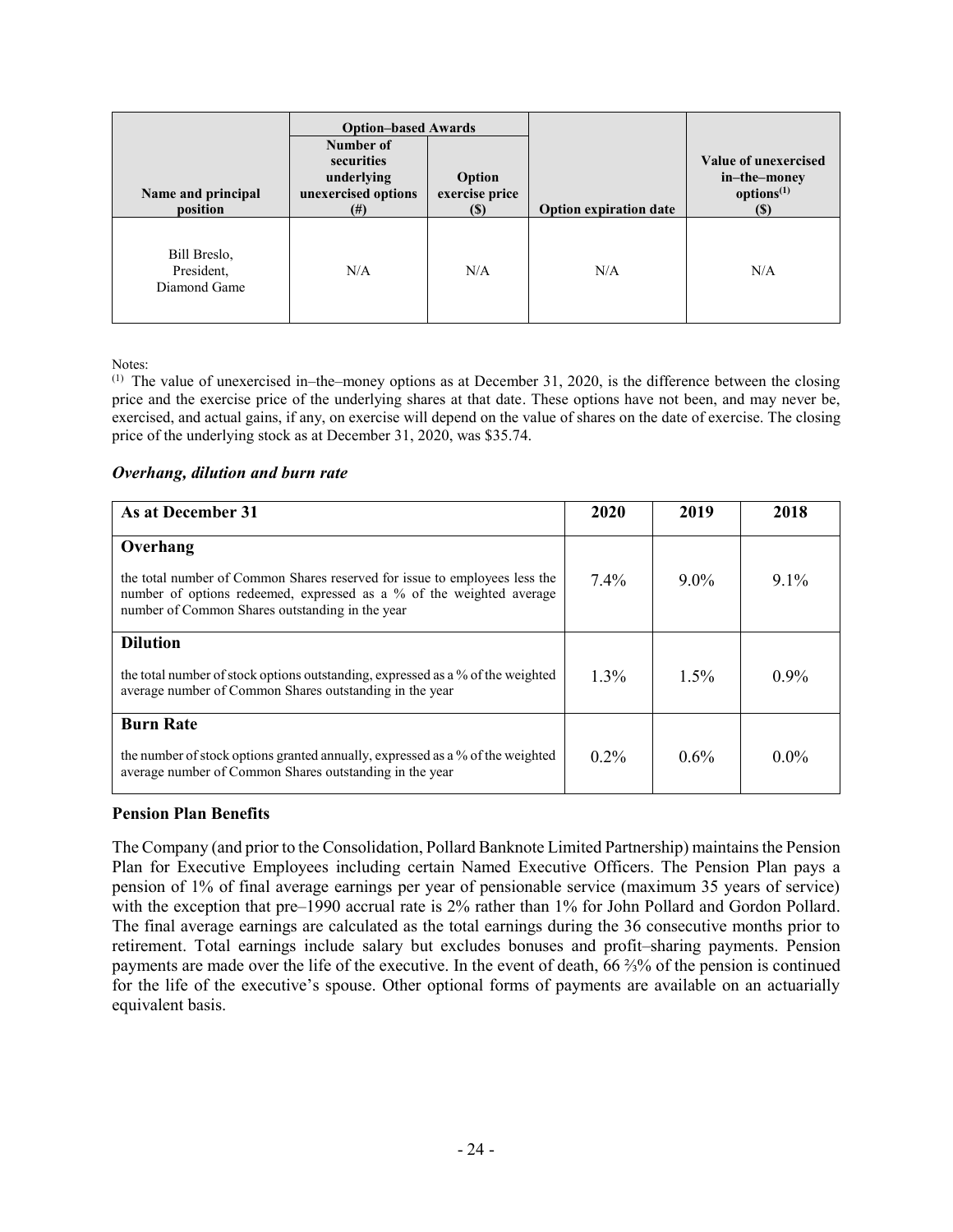### *Defined Benefit Plan Table*

| Name and                                                                     | Number of<br>years<br>credited |                | <b>Annual benefits</b><br>payable<br>(S) | <b>Accrued</b><br>obligation at<br>start of | Compensatory              | $Non-$<br>compensatory    | <b>Accrued</b><br>obligation at |
|------------------------------------------------------------------------------|--------------------------------|----------------|------------------------------------------|---------------------------------------------|---------------------------|---------------------------|---------------------------------|
| principal<br>position                                                        | service<br>$($ # $)$           | At year<br>end | At age<br>65                             | year <sup>(1)</sup><br>$(\$)$               | change $^{(2)}$<br>$(\$)$ | change $^{(3)}$<br>$(\$)$ | vear end<br>$(\$)$              |
| Douglas<br>Pollard.<br>Co-Chief<br>Executive<br>Officer                      | 23.6                           | 68,000         | 111,000                                  | 1,286,000                                   | 18,000                    | 246,000                   | 1,550,000                       |
| John Pollard,<br>Co-Chief<br>Executive<br>Officer                            | 34.6                           | 101,000        | 117,000                                  | 1,975,000                                   | 57,000                    | 292,000                   | 2,324,000                       |
| Rob Rose,<br>Chief<br>Financial<br>Officer,<br>Executive VP,<br>Finance      | 26                             | 77,000         | 90,000                                   | 1,402,000                                   | 90,000                    | 184,000                   | 1,676,000                       |
| Jennifer<br>Westbury,<br>Executive VP.<br>Sales &<br>Customer<br>Development | 30                             | 93,000         | 101,000                                  | 1,725,000                                   | 59,000                    | 198,000                   | 1,982,000                       |
| Steven<br>Fingold,<br>Executive VP,<br>Charitable<br>Gaming                  | 0.2 <sup>(4)</sup>             | Nil            | 55,000                                   | Nil                                         | 10,000                    | Nil                       | 10,000                          |
| Bill Breslo,<br>President,<br>Diamond<br>Game <sup>(5)</sup>                 | N/A                            | N/A            | N/A                                      | N/A                                         | N/A                       | N/A                       | N/A                             |

Notes:

 $(1)$  Key elements of the actuarial basis for determining the accrued obligation are salary increases of 3% per annum and mortality table CPM14 Private Sector with improvement Scale MI–2017 for December 31, 2020 and 2019. Interest rate assumed at December 31, 2020, is 2.5% per annum and for December 31, 2019, is 3.1% per annum.

(2) Compensatory change is the value of the current service cost earned for the year of service credited for 2020.

(3) The non–compensatory change refers to the impact on the accrued obligation of changing the interest rate from 3.1% to 2.5%.<br>(4) Mr Fingold joined the Pension Plan for Executive Employees of Pollard Banknote Limited on (4) Mr. Fingold joined the Pension Plan for Executive Employees of Pollard Banknote Limited on November 1, 2020, when he

was appointed Executive VP, Charitable Gaming.

(5) Mr. Breslo is not a member of the Pension Plan for Executives Employees of Pollard Banknote Limited.

# *Expected Pension Benefits*

| Final Average      | <b>Years of Service</b> |          |          |          |          |  |  |  |  |  |  |
|--------------------|-------------------------|----------|----------|----------|----------|--|--|--|--|--|--|
| Earnings<br>$(\$)$ | 15                      | 20       | 25       | 30       | 35       |  |  |  |  |  |  |
| 125,000            | \$18,750                | \$25,000 | \$31,250 | \$37,500 | \$43,750 |  |  |  |  |  |  |
| 150,000            | \$22,500                | \$30,000 | \$37,500 | \$45,000 | \$52,500 |  |  |  |  |  |  |
| 175,000            | \$26,250                | \$35,000 | \$43,750 | \$52,500 | \$61,250 |  |  |  |  |  |  |
| 200,000            | \$30,000                | \$40,000 | \$50,000 | \$60,000 | \$70,000 |  |  |  |  |  |  |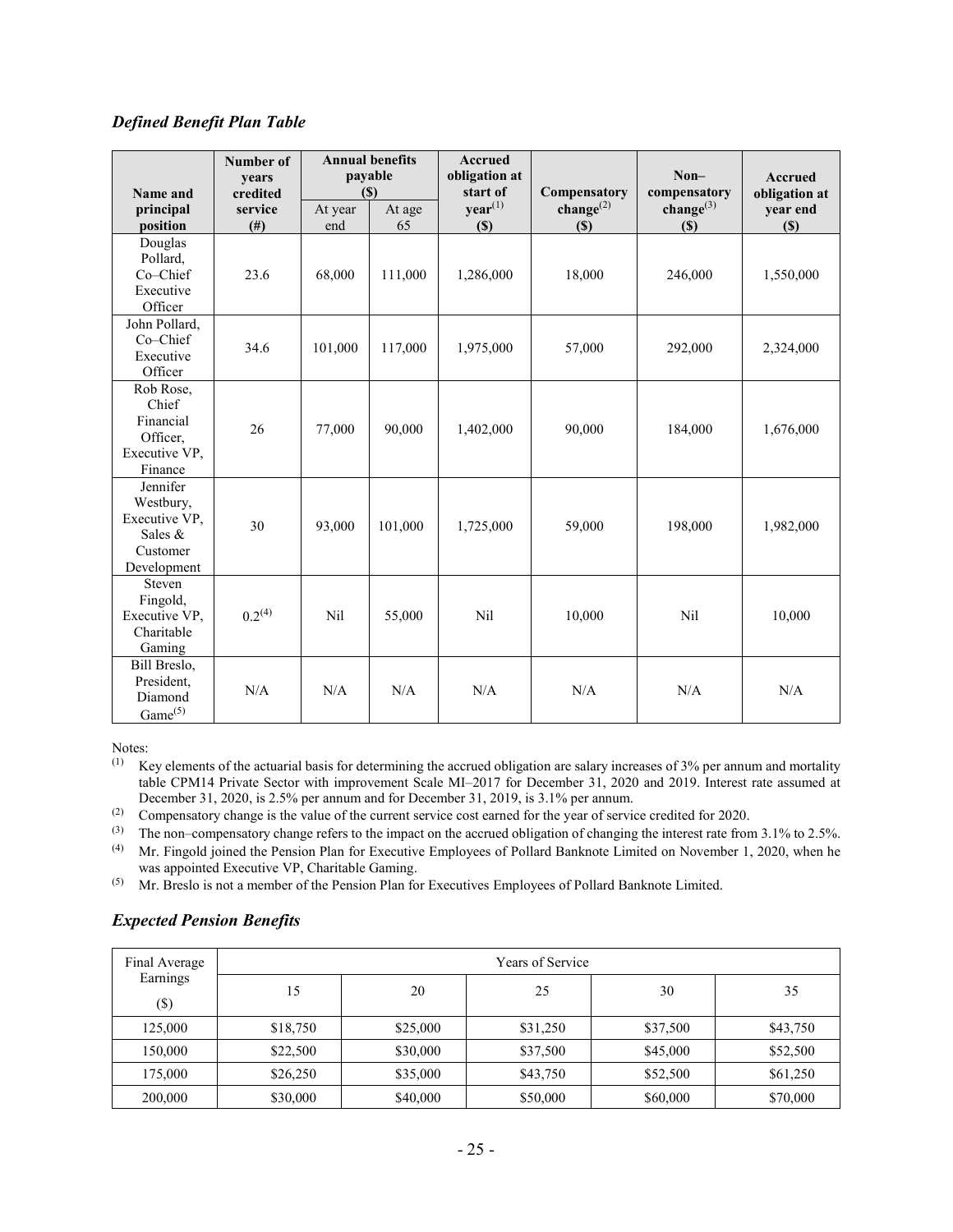| Final Average<br>Earnings<br>$(\$)$ | Years of Service |          |          |          |           |  |
|-------------------------------------|------------------|----------|----------|----------|-----------|--|
|                                     | 15               | 20       | 25       | 30       | 35        |  |
| 225,000                             | \$33,750         | \$45,000 | \$56,250 | \$67,500 | \$78,750  |  |
| 250,000                             | \$37,500         | \$50,000 | \$62,500 | \$75,000 | \$87,500  |  |
| 275,000                             | \$41,250         | \$55,000 | \$68,750 | \$82,500 | \$96,250  |  |
| 300,000                             | \$45,000         | \$60,000 | \$75,000 | \$90,000 | \$105,000 |  |
| 325,000                             | \$48,683         | \$64,911 | \$81,139 | \$97,367 | \$113,595 |  |
| 350,000                             | \$48,683         | \$64,911 | \$81,139 | \$97,367 | \$113,595 |  |

Currently, the *Income Tax Act* (Canada) limits the maximum pension to \$3,245.56 per year of service for 2021. The maximum pension benefit is currently attained at a final average earning level of \$324,566. This maximum level is expected to increase annually based on certain indexes.

### **Employment Contracts**

The Company (and prior to the Consolidation, Pollard Banknote Limited Partnership), maintains employment agreements with Gordon Pollard, John Pollard and Douglas Pollard. The agreements were for an initial two–year term ended August 5, 2007 and are renewable for successive one–year terms. The agreements have been renewed annually and were most recently renewed for the one–year term ending August 5, 2021. The agreements provide for, among other things, confidentiality obligations and non– solicitation and non–competition covenants in favour of the Company and its subsidiaries that will apply during the term of each executive's employment and for 18 months thereafter. The employment agreements for Douglas Pollard and John Pollard provide that each will serve as the Co–Chief Executive Officer, and each will be: (i) paid an annual salary of \$290,000, increasing to \$390,000 effective January 1, 2021, plus annual adjustments, (ii) eligible to receive an annual bonus of up to 30% of his base salary, and (iii) eligible to receive payments under the profit–sharing plan. The employment agreement for Gordon Pollard provides that he will serve as the Executive Chair of the Board, and he will be paid an annual base salary of \$100,000, plus annual adjustments, and be eligible to receive: (i) an annual bonus of up to 30% of his base salary, and (ii) payments under the profit–sharing plan.

#### **Compensation of Directors**

The following table provides a summary of all compensation paid to the Directors for the year ended December 31, 2020.

| Name <sup>(1)</sup>                                                                 | <b>Fees earned</b><br>(S) | <b>Total compensation</b><br>(S) |
|-------------------------------------------------------------------------------------|---------------------------|----------------------------------|
| Dave Brown <sup><math>(2)(3)(4)</math></sup><br>Winnipeg, Manitoba, Canada          | 76,000                    | 76,000                           |
| Jerry $\text{Gray}^{(2)(3)(4)(5)}$<br>Winnipeg, Manitoba, Canada                    | 75,500                    | 75,500                           |
| Garry Leach <sup><math>(2)(3)(4)</math></sup><br>Victoria, British Columbia, Canada | 75,500                    | 75,500                           |

Notes:<br>(1)  $C$ 

<sup>(1)</sup> Compensation paid to Douglas Pollard and John Pollard, Named Executive Officers, is disclosed in "Executive Officer and Director Compensation – Summary Compensation Table". No additional compensation was paid to such Named Executive Officers in their capacity as Directors of the Company. Compensation paid to Gordon Pollard, Executive Chair, for the year ended December 31, 2020, totaled \$99,726. No additional compensation was paid to the Executive Chair in his capacity as a Director of the Company.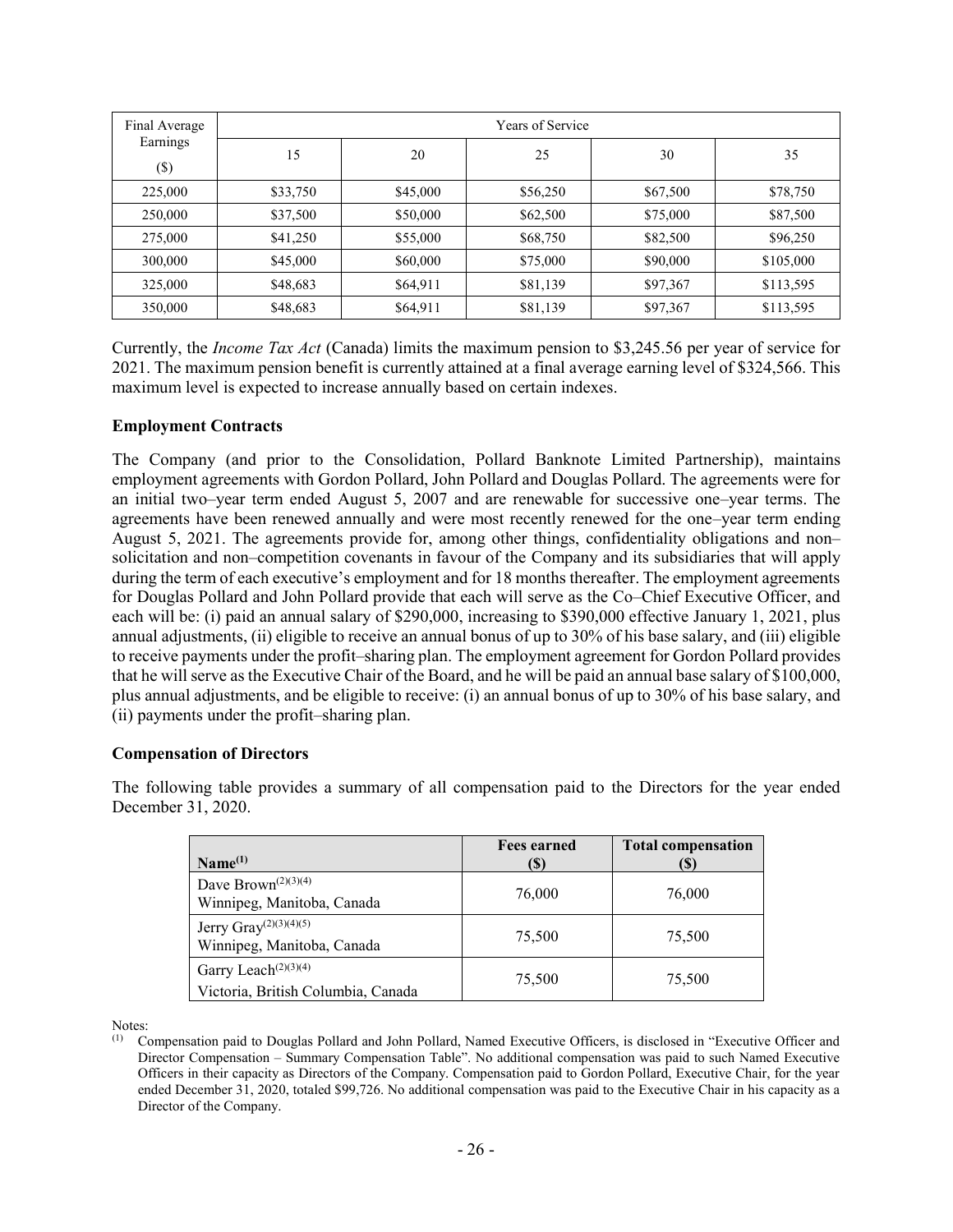- (2) Member of the Governance and Nominating Committee. Mr. Leach is the Chair of the Governance and Nominating Committee.
- (3) Member of the Audit Committee. Mr. Brown is the Chair of the Audit Committee.
- (4) Member of the Compensation Committee. Mr. Leach is the Chair of the Compensation Committee.
- (5) Lead Director of the Board.

During 2020 the base annual retainer was \$50,000. In 2020, the Executive Chair of the Board received annual compensation of \$100,000 plus profit share. None of the Executive Chair nor any other Director who is employed by the Company receives additional compensation in his or her capacity as a Director of the Company.

In 2020, the Chairs of the Audit Committee, Compensation Committee and Governance and Nominating Committee received additional annual retainers of \$10,000, \$3,750 and \$3,750, respectively, and the Lead Director received an additional retainer of \$7,500. Each Director receives \$1,500 for each meeting attended in person and \$500 for each meeting attended by telephone. Effective May 14, 2021, meeting fees will be eliminated in conjunction with the introduction of a Deferred Share Unit Plan ("DSU Plan"), the annual retainer for the Lead Director will become \$5,000 and the Chairs of the Compensation Committee and Governance and Nominating Committee will receive annual retainers of \$5,000 each.

A total of 14 meetings were held during 2020. Directors of the Company are also reimbursed for out of pocket expenses for attending meetings of the Board and its committees, as applicable. From time to time, the Board may find it necessary or appropriate to strike special committees to deal with specific matters that arise. Terms of reference and compensation arrangements for each special committee are established when the committees are struck. During 2020 no such committee was struck.

During the year ended December 31, 2020, \$nil (2019 \$3,990) in travel expenses were reimbursed to the independent Directors of the Company.

# **Deferred Share Unit Plan**

On March 10, 2021, on recommendation of the Compensation Committee, the Board approved the implementation of a cash-settled Deferred Share Unit Plan ("DSU Plan") for non–employee Directors providing for the issuance of Deferred Share Units ("DSUs"). It is anticipated the DSU Plan will come into effect on May 14, 2021 and was established to allow non–employee Directors of the Company to participate in the long–term success of the Company and to promote a greater alignment of their interests with those of the Shareholders of the Company.

Under the terms of the DSU Plan, Directors annual retainer compensation will be increased to \$50,000 cash and \$30,000 DSUs for a total annual retainer of \$80,000. Directors may elect to receive up to 50% of their cash compensation in DSUs if they have not yet attained the recommended level of DSU and Common Share ownership of 3x their annual cash retainer, being \$150,000. Once the 3x level is achieved Director's will no longer be allowed to take any portion of their cash compensation in the form of DSUs. The number of DSUs awarded to a Director is determined by dividing the applicable amount of the Director's fee by the closing price of the Company's Common Shares on the TSX on the business day immediately preceding the date of the award.

In addition, each Director's DSU account is credited with dividend equivalents in the form of additional DSUs on any dividend payment date in respect of which cash dividends are paid on the Common Shares of the Company. The DSUs are redeemed by the Company for cash at the time a Director ceases to be a Director of the Company. The cash settlement amount will equal the number of DSUs held by the Director, multiplied by the closing price of the Company's Common Shares on the TSX on the last business day immediately preceding the date of settlement. Each DSU is an unfunded and unsecured obligation of the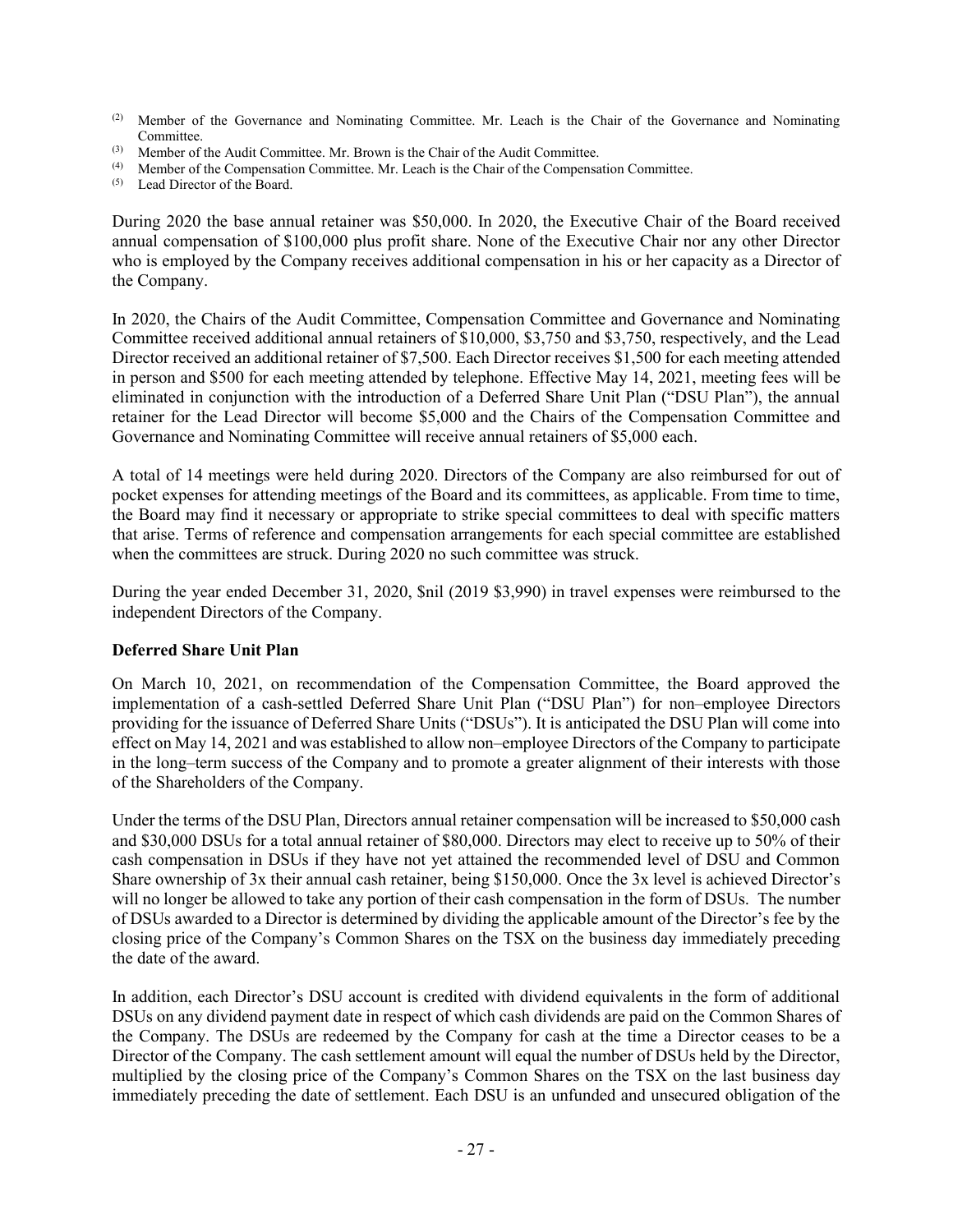Company. The DSU Plan is only available to non–employee Directors. Directors who are employees of the Company do not participate in the DSU Plan or any other form of Director compensation.

Although the Company's executive compensation program is designed primarily around pay for performance, Director compensation is based on annual retainers which help ensure the Company's Directors are unbiased when making decisions.

#### **INDEBTEDNESS**

No Director or senior officer of the Company, or any of their associates is, or has at any time since the establishment of the Company been, indebted to the Company or its subsidiaries, or had indebtedness which was the subject of a guarantee, support agreement, letter of credit or similar arrangement or understanding provided by the Company or its subsidiaries.

#### **CORPORATE GOVERNANCE**

#### **The Board**

In 2020, the Board consisted of six members, three of whom are considered independent: Jerry Gray, Dave Brown and Garry Leach. The three Directors who are not independent are Douglas Pollard, John Pollard and Gordon Pollard. John Pollard, Douglas Pollard and Gordon Pollard are part of a control group that controls approximately 64.3% of the Company and each of them work in an executive capacity.

As the Board does not have a majority of independent Directors, and the Executive Chair is considered not to be independent, there are steps the Board takes to ensure it exercises independent judgment in carrying out its responsibilities. Jerry Gray has been appointed as Lead Director and his responsibilities are to assist and lead the independent Directors in fulfilling their responsibilities and duties as independent members of the Board of Directors. Garry Leach will be appointed Lead Director following the Meeting to replace Jerry Gray on his retirement. In addition, during 2020 each of the Audit Committee, the Compensation Committee and the Governance and Nominating Committee consisted exclusively of the independent Directors of the Board of Directors. In their capacities as members of the Audit Committee, the Compensation Committee and the Governance and Nominating Committee, the independent Directors of the Board of Directors have extensive opportunities to meet without the presence of non–independent Directors. The Company believes that these opportunities enable the independent Directors of the Board to have open and candid discussions, without holding regularly scheduled meetings with only the independent Directors of the Board of Directors in attendance.

The following table sets out the Board and committee meeting attendance of the Directors of the Company during 2020.

|                 | <b>Meetings of</b><br>the Board | Meetings of the<br><b>Audit Committee</b> | Meetings of the<br>Compensation<br>Committee | Meetings of the<br>Governance and<br>Nominating<br>Committee |
|-----------------|---------------------------------|-------------------------------------------|----------------------------------------------|--------------------------------------------------------------|
| Jerry Gray      | 6 of 6                          | 4 of 4                                    | $2$ of $2$                                   | $2$ of $2$                                                   |
| Dave Brown      | 6 of 6                          | 4 of 4                                    | $2$ of $2$                                   | $2$ of $2$                                                   |
| Garry Leach     | 6 of 6                          | 4 of 4                                    | $2$ of $2$                                   | $2$ of $2$                                                   |
| Douglas Pollard | 6 of 6                          | N/A                                       | N/A                                          | N/A                                                          |
| John Pollard    | 6 of 6                          | N/A                                       | N/A                                          | N/A                                                          |
| Gordon Pollard  | 6 of 6                          | N/A                                       | N/A                                          | N/A                                                          |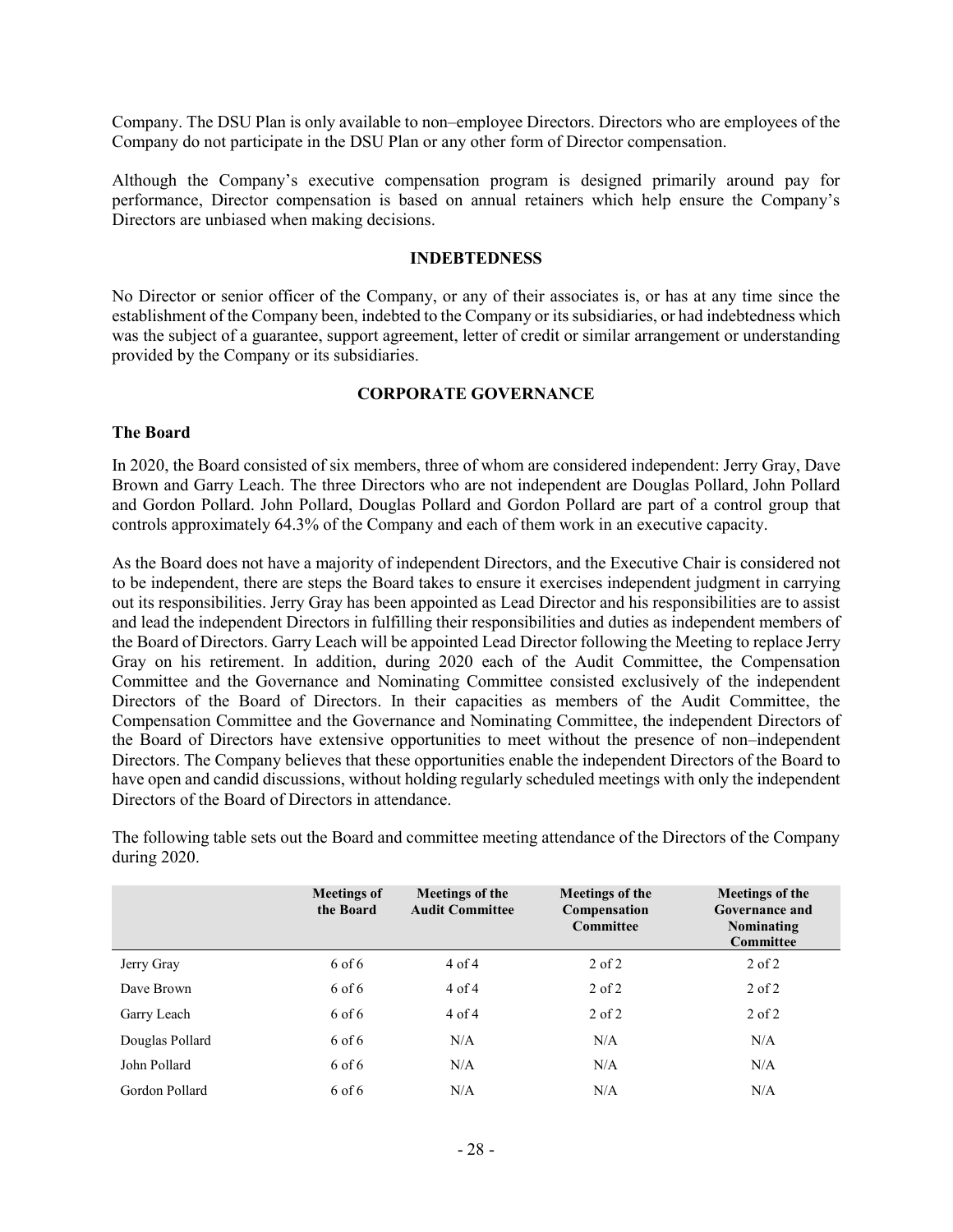### **Other Directorships**

Directors involved as directors/trustees of other reporting issuers are listed below:

Dave Brown – Boyd Group Services Inc.

RF Capital Group Inc.

### *Board Mandate*

The charter of the Board of Directors is attached to this circular as Appendix "A".

### *Position Descriptions*

The Board has developed detailed written position descriptions for the Chair of the Board and the Chair of each committee of the Board. The role of each committee Chair and the Chair of the Board is to ensure the responsibilities documented in the charters or mandates of each committee and the Board are carried out and achieved and these are reviewed annually.

The Board has also developed a written position description for the Co–Chief Executive Officers. In addition, the Board and the Co–Chief Executive Officers meet on a regular basis to discuss the roles of the Co–Chief Executive Officers and responsibilities in relation to the objectives and goals of the Company.

### *Orientation and Continuing Education*

The Company undertakes a day–long orientation and education session for all new Directors of the Board. The orientation includes a detailed review of the operations of the business as well as the roles of the Board of Directors and its committees. Directors meet regularly at the Company's different operating facilities where extensive plant tours and interaction with local management provide greater understanding of the business. Site visits are an important part of the education process, however in light of COVID–19 and restrictions on travel, none were conducted during 2020. In addition, formal management presentations on different aspects of the Company's operations are reviewed at least quarterly. Some of the presentations and learning opportunities are set out below:

| Quarter          | <b>Topic</b>                                                                                                   |
|------------------|----------------------------------------------------------------------------------------------------------------|
| Ongoing programs | Regular deep dive presentations by management                                                                  |
|                  | Regular meetings with Directors and senior executives and managers                                             |
|                  | Extensive involvement in Director regulatory reporting requirements                                            |
|                  | Provision of various articles and reading material relating to governance and regulatory<br>requirements       |
| Fiscal Q1, 2020  | <i>Strategic Planning Review and Update, presentation by management</i>                                        |
|                  | Corporate Development Activity, presentation by management                                                     |
| Fiscal Q2, 2020  | Report on COVID-19 impact and assessment on risk management and safety planning,<br>presentation by management |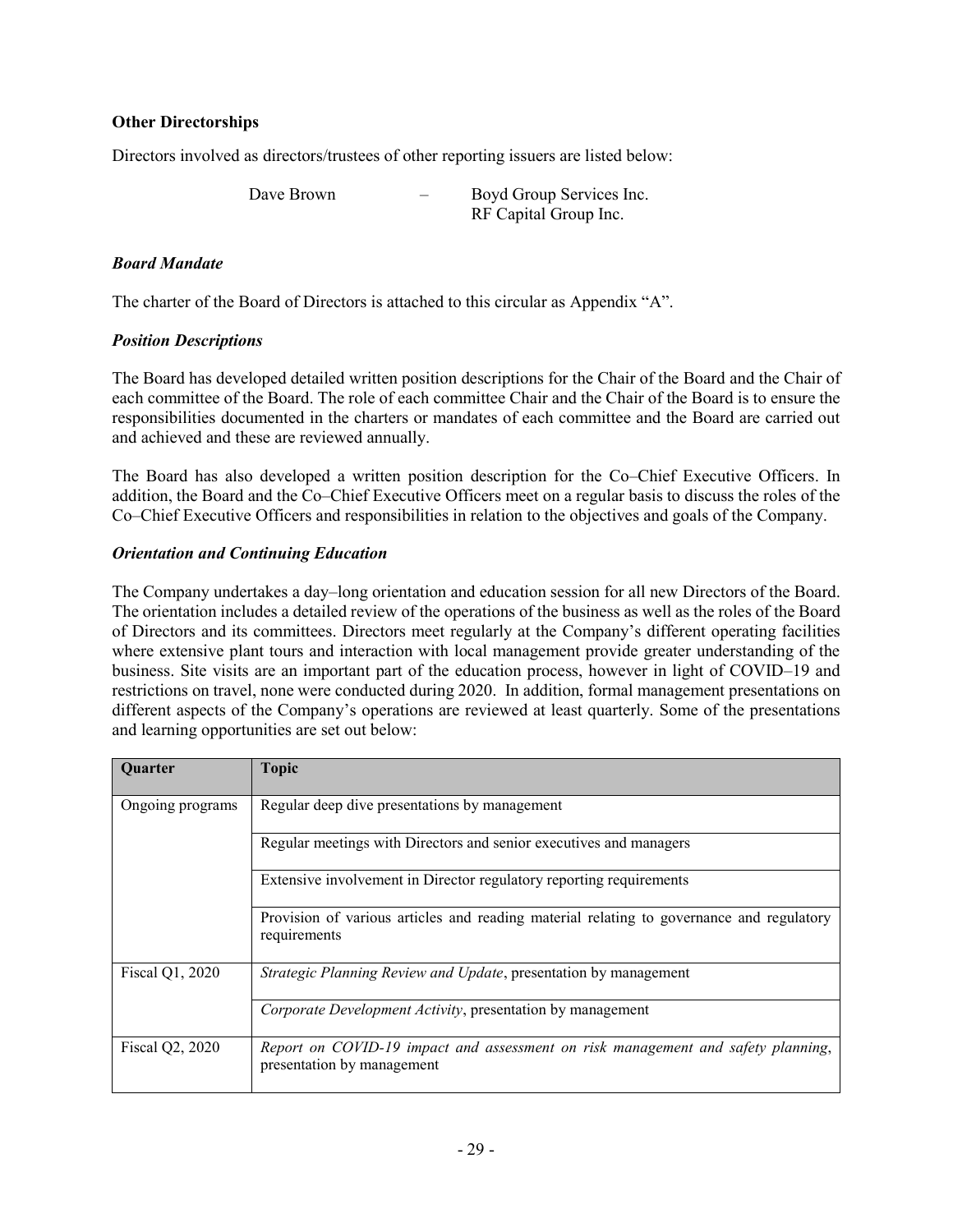| <b>Ouarter</b>  | <b>Topic</b>                                                                                     |
|-----------------|--------------------------------------------------------------------------------------------------|
| Fiscal Q3, 2020 | Reports on Corporate development and overall market opportunities, presentation by<br>management |
| Fiscal Q4, 2020 | Corporate Development Activity, presentation by management                                       |
|                 | Presentation on the Insurance Markets, presentation by management                                |
|                 | <i>Review of 2021 operating and financial projections, presentation by management</i>            |
| Fiscal Q1, 2021 | Corporate Development Activity, presentation by management                                       |

All of the Directors present at the Board meeting attended virtually in 2020 and actively participated in the above education sessions. As required, Directors of the Board avail themselves of any ongoing or additional education required to maintain the skill and knowledge necessary to meet their obligations as Directors of the Board.

# *Ethical Business Conduct*

The Board has adopted a written code of ethical business conduct for Directors, officers and employees. A copy of the code is available on SEDAR at www.sedar.com, or a copy can be obtained by writing the Chief Financial Officer at 140 Otter Street, Winnipeg, Manitoba R3T 0M8. The Board regularly reviews compliance with the code of ethical business conduct with management as part of its overall responsibilities.

### *Assessments*

The Governance and Nominating Committee of the Board has the responsibility to assess on an annual basis the performance of the Board, the committees of the Board and the individual Directors of the Board. A formal Board Evaluation and self–assessment occurs every two years.

### *Diversity*

The Governance and Nominating Committee examines annually the size and composition of the Board of Directors and its committees by considering factors such as the skills, experience, professional and industry representation, as well as factors that promote diversity on the Board, including age and gender with a view to ensuring that the Board of Directors benefits from a broad range of perspectives and relevant experience. Although the Company has not adopted a formal written policy relating to the identification and nomination of female Directors, the Governance and Nominating Committee does consider diversity and specifically the need to nominate qualified female Directors a significant factor to take into account. The Company is committed to fostering a diverse and inclusive culture both within its Management team and among its Directors, this represents a strategic business priority for the Company and contributes to its continued commitment to sound corporate governance, market innovation and growth. Although the Company has not adopted a formal written policy with specific targets regarding the representation of women executive and management positions, the Company believes that diversity, including gender diversity, is a critical factor in ensuring a varied, experienced, creative and skilled work force and actively ensures diversity factors, including gender, are considered. This commitment is reflected in the current representation of female members of our executive and management team.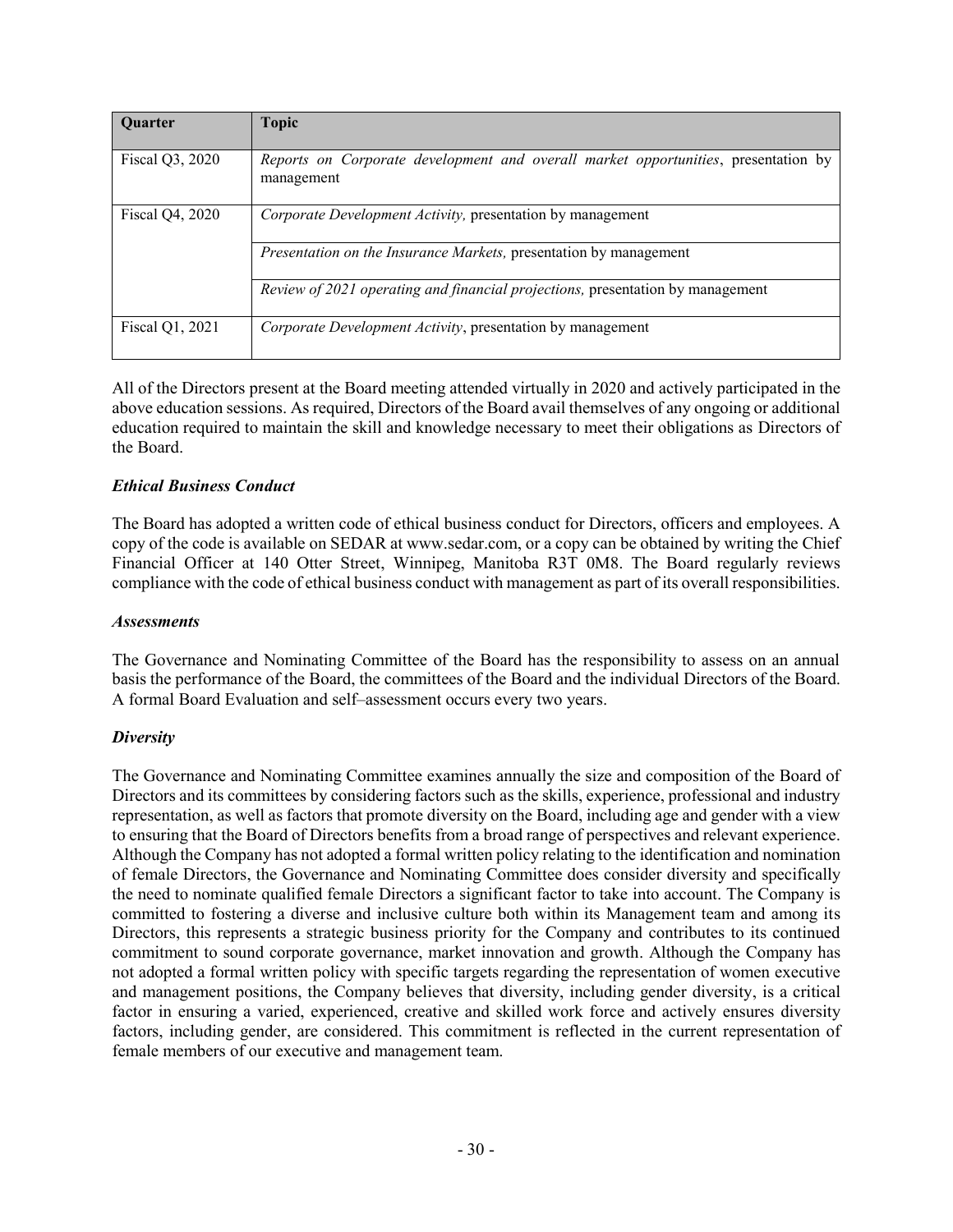### *Shareholder Engagement*

Pollard continues to believe that directly engaging with Shareholders and other stakeholders is critical because it allows us to hear issues directly from the source. Management engages with Shareholders throughout the year through formal visits, presentations as well as frequent interactions with our Co–Chief Executive Officers and Chief Financial Officer. We encourage our Shareholders to express their views on governance matters directly to the Board. If you have questions about our governance practices you can address them to our lead director at the following:

Lead Director, Pollard Banknote Limited, 140 Otter Street, Winnipeg, Manitoba, R3T 0M8 Canada Email: Leaddirector@pbl.ca

### *Management Succession Planning*

The Governance and Nominating Committee works with the Co–Chief Executive Officers to assist in appropriate senior management succession planning. While no Co–Chief Executive Officer succession plans are formally documented, the nature of the Company's structure utilizing a dual Co–Chief Executive role allows the Company to effectively have a built–in succession plan with two experienced senior executives providing security and back up in a succession situation. Our current Co–Chief Executives are part of a control group that currently owns approximately 64.3% of the outstanding Common Shares and with this dual Co–Chief Executive structure, provides the Company security relating to succession planning.

### **The Compensation Committee**

The Company has a Compensation Committee consisting solely of the independent Directors. For a description of the governance policies related to the Compensation Committee, see "Executive Officer and Director Compensation – Compensation Discussion and Analysis – Compensation Committee."

### **The Audit Committee**

The Company has an Audit Committee consisting solely of the independent Directors. For description of the governance policies related to the Audit Committee, see the AIF, which is available on SEDAR at www.sedar.com.

### **The Governance and Nominating Committee**

The Company has a Governance and Nominating Committee consisting of the independent Directors. Garry Leach is the Chair of the Governance and Nominating Committee and during 2020 the other members were Dave Brown and Jerry Gray.

The Governance and Nominating Committee develops and reviews criteria as well as establishes procedures for selecting Directors by regularly assessing the competencies, skills, personal qualities, business background and diversified experience of the Board and the Company's circumstances and needs. The Governance and Nominating Committee identifies candidates qualified to become Board members and recommends nominees for election.

The Governance and Nominating Committee assists the Board in: (i) developing the Company's approach to corporate governance issues, (ii) proposing new Board nominees and Director nominees for each committee of the Board, (iii) assessing the effectiveness of the Board and its committees as a whole and the contribution of individual members, and (iv) orienting new Directors upon appointment or election to the Board.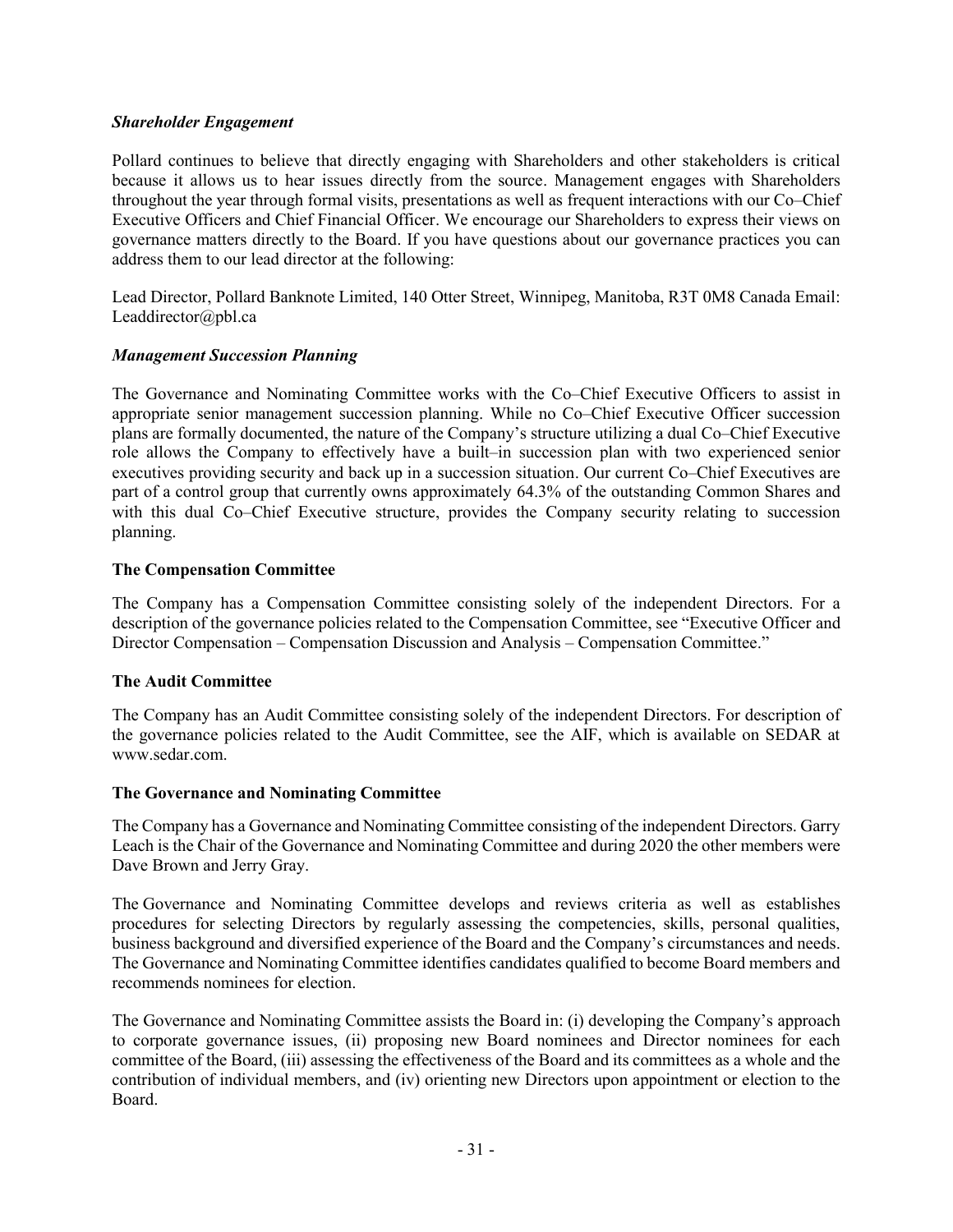#### **DIRECTORS AND OFFICERS' LIABILITY INSURANCE**

The Directors and officers of the Company are covered under a liability insurance policy. The aggregate premium for such insurance for the period from November 1, 2020, to October 31, 2021, is \$66,610. The aggregate limit of liability applicable to the insured Directors and officers under the policies is \$20 million, inclusive of defense costs. Under the policy, each entity has reimbursement coverage to the extent that it has indemnified the Directors and officers. The policy includes securities claims coverage, insuring against any legal obligation to pay on account of any securities claims brought against the Company or its subsidiaries. There is a \$50,000 deductible provision for all other claims made by the Company but no such provision for claims made by any of their respective Directors or officers. The total limit of liability is shared between the Company and its subsidiaries and their respective Directors and officers so that the limit of liability is not exclusive to any one of the entities or their respective Directors and officers.

### **INTERESTS OF CERTAIN PERSONS OR COMPANIES IN MATTERS TO BE ACTED UPON**

The Directors and Named Executive Officers of the Company Group and their associates, as a group, beneficially own, directly or indirectly, or exercise control or direction over, an aggregate of approximately 17,442,438 Shares, representing approximately 64.8% of the outstanding Shares.

### **INTEREST OF MANAGEMENT AND OTHERS IN MATERIAL TRANSACTIONS**

Other than as disclosed under "Related Party Transactions" of the Company's audited consolidated financial statements for the year ended December 31, 2020, incorporated by reference herein, no informed person of the Company, proposed nominee for election as a Director, or any associate or affiliate of such persons, has or has had any material interest, direct or indirect, in any transaction since the commencement of the Company's most recently completed financial year or in any proposed transaction which has materially affected or would materially affect the Company or any of its subsidiaries.

### **PRINCIPAL SHAREHOLDERS**

To the knowledge of the Directors and senior officers of the Company, as of April 9, 2021, there is no beneficial owner of, nor any person or company who exercises control or direction over, Common Shares carrying more than 10% of the votes attached to the outstanding Common Shares, other than Equities which, by virtue of its ownership of 17,305,158 Common Shares, controls approximately 64.3% of the votes attached to the outstanding Common Shares. As at the date hereof, the Company has outstanding 26,886,419 Common Shares.

#### **OTHER BUSINESS**

As of the date hereof, Management does not know of any matters to be brought before the Meeting other than those set forth in the Notice of Meeting accompanying this Information Circular.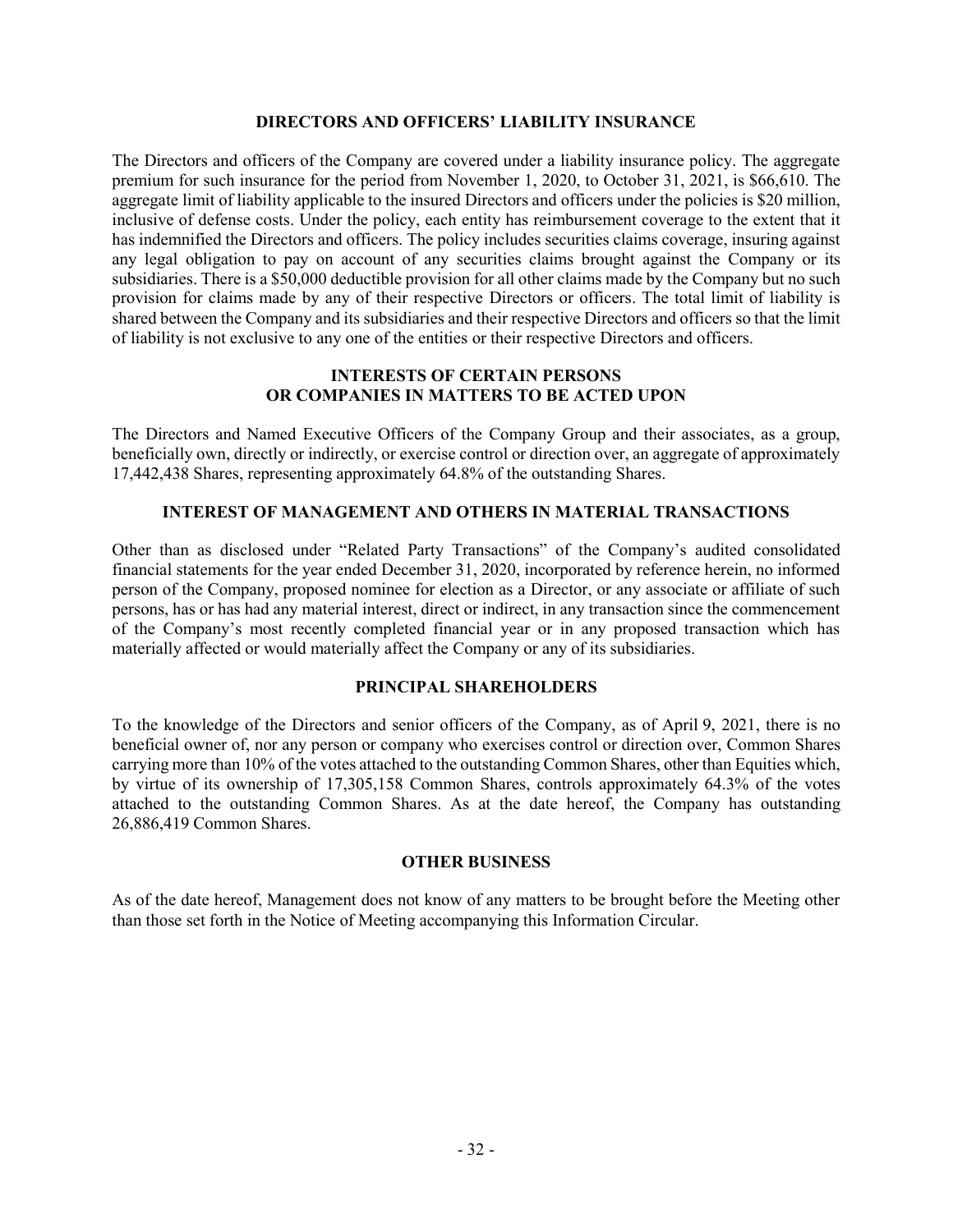#### **ADDITIONAL INFORMATION**

Current financial information for the Company is provided in the audited consolidated financial statements and management's discussion and analysis for the most recently completed financial year. This information and additional information relating to the Company can be found on the SEDAR website at www.sedar.com and on the Company's website at www.pollardbanknote.com.

Copies of the Company's AIF, annual report (including management's discussion and analysis), audited consolidated financial statements and this Information Circular may be obtained upon request to the Company's Chief Financial Officer at 140 Otter Street, Winnipeg, Manitoba R3T 0M8. The Company may require payment of a reasonable charge if the request is made by a person who is not a Shareholder of the Company.

#### **DIRECTORS' APPROVAL**

The contents and the sending of this Information Circular have been approved by the Directors.

DATED at Winnipeg, Manitoba, on April 9, 2021.

(signed) *"Douglas Pollard"*

Douglas Pollard Co–Chief Executive Officer, Pollard Banknote Limited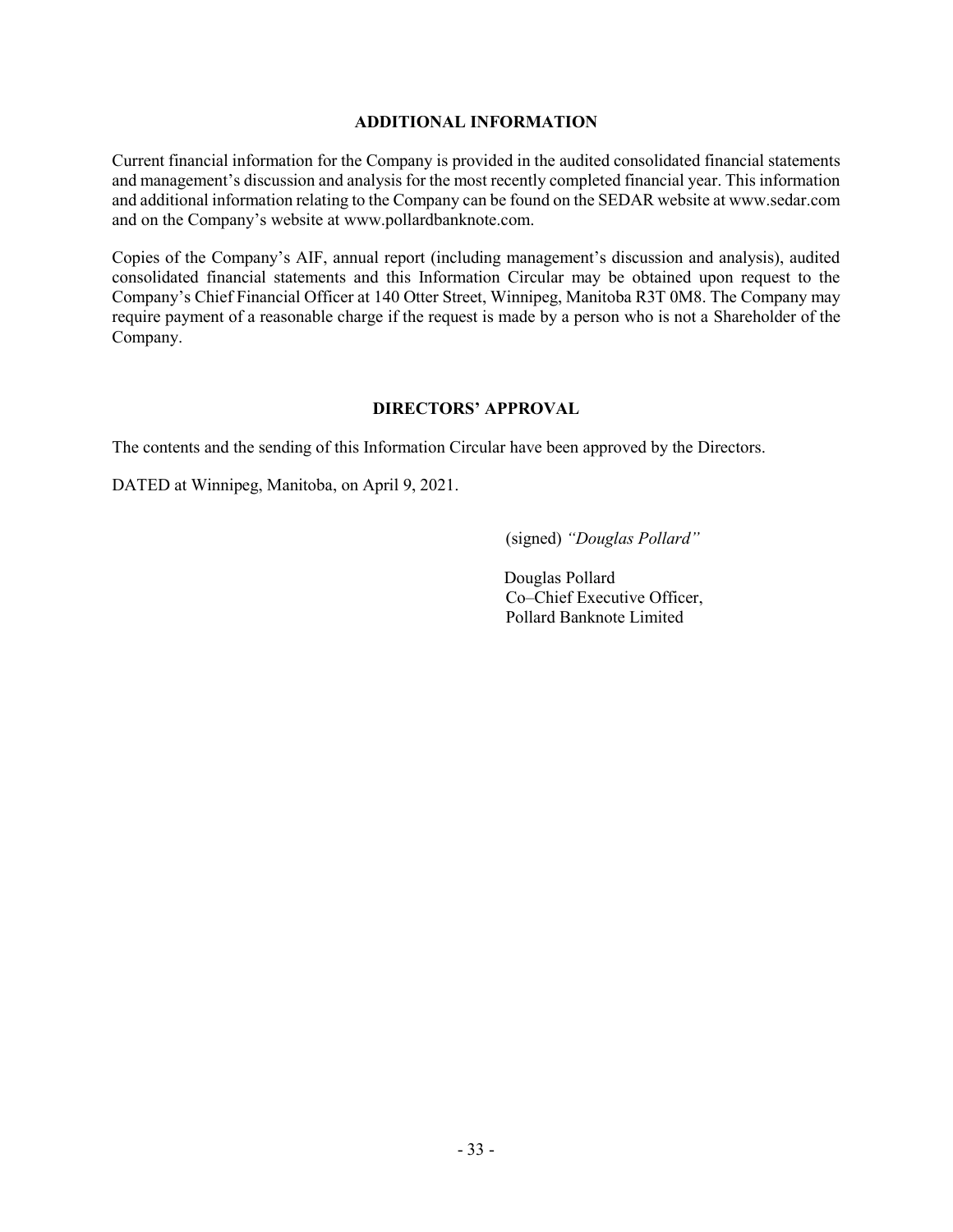### **Appendix A– CHARTER OF THE BOARD OF DIRECTORS OF POLLARD BANKNOTE LIMITED**

### **Authority**

The Board of Directors (the "Board") establishes the overall policies for Pollard Banknote Limited (the "Corporation"), monitors and evaluates the Corporation's strategic direction, and retains plenary power for those functions not specifically delegated by it to its Committees or to management. Accordingly, in addition to the duties of Directors pursuant to the Canada Business Corporations Act, the mandate of the Board is to supervise the management of the business and affairs of the Corporation with a view to the best interests of the Corporation. Management's role is to conduct the day–to–day operations in a way that will meet this objective.

The Board may assign to Board committees the prior review of any issues it is responsible for.

The Board may engage outside advisors at the expense of the Corporation in order to assist the Board in the performance of its duties and set and pay the compensation for such advisors.

Nothing contained in this mandate is intended to expand applicable standards of liability under statutory or regulatory requirements for the Directors of the Corporation.

### **Structure**

- Directors are elected annually by the shareholders of the Corporation and together with those appointed to fill vacancies or appointed as additional Directors throughout the year, collectively constitute the Board of Directors of the Corporation.
- The composition of the Board, including the qualification of its members, shall comply with the constituting law and charter of the Corporation as well as other applicable legislation, rules and regulations.
- The Chairman of the Board shall be appointed by resolution of the Board to hold office from the time of his/her appointment until the next annual general meeting of shareholders or until his/her successors are so appointed.
- The Board shall appoint an independent director to act as 'lead director', to act as the effective leader of the Board and ensure that the Board's agenda will enable it to successfully carry out its duties.
- The Board shall meet at least four times per year and may meet more often if required.
- The Board shall meet separately without non–Board management present, as it shall determine, but at least annually.
- The provisions of the Articles and By–laws of the Corporation that regulate meetings and proceedings shall govern Board meetings.
- The Chairman shall approve the agenda for the meetings and ensure that properly prepared agenda materials are circulated to members with sufficient time for study prior to the meeting.
- The Board may invite from time to time such persons as it may see fit to attend its meetings and to take part in discussions and considerations of the affairs of the Board.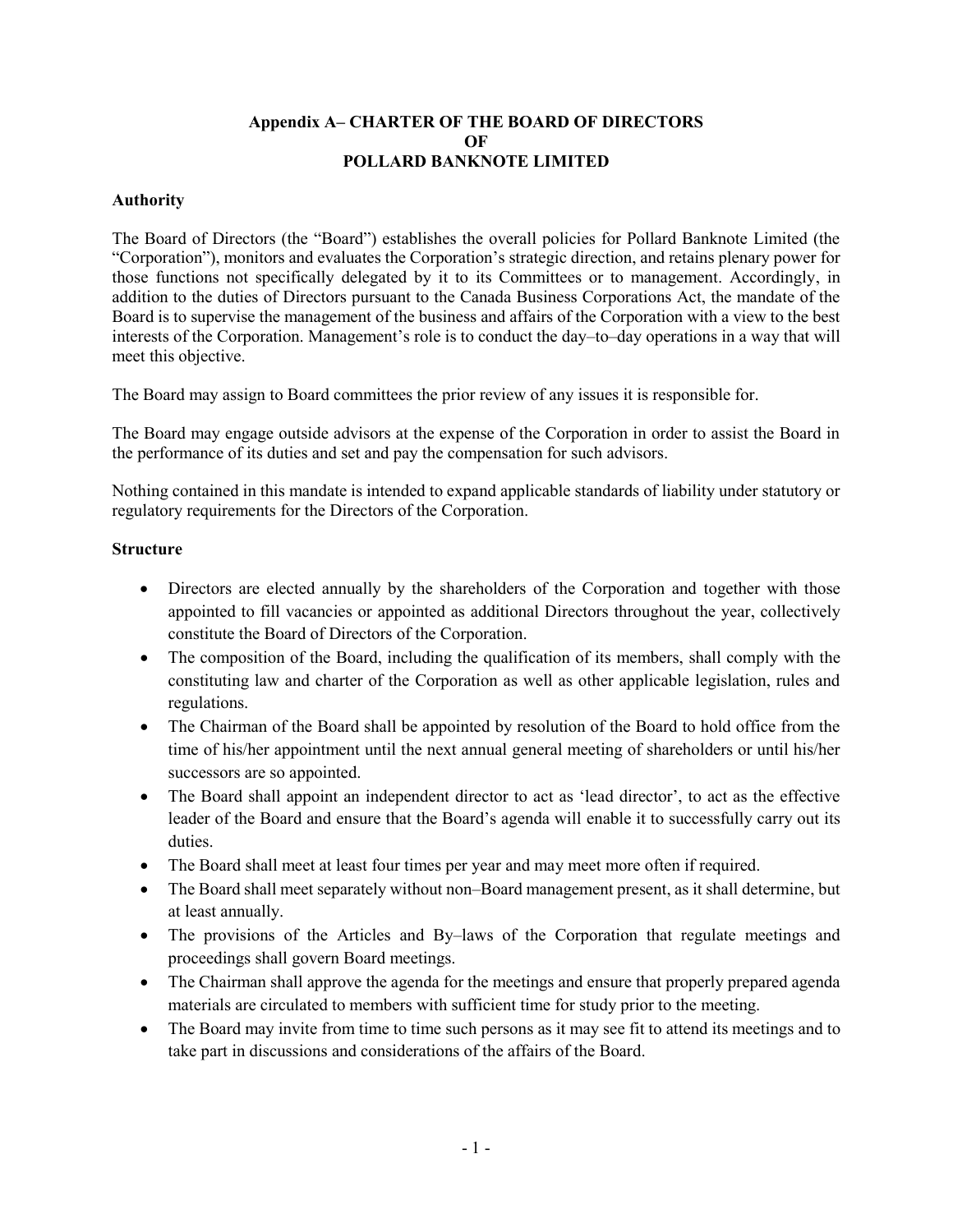• The minutes of the Board meetings shall accurately record the significant discussions of and decisions made by the Board and shall be distributed to the Board members, with copies to the Co-Chief Executive Officers of the Corporation.

# **Responsibilities**

As part of its stewardship responsibility, the Board advises management on significant business issues and has the following responsibilities:

- Reviewing and approving, at the beginning of each fiscal year, the operating and capital budget and financial goals of the Corporation as well as longer term strategic plans prepared and elaborated by management and, throughout the year, monitoring the achievement of the objectives set.
- Reviewing and approving all securities continuous disclosure filings such as the Annual Report, Proxy Circular, and Annual Information Form.
- Ensuring that it is properly informed, on a timely basis, of all important issues (including environmental, cash management and business development issues) and developments involving the Corporation and its business environment.
- Identifying, with management, the principal risks of the Corporation's business and the systems put in place to manage these risks as well as monitoring, on a regular basis, the adequacy of such systems.
- Satisfying itself as to the integrity of the Co–Chief Executive Officers and other senior officers and that the Co–Chief Executive Officers and other senior officers create a culture of integrity throughout the Corporation.
- Ensuring proper succession planning (including appointing, training and monitoring senior executives).
- Reviewing and ratifying the Compensation Committee's assessment of the performance of the Co– Chief Executive Officers.
- Adopting a communication and disclosure policy for the Corporation and monitoring investor relations programs.
- Adopting and enforcing good corporate governance practices and processes.
- Ensuring the integrity of the Corporation's internal control, management information systems and financial disclosure.
- Reviewing the Board's mandate annually and recommending and implementing changes as appropriate. The Board shall ensure that processes are in place to annually evaluate the performance of the Board and of its Directors.